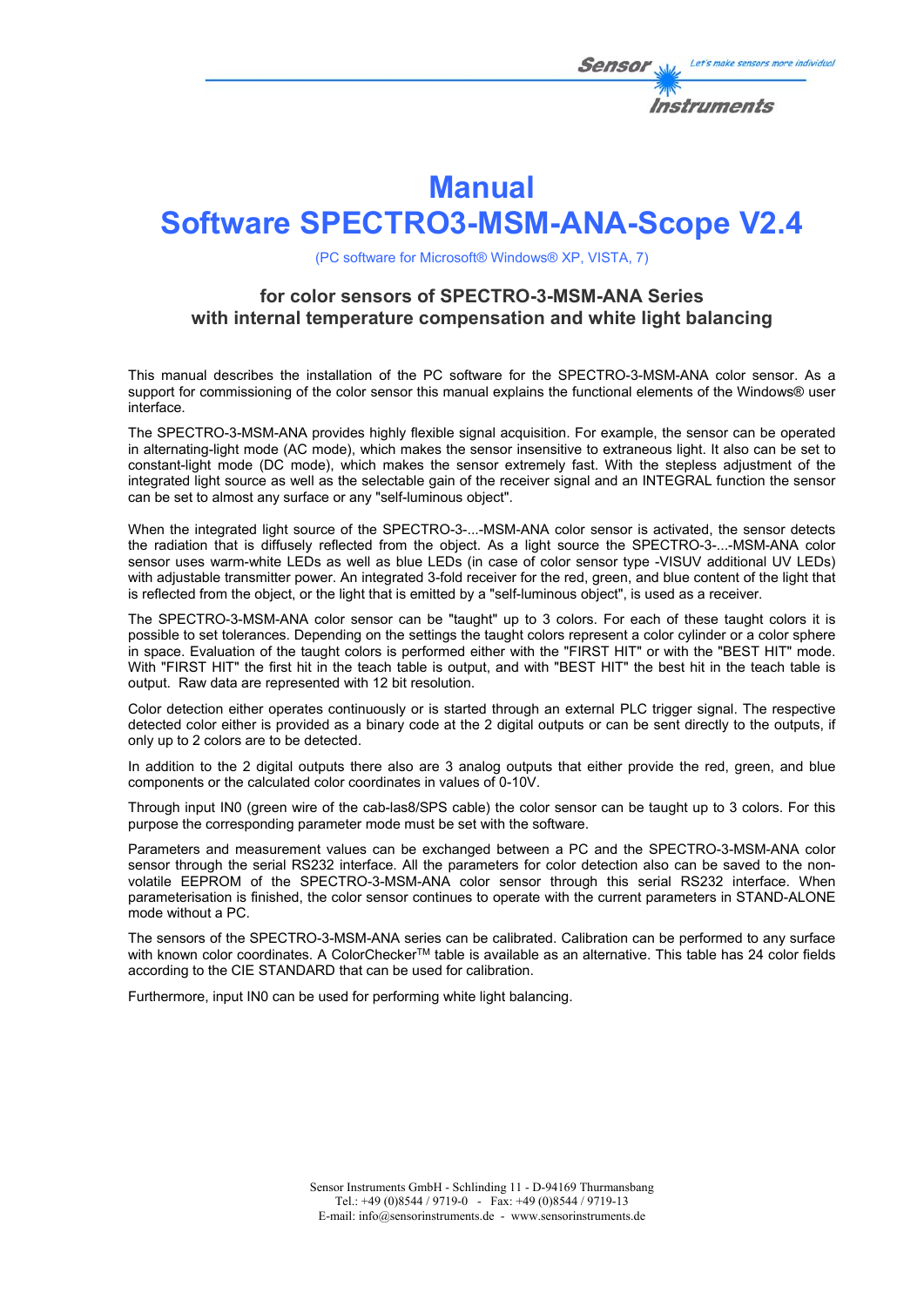

#### **Contents**  $\mathbf 0$

|                |                       |                                                                           | Page |
|----------------|-----------------------|---------------------------------------------------------------------------|------|
| $\mathbf{1}$ . |                       |                                                                           |      |
| 2.             |                       |                                                                           |      |
|                | 2.1                   |                                                                           |      |
|                | 2.2                   | Tab PARA1, button SEND, GET, GO, STOP (parameterization, data exchange) 7 |      |
|                | 2.3                   |                                                                           |      |
|                | 2.4                   |                                                                           |      |
|                | 2.5                   |                                                                           |      |
|                | 2.6                   |                                                                           |      |
|                | 2.7<br>2.7.1<br>2.7.2 |                                                                           |      |
|                | 2.8                   |                                                                           |      |
| 3.             |                       |                                                                           |      |
| 4.             |                       |                                                                           |      |
| 5.             |                       |                                                                           |      |
| 6.             |                       |                                                                           |      |

| <b>Shortcuts:</b> |                 |
|-------------------|-----------------|
| <b>SFND</b>       | F9              |
| <b>GFT</b>        | F10             |
| GO                | F <sub>11</sub> |
| <b>STOP</b>       | F <sub>12</sub> |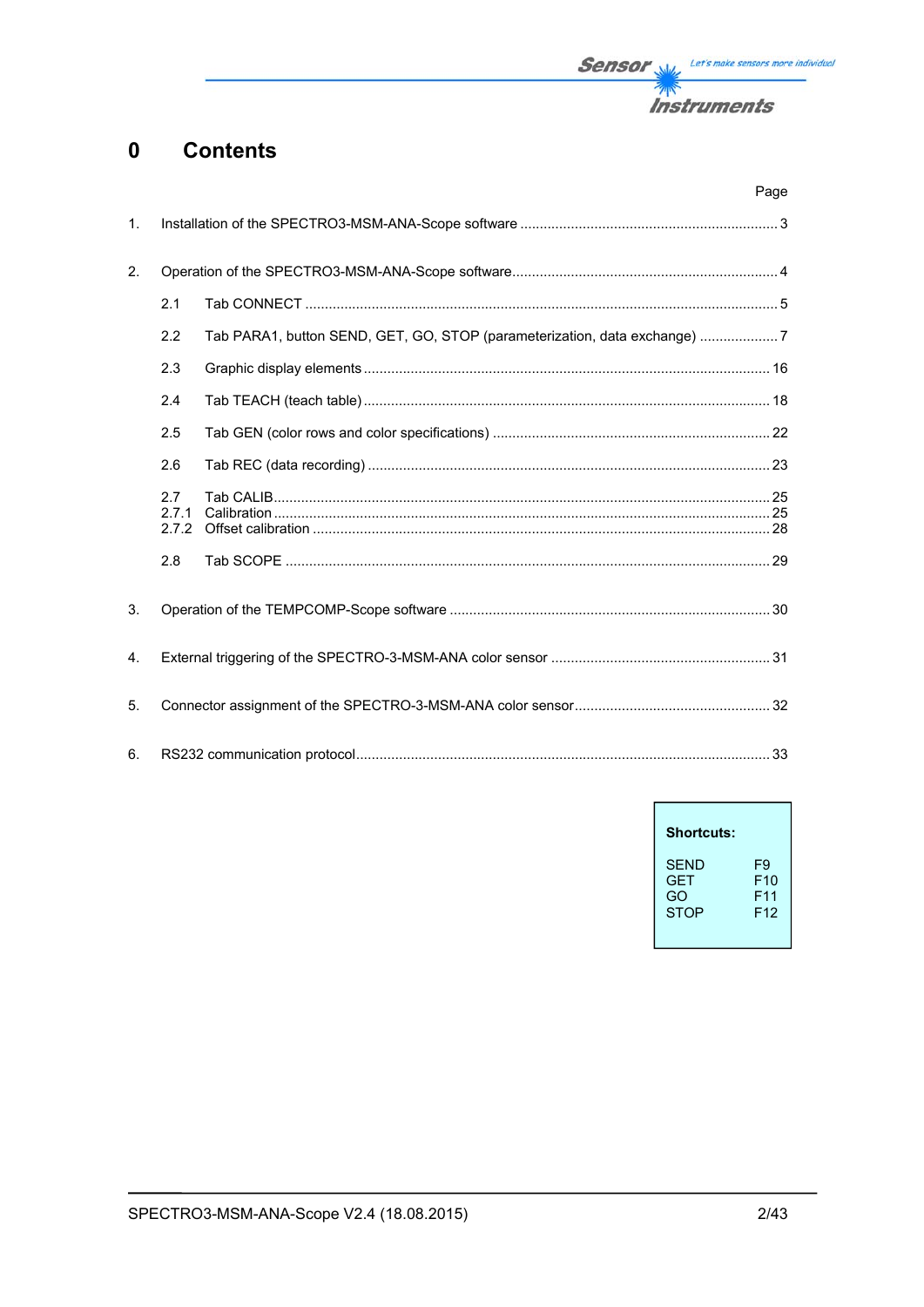

# **1. Installation of the SPECTRO3-MSM-ANA-Scope software**

The following requirements must be fulfilled for successful installation of the SPECTRO3-MSM-ANA-Scope software:

- Microsoft® Windows® XP, VISTA, 7
- IBM PC AT or compatible
- VGA graphics
- Microsoft-compatible mouse
- CD-ROM drive
- Serial RS232 interface at the PC or USB slot
- Cable **cab-las4/PC** for the RS232 interface or **cab-4/USB** for USB slot

The SPECTRO3-MSM-ANA-Scope software can only be installed under Windows. Windows must therefore be started first, if it is not yet running.

Please install the software as described below:

| $\mathbf{1}$ . | The software can be installed directly from the installation CD-ROM. To install the software,<br>start the SETUP program in the SOFTWARE folder of the CD-ROM.                                                                                                                                      |
|----------------|-----------------------------------------------------------------------------------------------------------------------------------------------------------------------------------------------------------------------------------------------------------------------------------------------------|
| 2.             | The installation program displays a dialog and suggests to install the software in the<br>C:\"FILENAME" directory on the hard disk. You may accept this suggestion with OK or<br>[ENTER], or you may change the path as desired. Installation is then performed automatically.                      |
| 3.             | During the installation process a new program group for the software is created in the Windows<br>Program Manager. In the program group an icon for starting the software is created<br>automatically. When installation is successfully completed the installation program displays<br>"Setup OK". |
| 4.             | After successful installation the software can be started with a left mouse button double-click on<br>the icon.                                                                                                                                                                                     |

Windows® is a trademark of the Microsoft Corp. VGA™ is a trademark of the International Business Machines Corp.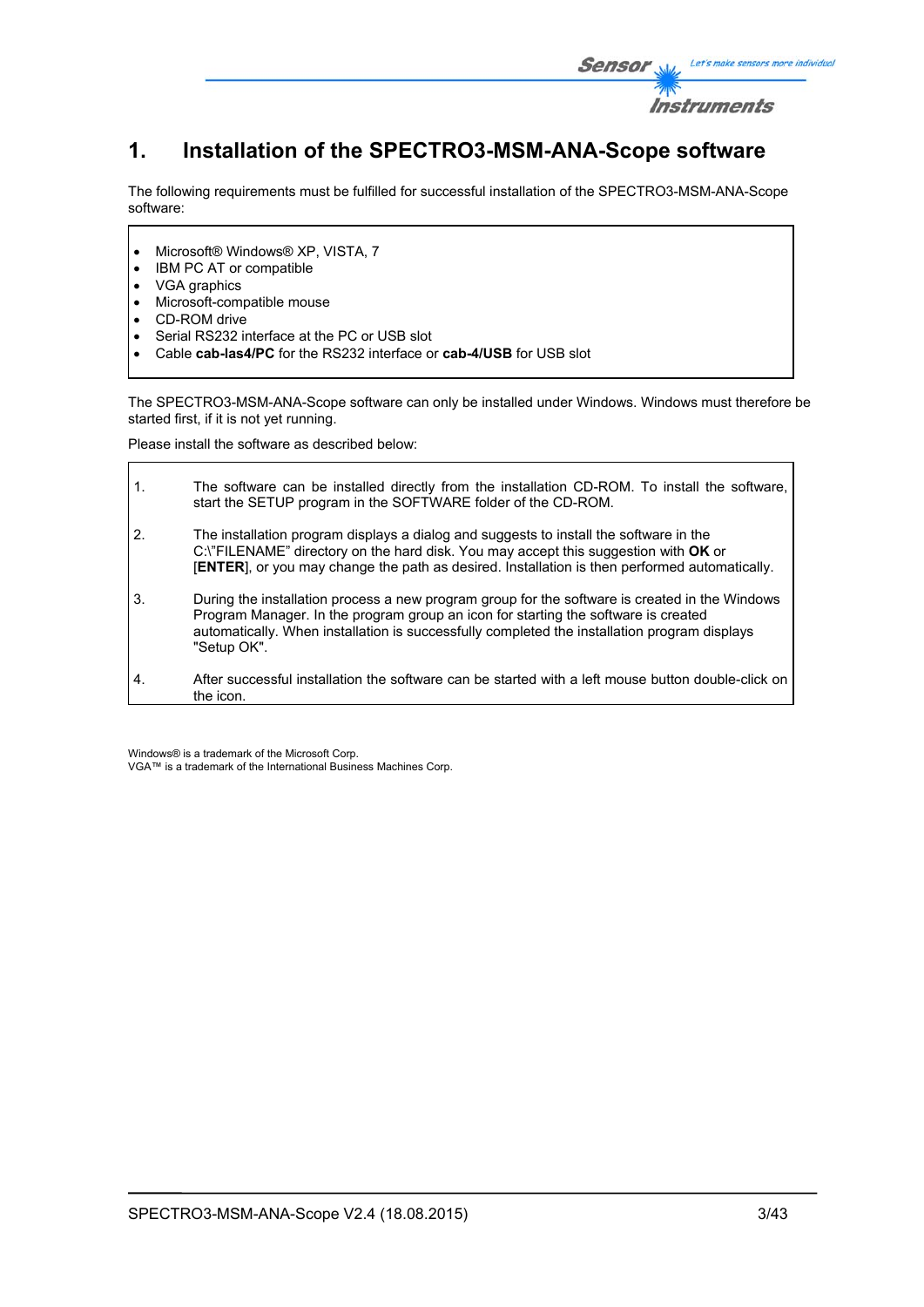

#### **Please read this chapter first before you start to adjust and parameterise the SPECTRO-3-MSM-ANA color sensor.**

When the SPECTRO3-MSM-ANA-Scope software is started, the following window appears on the Windows interface:

| <b>SPECTRO3 MSM ANA Scope V2.4</b>                                                                                                                                                                                                                                                                                                                                                                                                                                                                                                                                                             |                                                                                                                                                                                                                                                                                                                                                                                                                                                                                                                                                                                                                                                                                                                                                                                                                                                                                             | $\Box$                                             |
|------------------------------------------------------------------------------------------------------------------------------------------------------------------------------------------------------------------------------------------------------------------------------------------------------------------------------------------------------------------------------------------------------------------------------------------------------------------------------------------------------------------------------------------------------------------------------------------------|---------------------------------------------------------------------------------------------------------------------------------------------------------------------------------------------------------------------------------------------------------------------------------------------------------------------------------------------------------------------------------------------------------------------------------------------------------------------------------------------------------------------------------------------------------------------------------------------------------------------------------------------------------------------------------------------------------------------------------------------------------------------------------------------------------------------------------------------------------------------------------------------|----------------------------------------------------|
|                                                                                                                                                                                                                                                                                                                                                                                                                                                                                                                                                                                                | SPECTRO3 MSM ANA Scope V2.4                                                                                                                                                                                                                                                                                                                                                                                                                                                                                                                                                                                                                                                                                                                                                                                                                                                                 |                                                    |
| <b>REC</b><br>CALIB<br><b>GEN</b><br><b>SCOPE</b><br>PARA1<br><b>CONNECT</b><br><b>TEACH</b><br>$\begin{vmatrix} \mathbf{L}^* \mathbf{a}^* \mathbf{b}^* \end{vmatrix}$ CALIB<br><b>FCAL</b><br>C SPACE<br><b>SET PP</b><br>$SINGLE$ $\blacktriangledown$<br>POWER MODE<br>500<br>POWER (pm)<br>ր ուսուս միստուակ<br>500<br>1000<br>AMP <sub>6</sub><br><b>INTEGRAL</b><br><b>GAIN</b><br>2048<br>LED MODE<br>$AC =$<br><b>AVERAGE</b><br>ANALOG OUTMODE<br><b>XYZ</b><br>▼<br>$ZOOM$ $x1$<br><b>CONT</b><br>ANA OUT<br>$\vert \nabla \vert$<br><b>DIGITAL OUTMODE</b><br><b>DIRECT HI</b><br>▼ | $a^*$<br>$\times$<br>$\overline{0}$<br>$\overline{0}$<br>ΥI<br>C SPACE 3D<br>C SPACE<br>XYZ<br>0.00<br>$1.0 -$<br>$a^* / b^*$<br>b*<br>$0.8 -$<br>1-<br>0.00<br>$0.5 -$<br>$\mathbf{0}$<br>$0.2 -$<br>T.<br>$\mathbf{0}$<br>$+++$<br>$0.0 -$<br>0.00<br>$\mathbf{0}$<br>$-0.2 -$<br>$-0$<br>$-0.5 -$<br>$-0$<br>delta a <sup>*</sup><br>$-0.8 -$<br>-1-<br>0.00<br>$-1.0 -$<br>$-1 -$<br>0.0<br>1.0<br>0.5<br>delta b <sup>*</sup><br>$-0.5$<br>$-1.0$<br>$\sqrt{2}$<br>0.00<br>$1.0 -$<br>$1.0 -$<br>≢<br>$a^*/L^*$<br>delta L*<br>$0.8 -$<br>$0.8 -$<br>0.00<br>$0.5 -$<br>$0.5 -$<br>$0.2 -$<br>delta E<br>$0.2 -$<br>$+\!+\!-\!$<br>$0.0 -$<br>$0.0 -$<br>$-1.00$<br>$-0.2 -$<br>$-0.2 -$<br>$-0.5 -$<br>$-0.5 -$<br>$C-N0$ :<br>$-0.8 -$<br>$-0.8 -$<br>$\overline{0}$<br>$-1.0 -$<br>$-1.0 -$<br>$\overline{0.0}$<br>0.5<br>0.0<br>$-0.5$<br>1.0<br>$-0.5$<br>0.5<br>$-1.0$<br>$-1.0$ | Z.<br>$\overline{0}$<br>XYZ<br>100<br>b*/L*<br>1.0 |
| $F$ RAM<br><b>SEND</b><br>GO<br>┍<br>EE<br><b>STOP</b><br><b>GET</b><br>$\Gamma$ FILE                                                                                                                                                                                                                                                                                                                                                                                                                                                                                                          | SPECTRO3 MSM ANA V2.4<br>20/Mar/2015<br>$\overline{3}$<br><b>COMMUNICATION PORT</b>                                                                                                                                                                                                                                                                                                                                                                                                                                                                                                                                                                                                                                                                                                                                                                                                         |                                                    |

The window size and position will be the same as when the software was last closed. A double-click with the right mouse button e.g. under the minimise symbol places the window centrally in its original size.

If a connection is not established automatically, e.g. if no sensor is connected, the software can be run in OFFLINE mode. In offline mode it only is possible to exchange parameters with a file on a storage medium, which often is helpful for the purpose of analysing parameter files.

If a sensor is connected and a connection still cannot be established, either the SCOPE version (program at the PC) and the firmware version (program in the sensor) do not match, or the interface to the sensor must be correctly configured.

If different Scope and firmware versions should be the problem, please get the Scope version that matches the firmware from your supplier.

The interface configuration is described in the CONNECT tab chapter.

**Pressing the right mouse button on an individual element will call up a short help text.** 

Let's make sensors more individual

Instruments

Senso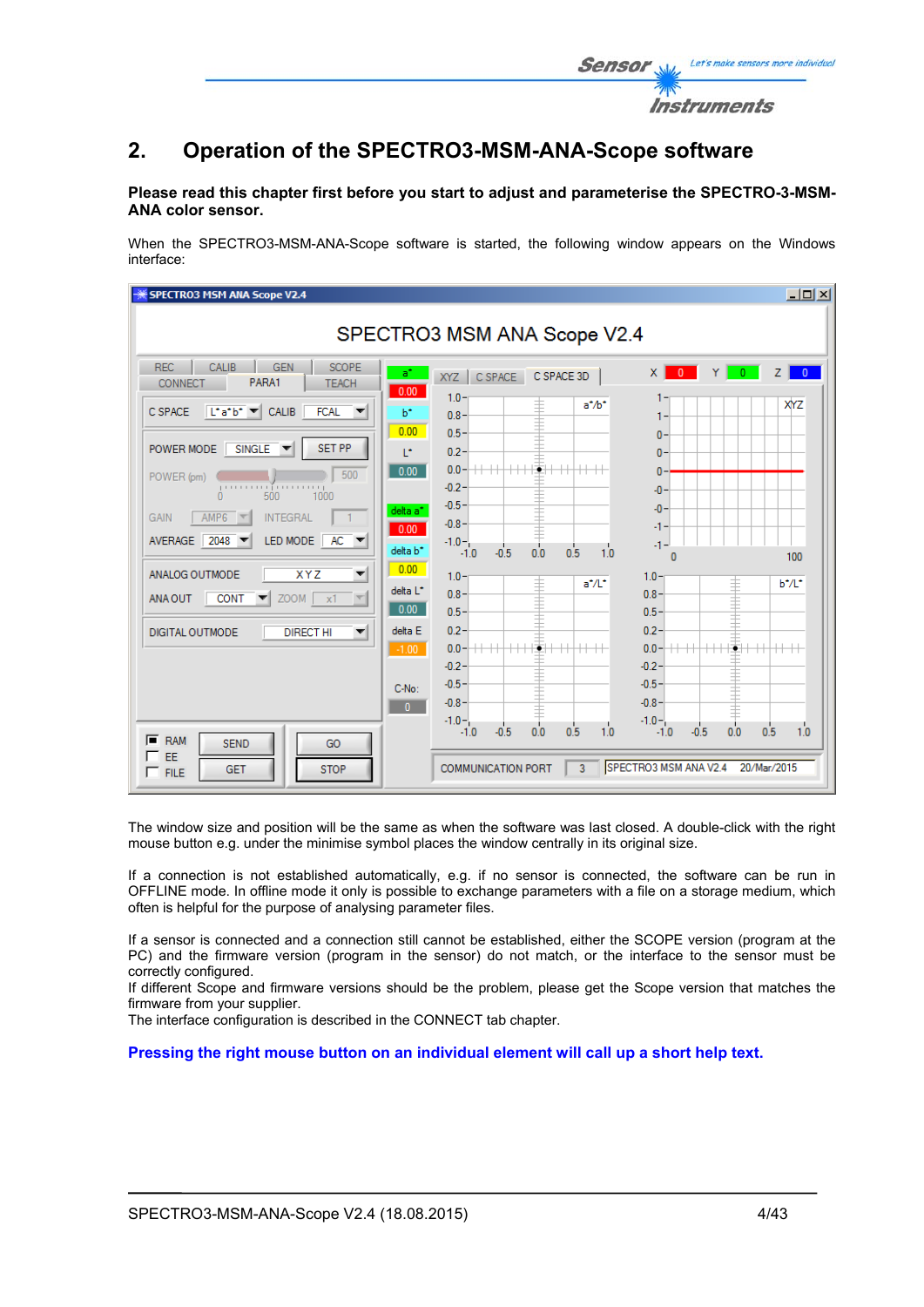# **2.1 Tab CONNECT**



#### **CONNECT:**

Pressing the **CONNECT** tab opens a window for selecting and configuring the interface.

The **COMMUNICATION PROTOCOL** function field is used for selecting either an **RS232** or a **TCP/IP** protocol.

If **RS232** is selected, a port from 1 to 256 can be selected with **SELECT COM PORT**, depending on which port the sensor is connected to.

The sensor operates with a set baudrate that can be modified with **CHANGE BAUDRATE** (see below). The sensor and the user interface both must operate with the same baudrate. At the user interface the baudrate is set with **SELECT BAUDRATE**. If after starting the software should not automatically establish a connection, the correct baudrate can be found with **SELECT BAUDRATE**.

If an adaptor is used, the **COM PORT** number can be determined by way of the hardware manager in the system control panel.

A click on the magnifier icon shows a list of all possible COM ports in the display.

An RS232 to Ethernet adaptor **(cab-4/ETH)** is needed if the sensor should communicate through a local network. With this adaptor a connection to the sensor can be established using the **TCP/IP** protocol.

Parameterisation of the **cab-4/ETH** adaptor (assigning of IP address, baudrate setting, ...) can be done with the **SensorFinder software** that is available free of charge on the internet.

In order to establish a connection to the adaptor, its IP address or HOST name must be entered in the field **IP ADDRESS (xxx.xxx.xxx.xxx) OR HOST NAME**. The DROP DOWN menu (down arrow) shows the last 10 IP addresses that were used. An address from this list can be directly selected by clicking on the respective item. The DROP DOWN list is saved and is thus always available when the software is closed.

The **PORT NUMBER** for the network adaptor is 5000. This port number must not be changed.

When you press the **TRY TO CONNECT** button, the software tries to establish a connection with the set parameters. The communication status is shown in the display field. If the sensor answers with its FIRMWARE ID, the set connection type can be accepted by pressing **ACCEPT SETTINGS**. You will then be returned to the **PARA** tab. If you get a **TIMEOUT** message, the software could not establish a connection to the sensor. In this case please check if the interface cable is correctly connected, if the sensor is supplied with power, and if the set parameters are correct.

If a connection has been accepted by pressing **ACCEPT SETTINGS**, the software starts automatically with these settings when called the next time.

**DISCONNECT** disconnects the connection between sensor and PC. The software then switches to OFFLINE mode, where it is only possible to exchange parameters with a file on a storage medium.

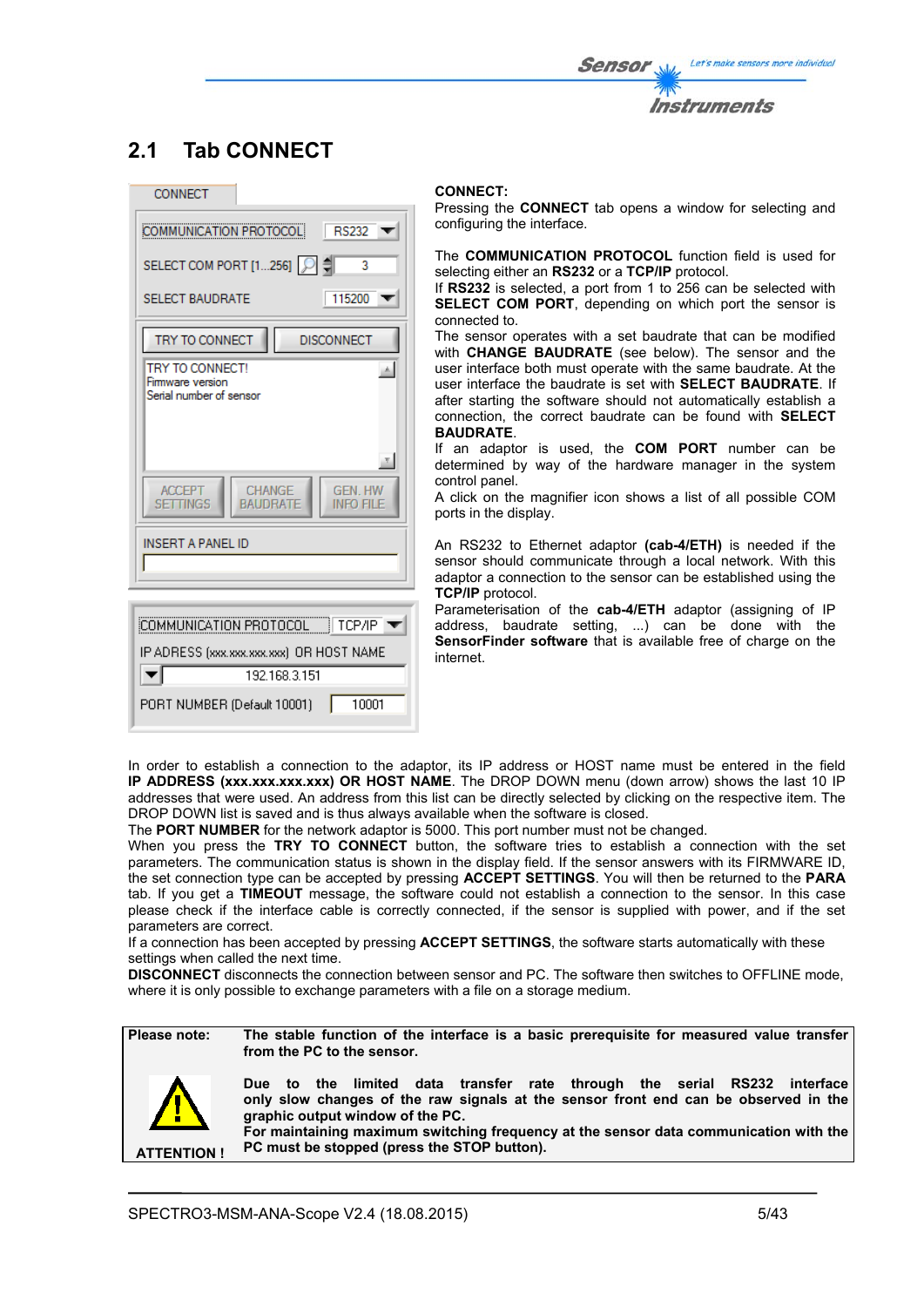

| <b>RS232</b><br>COMMUNICATION PROTOCOL                                                                |  |  |
|-------------------------------------------------------------------------------------------------------|--|--|
| SELECT COM PORT [1256]   이 예<br>3<br>115200<br><b>SELECT BAUDRATE</b>                                 |  |  |
| TRY TO CONNECT<br><b>DISCONNECT</b><br>TRY TO CONNECT!<br>Firmware version<br>Serial number of sensor |  |  |
| <b>CHANGE</b><br><b>GEN HW</b><br><b>ACCEPT</b><br><b>SETTINGS</b><br><b>BAUDRATE</b><br>INFO FILE    |  |  |

**RS232**  $\overline{\phantom{a}}$ 

> 57600  $\overline{\mathbf{v}}$

**GEN. HW** 

**INFO FILE** 

**DISCONNECT** 

3 ₿

스

COMMUNICATION PROTOCOL

**SELECT BAUDRATE** 

TRY TO CONNECT

**TRY TO CONNECT!** 

**ACCEPT** 

**SETTINGS** 

Firm the derivided:<br>Firmware version<br>Serial number of sensor

SELECT COM PORT [1...256]

The baudrate for data transfer through the RS232 interface can be set by means of the **SELECT BAUDRATE** drop down menu and **CHANGE BAUDRATE** function field.

If the baudrate should be changed, a connection must first be established by clicking on **TRY TO CONNECT**.

The **CHANGE BAUDRATE** button will then be active.

Now a new baudrate can be selected under **SELECT BAUDRATE**.

A click on **CHANGE BAUDRATE** sends the new baudrate information to the sensor.

| <b>COMMUNICATION PROTOCOL</b><br><b>RS232</b>                                                |  |   |  |
|----------------------------------------------------------------------------------------------|--|---|--|
| SELECT COM PORT [1256]                                                                       |  | 3 |  |
| 57600<br><b>SELECT BAUDRATE</b>                                                              |  |   |  |
| TRY TO CONNECT<br><b>DISCONNECT</b>                                                          |  |   |  |
| TRY TO CONNECT!<br>Firmware version<br>Serial number of sensor                               |  |   |  |
| ATTENTION !!! CONFIRM NEW BAUDRATE<br>WITH FFPROM AND SEND!                                  |  |   |  |
| <b>GEN. HW</b><br><b>ACCEPT</b><br>CHANGE<br><b>SETTINGS</b><br>BAUDRATE<br><b>INFO FILE</b> |  |   |  |

CHANGE<br>BAUDRATE

| HARDWARE INI FILE HAS BEEN SAVED<br>TO: |                           |                      |  |  |
|-----------------------------------------|---------------------------|----------------------|--|--|
| d:\Mist\HardwareInitialFile.ini         |                           |                      |  |  |
|                                         |                           |                      |  |  |
|                                         |                           |                      |  |  |
|                                         |                           |                      |  |  |
| <b>ACCEPT</b><br>SETTINGS               | CHANGE<br><b>BAUDRATE</b> | GEN. HW<br>INFO FILE |  |  |

When the new baudrate information has been successfully sent, the sensor operates with the new baudrate. A window will pop up, prompting you to select **EEPROM** and then to press **SEND**. After a hardware reset the new baudrate only will be used when **EEPROM** and **SEND** have been pressed.

A click on **ACCEPT SETTINGS** saves the current interface settings, which will then be automatically set when the software is restarted.

A click on the **GEN. HW INFO FILE** generates a file in which all the important sensor data are stored in encrypted form.

This file can be sent to the manufacturer for diagnostic purposes.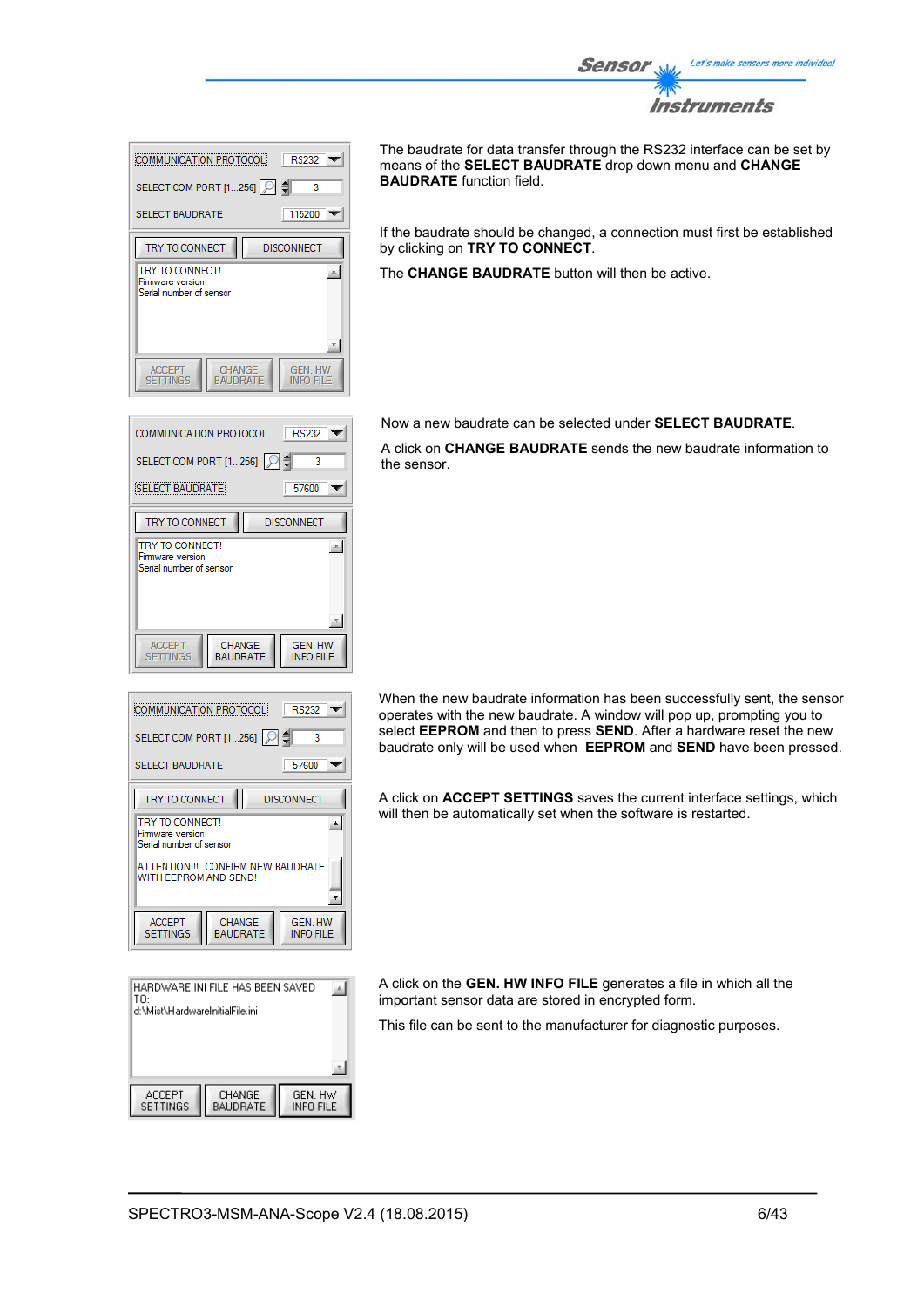| <i>Sensor</i> | Let's make sensors more individual |
|---------------|------------------------------------|
|               | <i><b>Instruments</b></i>          |

# **2.2 Tab PARA1, button SEND, GET, GO, STOP**

| REC CALIB GEN<br>SCOPE<br>CONNECT PARA1<br><b>TEACH</b>                                  |
|------------------------------------------------------------------------------------------|
| CSPACE L'a'b' V CALIB FCAL V                                                             |
| POWER MODE SINGLE V<br>SET PP                                                            |
| h   500<br>POWER (pm)<br>o o processo<br>500 1000<br>n                                   |
| GAIN AMP6 T INTEGRAL<br>$\perp$ 1                                                        |
| AVERAGE $\boxed{2048}$ $\blacktriangleright$ LED MODE $\boxed{AC}$ $\blacktriangleright$ |
| ANALOG OUTMODE<br><b>XYZ</b>                                                             |
| ANA OUT CONT $\blacktriangledown$ ZOOM $\boxed{x1}$                                      |
| <b>DIRECT HI</b><br>DIGITAL OUTMODE                                                      |
|                                                                                          |
| $\overline{\blacksquare}$ RAM<br>GO.<br><b>SEND</b>                                      |
| EE<br><b>STOP</b><br><b>GET</b>                                                          |
| <b>FILE</b>                                                                              |

#### **PARA1:**

Pressing the **PARA1** tab opens a window for setting the sensor parameters.

#### **ATTENTION!**

**A change of the parameter function groups only becomes effective at the sensor after actuation of the SEND button in the MEM function field!** 

#### **SEND [F9]:**

When the **SEND** button is clicked (or shortcut key button F9 is pressed), all the currently set parameters are transferred between PC and sensor. The target of the respective parameter transfer is determined by the selected button (**RAM, EEPROM,** or **FILE**).

#### **GET [F10]:**

The currently set values can be interrogated from the sensor by clicking on the **GET** button (or with shortcut key button F10). The source of data exchange is determined by the selected button (**RAM**, **EEPROM**, or **FILE**).

#### **RAM:**

After a click on the **SEND** button the current parameters are written into the **RAM** memory of the sensor, or they are read from the **RAM** by clicking on the **GET** button, i.e. these parameters are lost when the voltage at the sensor is switched off.

#### **EEPROM:**

After a click on the **SEND** button the current parameters are written into the non-volatile memory of the **EEPROM** in the sensor, or they are read from the **EEPROM** by clicking on the **GET** button, i.e. the parameters in the internal **EEPROM** are stored when the voltage at the sensor is switched off.

#### **FILE:**

After pressing **SEND**, the current parameters can be written to a selectable file on the hard disk. With **GET** parameters can be read from such a file. When the **SEND** or **GET** button is pressed, a dialog box opens for selecting the desired file.

#### **GO [F11]:**

A click on this button (or with shortcut key button F11) starts data transfer from the sensor to the PC through the serial RS232 interface.

**SOURCE** is used to select which signals should be shown in the displays and graphs.

#### **STOP [F12]:**

A click on this button (or with shortcut key button F12) stops data transfer from the sensor to the PC through the serial RS232 interface.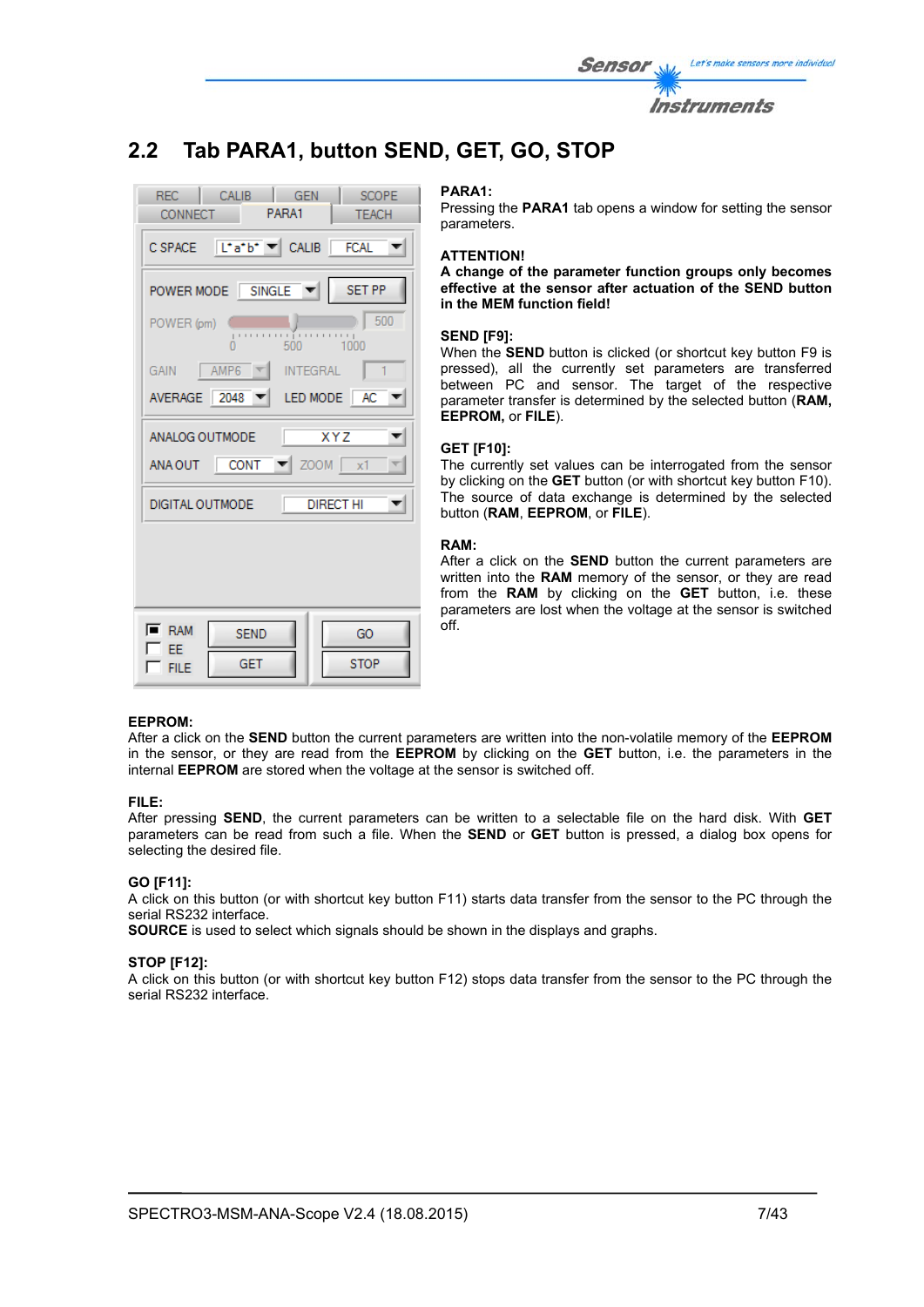



#### integrated light source of the sensor.

#### **POWER:**

The transmitter power is constantly kept at the value set with the **POWER [pm]** slider (recommended operation mode). The **POWER** can be set with the slider or by entering a value in the edit-box. A value of 1000 means full intensity at the transmitter unit, a value of 0 sets the lowest intensity at the transmitter.

**POWER** only is available with **CALIB=OFF**.

#### **LED MODE:**

This item serves for setting the control mode for the

**DC:** In this mode the sensor operates extremely fast. Unfortunately the sensor is somewhat sensitive to extraneous light in DC mode, but if the extraneous light source does not directly shine into the sensor's receiver, the signal only is influenced to a very small extent.

**AC:** In this mode the sensor is insensitive to extraneous light, which is achieved by "modulating" the integrated light source, i.e. by turning the light on and off. The extraneous content in the signal is determined in off status and is simply subtracted from the on status.

#### **GAIN:**

This item is used for setting the gain of the receiver in 8 different gain stages (AMP1 to AMP8). **GAIN** should be set such that with a medium **POWER** value the sensor operates in its dynamic range (X,Y,Z between 2750 and 3750).

In **AC** mode, **GAIN** directly influences the scan frequency. The current scan frequency is displayed in the **SCOPE** tab.

**GAIN** only is available with **CALIB=OFF**.

#### **AVERAGE:**

This function field is used for adjusting the number of scanning values (measurement values) over which the raw signal measured at the receiver is averaged. A higher **AVERAGE** default value reduces noise of the raw signals at the receiver unit and there will be a decrease of the maximal available switching frequency of the sensor

#### **INTEGRAL:**

This function field is used to set the number of scan values (measurement values) over which the raw signal measured at the receiver is summed up. This integral function allows the reliable detection even of extremely weak signals. A higher **INTEGRAL** value increases the noise of the raw signals of the receiver unit, and simultaneously decreases the maximum achievable switching frequency of the sensor. **GAIN** only is available with **CALIB=OFF**.

#### **INFO:**

The **POWER** slider, **GAIN** and **INTEGRAL** only are effective with **CALIB = OFF** and **POWER MODE = SINGLE.**  Otherwise the sensor operates with the values set in calibration.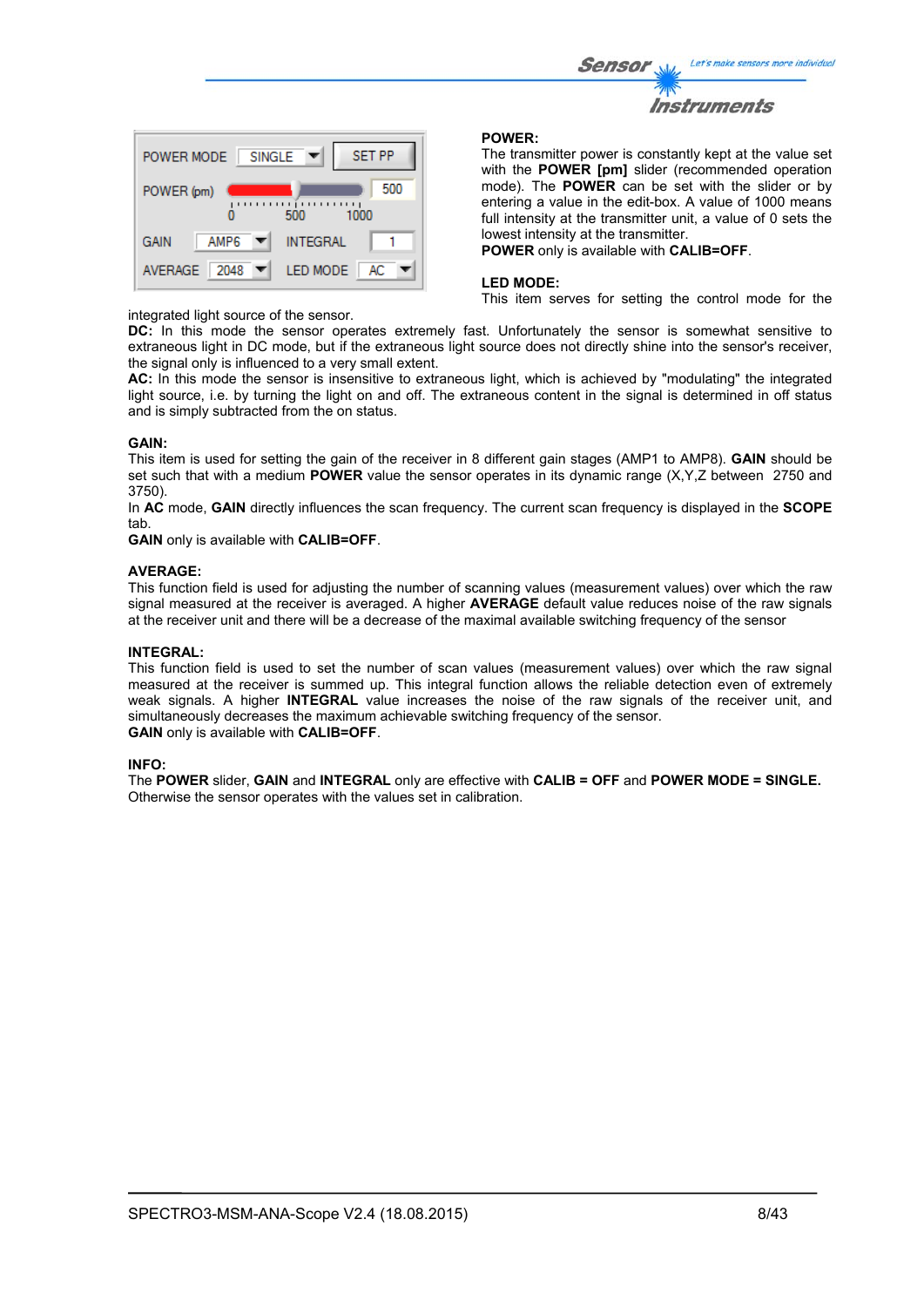#### **SET PP:**

Instruments

If an application involves both very bright and very dark surfaces, and the sensor is set such that it is not in saturation at the bright surfaces, the dark surfaces frequently provide only a very low signal.

Little variations with a very low signal lead to a large change in color space calculation **(C-SPACE).** To minimise this effect, the sensor in **PMODE = DOUBLE** automatically switches back and forth between 2 **POWER PARAMETER sets**. It starts with set 2, which must be parameterised such that the signal is maximally amplified.

When the signal is too high (saturation), it automatically switches to set 1.

To get correct color space coordinates with parameter set 2, a correction factor must be used for the signal. The two parameter sets must be set at the sensor in advance.

When you click on **SET PP** (Set Power Parameter) a window will open at the right side, where you can set two parameter sets. A parameter set is defined by **POWER, GAIN** and **INTEGRAL**.

| <b>SPECTRO3 MSM ANA Scope V2.4</b>                                                                                                                                                                                                                                                                                                                                                                                                                                                                                                                                                       |                                                                                                                                                                                                                                                                                                                                                                                                                                                                                                                                                                                                                                                                                                                                                                                                                                                                                                                                                                                                                                                                                                                                                                                          | $ \Box$ $\times$                                                                                 |  |  |
|------------------------------------------------------------------------------------------------------------------------------------------------------------------------------------------------------------------------------------------------------------------------------------------------------------------------------------------------------------------------------------------------------------------------------------------------------------------------------------------------------------------------------------------------------------------------------------------|------------------------------------------------------------------------------------------------------------------------------------------------------------------------------------------------------------------------------------------------------------------------------------------------------------------------------------------------------------------------------------------------------------------------------------------------------------------------------------------------------------------------------------------------------------------------------------------------------------------------------------------------------------------------------------------------------------------------------------------------------------------------------------------------------------------------------------------------------------------------------------------------------------------------------------------------------------------------------------------------------------------------------------------------------------------------------------------------------------------------------------------------------------------------------------------|--------------------------------------------------------------------------------------------------|--|--|
| SPECTRO3 MSM ANA Scope V2.4                                                                                                                                                                                                                                                                                                                                                                                                                                                                                                                                                              |                                                                                                                                                                                                                                                                                                                                                                                                                                                                                                                                                                                                                                                                                                                                                                                                                                                                                                                                                                                                                                                                                                                                                                                          |                                                                                                  |  |  |
| <b>SCOPE</b><br><b>REC</b><br>CALIB<br><b>GEN</b><br>PARA1<br><b>TEACH</b><br>CONNECT<br>$L^*a^*b^*$ $\blacktriangleright$ CALIB<br><b>OFF</b><br>C SPACE<br><b>SET PP</b><br>SINGLE V<br>POWER MODE<br>1000<br>POWER (pm)<br>500<br>1000<br>o<br>$\overline{2}$<br>AMP8<br><b>INTEGRAL</b><br>GAIN<br>LED MODE<br>$DC$ $\rightarrow$<br><b>AVERAGE</b><br><b>XYZ</b><br>ANALOG OUTMODE<br>▼<br>$ZOOM$ $x1$<br>ANA OUT<br><b>CONT</b><br><b>DIGITAL OUTMODE</b><br><b>DIRECT HI</b><br>▼<br>$F$ RAM<br><b>SEND</b><br>GO<br>$\sqsubset$ EE<br><b>STOP</b><br><b>GET</b><br>$\Gamma$ FILE | <b>ASSIGN 2</b><br>ASSIGN <sub>3</sub><br><b>ASSIGN 1</b><br>XYZ VALUES<br>POWER PARAMETER (PP)<br>X.<br>Ÿ<br>z<br>POW<br><b>GAIN</b><br><b>INT</b><br><b>BRIGHT PP1</b><br>1<br>6<br>1<br>650<br>1<br>1<br>1<br>$\overline{2}$<br><b>DARK PP1</b><br>8<br>$\overline{2}$<br>1000<br>DARK PP2<br>CORRECTION VALUES<br>Ÿ<br>Z<br>X<br><b>POWER PARAMETER SET</b><br>n<br>8.73<br>8.89<br>8.54<br>? POWER PARAMETER<br>Place the sensor to the bright target.<br>CALIB must be OFF and POWER MODE must be SINGLE.<br>Push GO and adjust a proper POWER, GAIN and INTEGRAL value so that the<br>highest value of RAW XYZ is approximately 3000.<br>Push ASSIGN 1 to assign the POWER PARAMETER and XYZ values of the bright<br>target to the tables.<br>Now place the darker target to the sensor.<br>Push ASSIGN 2 to assign the XYZ values of the dark target to the table.<br>After that adjust a proper POWER, GAIN and INTEGRAL value so that the highest<br>value of RAW XYZ is approximately 1000.<br>Push ASSIGN 3 to assign the POWER PARAMETER and XYZ values of the<br>darker target to the tables.<br>Now push SEND to send the parameters and correction values to the sensor. | <b>CLOSE</b><br><b>RAW X</b><br>$\mathbf{0}$<br><b>RAWY</b><br>$\Omega$<br>RAW Z<br>$\mathbf{0}$ |  |  |

#### **Setting the parameter sets:**

#### Set **CALIB=OFF** and **POWER MODE=SINGLE**.

Place the brightest surface before the sensor, and select suitable **POWER, GAIN** and **INTEGRAL** values so that the brightest channel is at approx. 3000 digits.

Then click on **ASSIGN 1** to write the power parameters to row 1 in the **PP** table.

The X Y Z values are entered in the **XYZ VALUES** table.

Now place the darkest surface before the sensor.

The dark surface should be such that the lowest channel provides a signal higher than 50 digits.

Click on **ASSIGN 2**, and the X Y Z values are written to the DARK PP1 row in the **XYZ VALUES** table.

Now set **POWER, GAIN** and **INTEGRAL** such that the highest value is at approx. 1000.

Click on **ASSIGN 3** to write the power parameters to row 2 in the **PP** table, and the X Y Z values to the **XYZ VALUES** table.

The correction values are calculated automatically and are written to the **CORRECTION VALUES** table.

#### **INFO!**

The power parameter sets only become active when you click on **SEND**!

The tables only are used to display the values. They cannot be edited.

The **POWER PARAMETER SET** display shows which parameter set the sensor currently uses.

When the display shows 0, the sensor operates with the settings in the **PARA1** tab.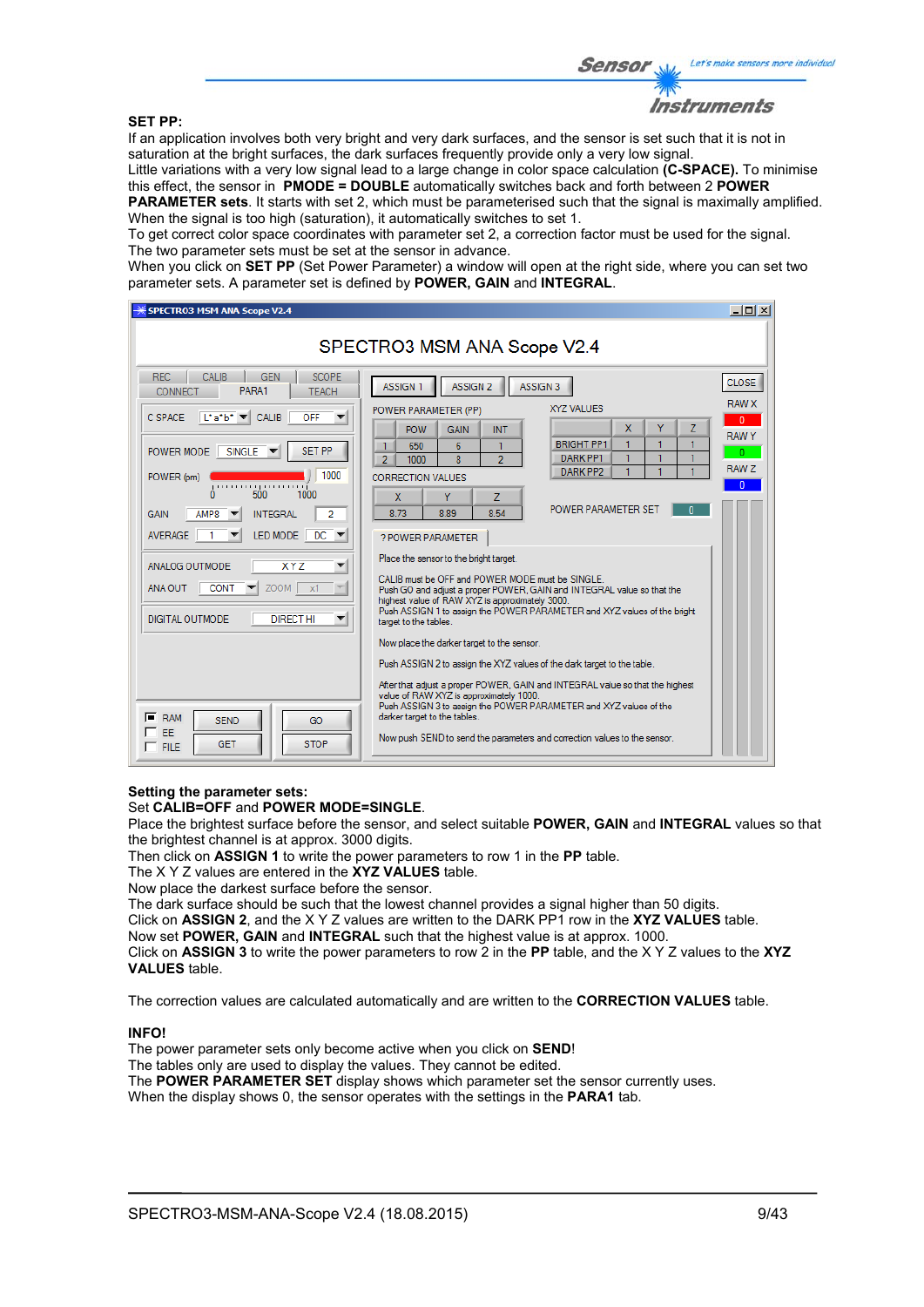Let's make sensors more individual Sensor

**Instruments** 



**C SPACE:** 

Selection of a color space **(COLOR SPACE)** for the calculation of the color stimulus specification.

#### **x y Y:**

The chromaticity values (chromaticity coordinates) **x, y** are calculated from the tristimulus values X, Y, Z. **x** and **y** define the color, and **Y** is used as a brightness reference (lightness variable).

| Lightness<br>variable       | 4096                                                             |                                   |  |
|-----------------------------|------------------------------------------------------------------|-----------------------------------|--|
| Chromaticity<br>coordinates | $X+Y+Z$                                                          | $y = \frac{X + Y + Z}{X + Y + Z}$ |  |
| Color difference            | $\Delta E^* = \sqrt{(\Delta x)^2 + (\Delta y)^2 + (\Delta Y)^2}$ |                                   |  |

#### **L\*a\*b\*:**

The L\*a\*b\* color space (also referred to as the CIELAB space) is one of the uniform color spaces defined by the CIE in 1976.

| Lightness<br>variable       | $L^* = 116 \left(\frac{Y}{Y_s}\right)^{1/3} - 16$                                                  |                                                                                            |
|-----------------------------|----------------------------------------------------------------------------------------------------|--------------------------------------------------------------------------------------------|
| Chromaticity<br>coordinates | $a^* = 500 \left[ \left( \frac{x}{x_n} \right)^{1/3} - \left( \frac{y}{y_n} \right)^{1/3} \right]$ | $b^* = 200 \left  \left(\frac{Y}{V}\right)^{1/3} - \left(\frac{Z}{Z}\right)^{1/3} \right $ |
| Color difference            | $\Delta E^* = \sqrt{(\Delta L^*)^2 + (\Delta a^*)^2 + (\Delta b^*)^2}$                             |                                                                                            |

#### **L\*C\*h\*:**

The L\*C\*h\* color system is based on the same diagram as the L\*a\*b\* system, but polar coordinates are calculated here. In the L\*C\*h\* color system it is not possible to determine teach vectors, which is why **DIGITAL OUTMODE = OFF** is set and disabled.

| Lightness<br>variable | $\frac{1}{3}$<br>$L^* = 116 \left(\frac{Y}{V}\right)^{-1}$<br>$-16$ |
|-----------------------|---------------------------------------------------------------------|
| Chroma                | $C^* = \sqrt{(a^*)^2 + (b^*)^2}$                                    |
| Hue angle             | $h^* = \tan^{-1} \frac{b}{a^*}$                                     |

#### **L\*u\*v\*:**

The L\*u\*v\* color space (also referred to as the CIELUV space) is one of the uniform color spaces defined by the CIE in 1976.

| Lightness<br>variable       | $L^* = 116 \left(\frac{Y}{V_E}\right)^{1/3} - 16$                                                                                                 |                                                          |
|-----------------------------|---------------------------------------------------------------------------------------------------------------------------------------------------|----------------------------------------------------------|
|                             | $u^* = 13L^*(u' - u_n')$                                                                                                                          | $v^* = 13L^*(v'-v_n')$                                   |
| Chromaticity<br>coordinates | $u' = \frac{4X}{X + 15Y + 3Z} = \frac{4x}{3 - 2x + 12y}$                                                                                          | $v' = \frac{9Y}{X + 15Y + 3Z} = \frac{9y}{3 - 2x + 12y}$ |
|                             | $u_n' = \frac{4X_n}{X_n + 15Y_n + 3Z_n} = \frac{4x_n}{3 - 2x_n + 12y_n}$ $v_n' = \frac{9Y_n}{X_n + 15Y_n + 3Z_n} = \frac{9y_n}{3 - 2x_n + 12y_n}$ |                                                          |
| Color difference            | $\Delta E^* = \sqrt{(\Delta L^*)^2 + (\Delta u^*)^2 + (\Delta v^*)^2}$                                                                            |                                                          |

| XYZ                                   | Tristimulus values XYZ of the specimen.                                                         |
|---------------------------------------|-------------------------------------------------------------------------------------------------|
| Xn Yn Zn                              | Tristimulus values of a perfect reflecting diffuser.                                            |
| $\Delta$ L* $\Delta$ a* $\Delta$ b*   | Difference in $L*, a*,$ and $b*$ values between the specimen color and the target color.        |
| $\Lambda L^* \Lambda u^* \Lambda v^*$ | Difference in $L^*$ , $u^*$ , and $v^*$ values between the specimen color and the target color. |
| uʻ vʻ                                 | Chromaticity coordinates from the CIE 1976 UCS diagram.                                         |
| u'n v'n                               | Chromaticity coordinates of a perfect reflecting diffuser.                                      |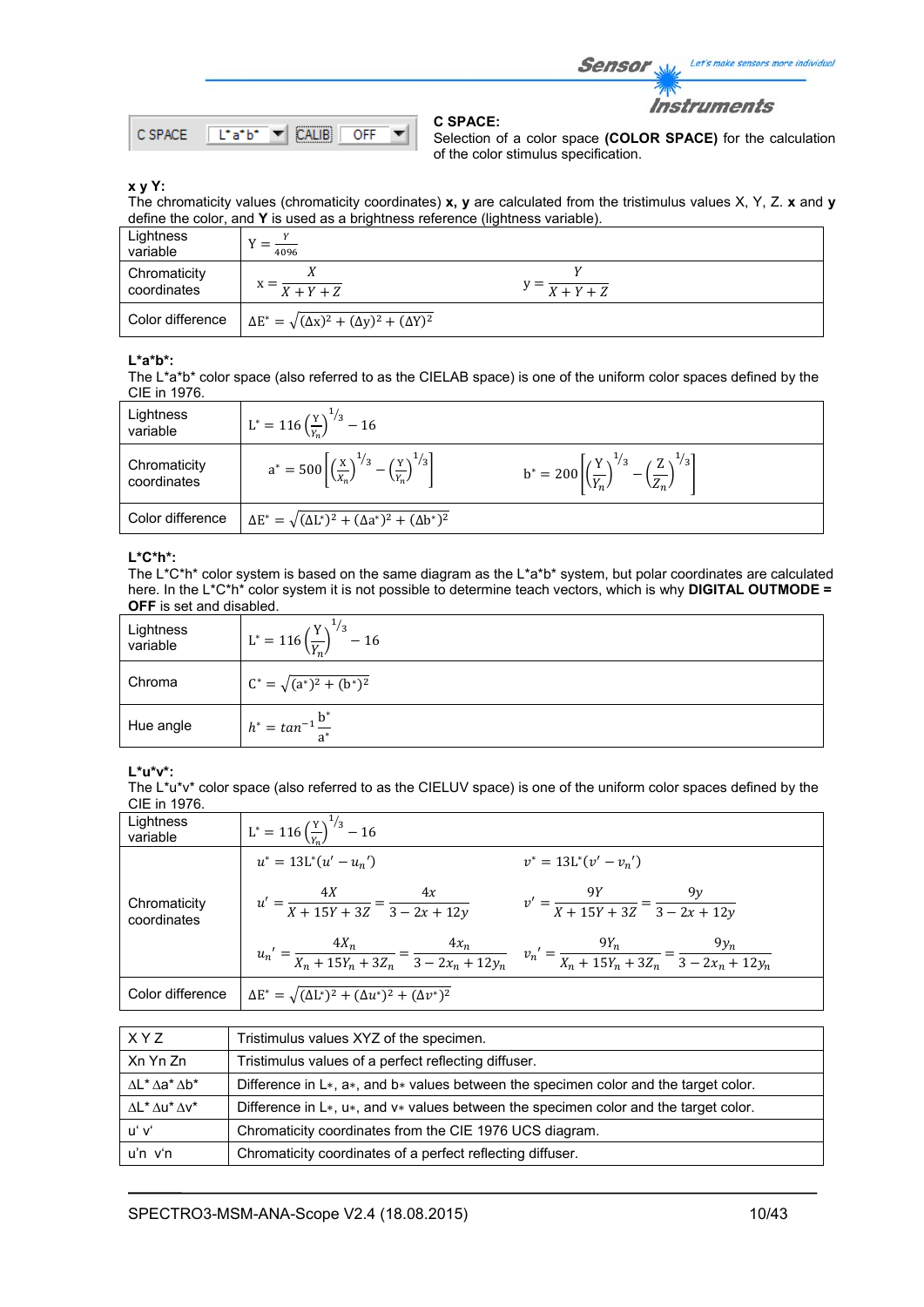|  |  |  | ---------- |  |  |
|--|--|--|------------|--|--|
|--|--|--|------------|--|--|

**CALIB:**  The sensors are factory-calibrated.

Sensor

**CAL=OFF** can be selected if the sensor should operate in "uncalibrated" mode**.** This can be done if the sensor should operate fast. Both **FCAL** and **UCAL** will slow down the sensor.

If the **CALIB** parameter is set to **FCAL (F**actory **CAL**ibration), the sensor operates with this factory calibration. As an alternative the user can himself calibrate the sensor to different surfaces (**U**ser **CAL**ibration). If **CALIB=UCAL** is selected, the sensor operates with the calibration made by the user.

If you select **CALIB=UCAL WB** or **FCAL WB**, white light balancing can be performed through input IN0. For this purpose the reference surface used for calibration must be placed before the sensor, and input IN0 must then be activated.

The calculated white light calibration factors are displayed in the **CALIB FACTORS OF WHITE BALANCE** table in the **SENSOR DATA** tab.

To get the white light calibration factors for **CALIB=UCAL WB,** press **GET CF** in the **CALIB** tab.

To get the white light calibration factors for **CALIB=FCAL WB,** double-click with the right mouse button on the frame in which **GET CF** is contained, and enter GETCF as password.

| ANALOG OUTMODE. |                                       | OFF |  |
|-----------------|---------------------------------------|-----|--|
| ANA OUT         | $INO$ L->H $\blacktriangleright$ ZOOM |     |  |

#### **ANALOG OUTMODE:**

This function field is used to determine the signals that the sensor provides at its analog outputs.

Let's make sensors more individual

Instruments

**OFF:** No analog signal is output.

#### **X Y Z:**

The tristimulus values **X, Y, Z** are acquired with 12 bit resolution. The signals therefore may have values between 0 and 4095. At the respective analog outputs these values are provided in a 0 to 10V range.

#### **COLOR SPACE:**

The color coordinates of the selected **C SPACE** are scaled to 12 bit and are output as a voltage from 0 to 10 V at the respective analog outputs.

Depending on the color coordinate, the analog output range is divided as follows:

- a\* from -150 to +150 (0V=-150, 10V=150)
- b\* from -150 to +150 (0V=-150, 10V=150) u\* from -788 to +724 (0V=-788, 10V=724)
- v\* from -154 to +164 (0V=-154, 10V=164)
- $C^*$  from 0 to +538 (0V=0, 10V=538)
- h\* from 0 to 360 (0V=0, 10V=360)
- L<sup>\*</sup> from 0 to +100 (0V=0, 10V=100)

#### **CS REF:**

When input IN0 is set to HI, the current **C SPACE** color coordinates are saved as 5 V reference values. This means that when the respective current **C SPACE** color value is equal to the reference value, 5 V will be output at the corresponding analog output. If the current value deviates from the reference value, this deviation is output at the corresponding analog output starting from 5 V and amplified by the **ZOOM** factor.

**Example: <b>ZOOM** =  $x4$ ,  $\mathbf{a}^*$ (reference) = 60,  $\mathbf{a}^*$ (current) = 70  $\rightarrow$  deviation = 10 (1 digit is approx. 2.44mV)

Output: 5 V+(10 digit \* 32 (zoom) \* 2.44 mV) = approx. 5.78 V.

The reference values are displayed in the graph window under the **C SPACE** tab.

Since the sensor only has one hardware input (IN0) this input possibility is not always available. If, for example, you select **ANA OUT = IN0 L-H**, the input already is used for a controlled output of the analog signal and is no longer available for **CS REF**.

Function fields that are not available will either be hidden or deactivated.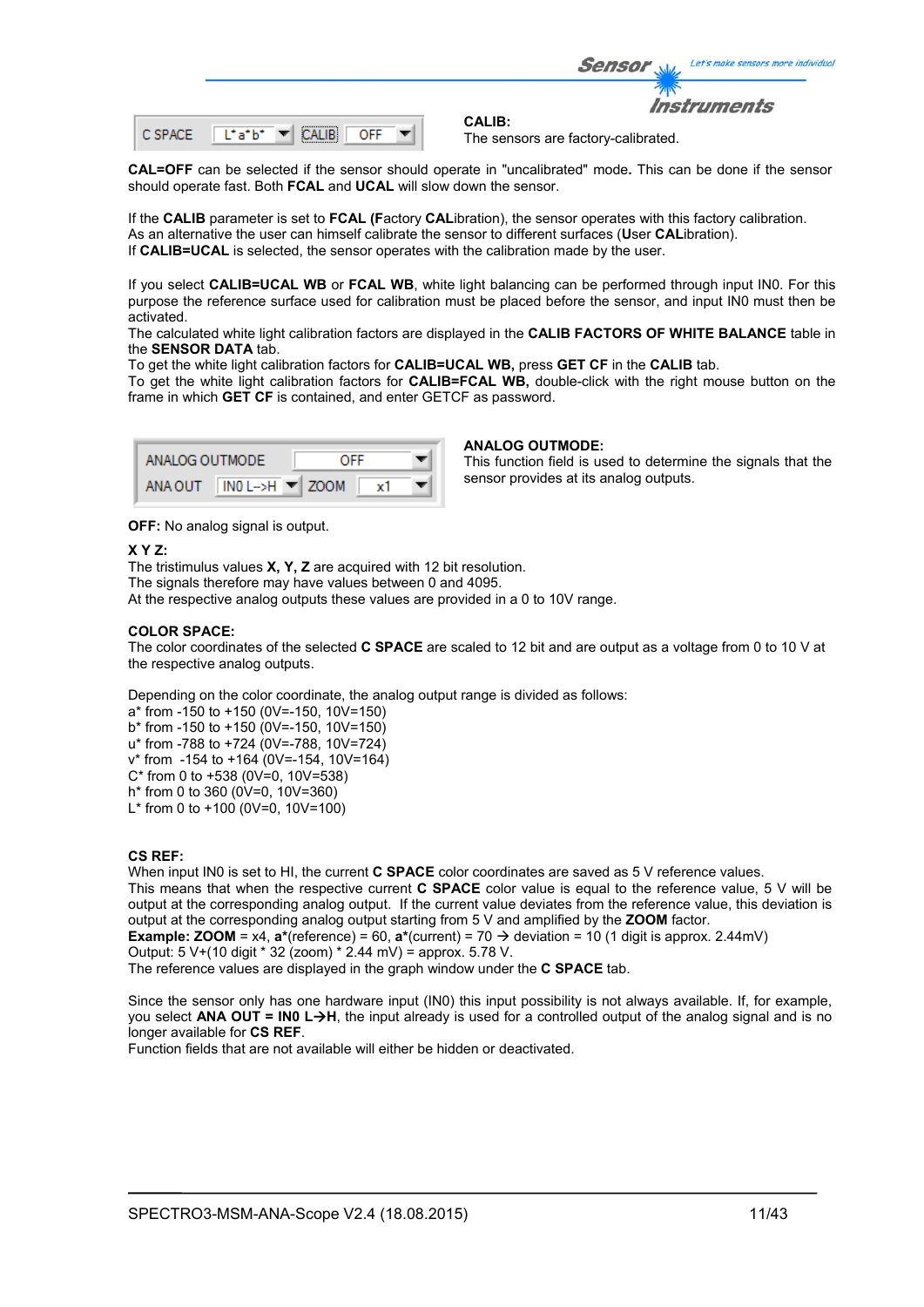Let's make sensors more individual Sensor





| EVALUATION MODE |          | FIRST HIT |        |  |
|-----------------|----------|-----------|--------|--|
| a°              | h*       | œ         | deltaE |  |
| $-12.46$        | $-19.40$ | 61.62     | 10.00  |  |
| $-12.46$        | $-19.40$ | 61.62     | 15.00  |  |
| $-12.46$        | $-19.40$ | 61.62     | 20.00  |  |



#### EVALUATION MODE



| a"       | h*     |       | deltaE |  |
|----------|--------|-------|--------|--|
| 45.69    | 49.29  | 59.99 | 110.00 |  |
| $-51.70$ | 44.97  | 65.33 | 110.00 |  |
| -7.56    | -11.97 | 54.32 | 110.00 |  |



### **EVALUATION MODE:**

In this function field the evaluation mode at the SPECTRO-3-MSM-ANA color sensor can be set.

#### **FIRST HIT:**

The currently measured color values are compared with the default values in the **TEACH TABLE**, starting with teach-color 0. If in the row-by-row comparison the current color values correspond with the teachparameters entered in the TEACH TABLE, this first "hit" in the TEACH TABLE is displayed as a color number (**C-No.**) and is output at the digital outputs (OUT0 and OUT1) according to the settings of the **OUTMODE** parameter (see **OUTMODE**).

If the current color does not correspond with any of the teach-colors, the color code **C-No.** = 255 will be set ("error status").

**Tip!** This mode is used if only one color is taught, and this color must be checked to avoid "drifting away". With the rising tolerance windows this can be detected very well, and countermeasures can be initiated, if necessary.

**Tip!** Values can be entered in a cell of the table either by double-clicking on the respective cell, or by highlighting the respective cell and then pressing F2 . **Tip!** The teach colors are only activated when the **SEND** button is pressed!

#### **BEST HIT:**

The currently measured color values are compared with the default values in the **TEACH TABLE**, starting with teach-color 0. If in the row-by-row comparison the current color values correspond with several of the teach parameters entered in the color table, the teach parameter that has the shortest distance from the current color value will be a hit.

This "hit" in the TEACH TABLE is displayed as a color number (**C-No.**) and is output at the digital outputs (OUT0 and OUT1) according to the settings of the **OUTMODE** parameter (see **OUTMODE**).

If the current color does not correspond with any of the teach-in colors, the color code **C-No.** = 255 will be set ("error status").

**Tip!** This mode is used if several colors must be separated from each other, and only certain surface fluctuations are allowed.

**Tip!** Since what you are looking for here with several "hits" is the shortest distance of the current color to the centres of the taught colors, the individual tolerance windows (circles) may overlap here. The sensor detects the "**best hit**".

**Tip!** Values can be entered in a cell of the table either by double-clicking on the respective cell, or by highlighting the respective cell and then pressing F2. **Tip!** The teach colors are only activated when the **SEND** button is pressed!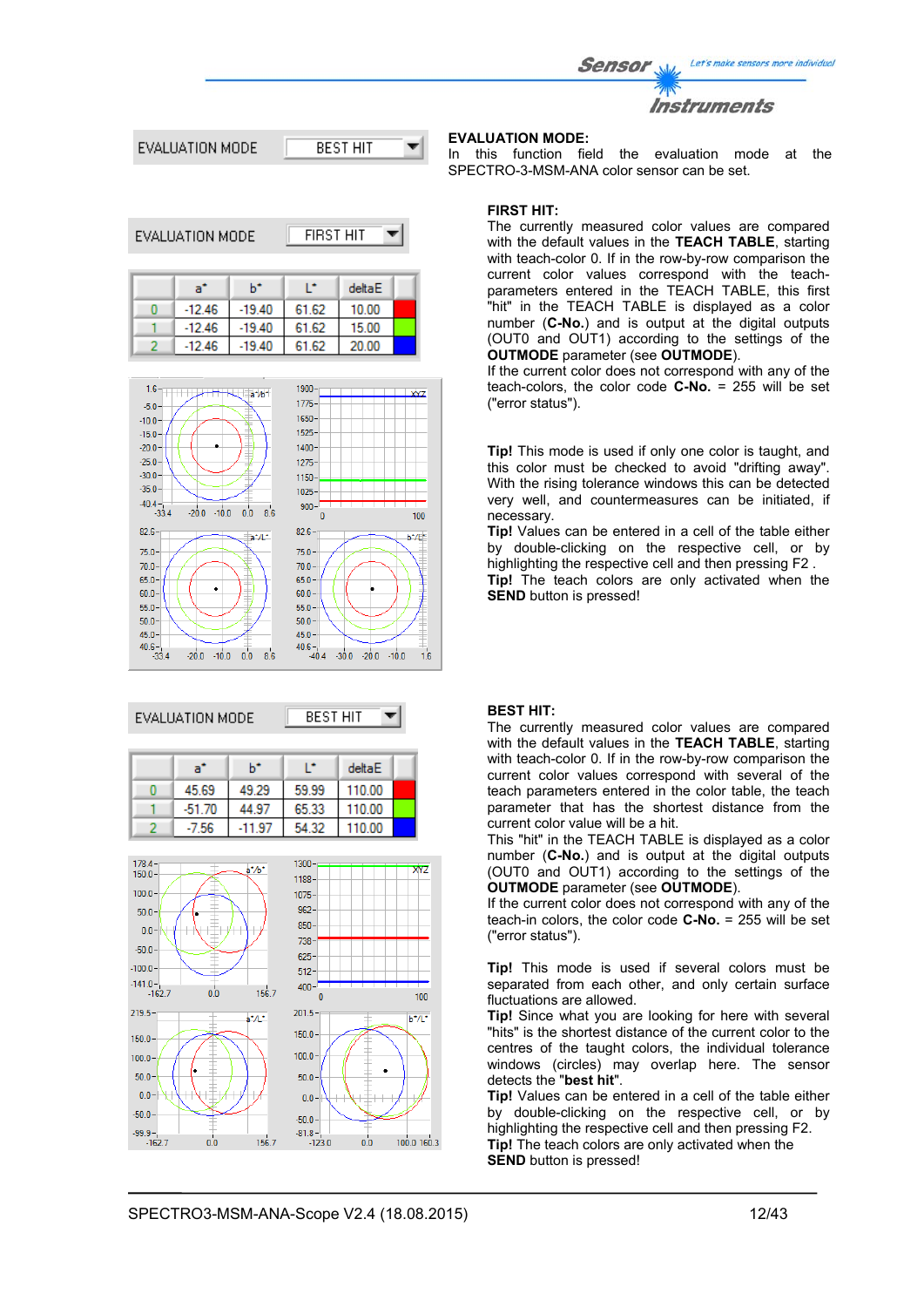

**EXT2:** Same behaviour as in EXT1 mode, with the difference that an error state (color no. = 255) will be output after the trigger input goes to LOW again.

#### **TRANS:**

Same behaviour as in **CONT.** However, in contrast to **CONT** in this mode the transmitter source will be switched off if no trigger event (IN0) is given.

| EXTEACH | OFF   |
|---------|-------|
|         | ✔ OFF |
|         | OΝ    |
|         | STAT1 |
|         | DYN1  |

#### **EXTEACH:**

In all the evaluation modes teaching of a color can be performed externally through IN0.

Sensor

**OFF:** The external TEACH feature is deactivated.

**ON:** The sensor can be taught up to 3 colors through IN0.

In **BEST HIT** evaluation mode teaching through IN0 can be performed to every individual row in the **TEACH TABLE**. With **FIRST HIT** the currently present color is taught to all the rows that are activated with **MAXCOL-No**.

#### Select the function **EXTERN TEACH = ON**.

Set the power such that the sensor is not overdriven and that the signal also is not too low.

Select how many colors you want to teach externally.

Click on the **TEACH** tab to change to the **TEACH TABLE**.

Then enter the respective tolerances for the colors you want to teach.

| MAXCOL-No.<br>2 |      |      |      |        |  |
|-----------------|------|------|------|--------|--|
|                 | a"   | ь    | œ    | deltaE |  |
|                 | 0.00 | 0.00 | 0.00 | 10.00  |  |
|                 | 0.00 | 0.00 | 0.00 | 10.00  |  |
|                 | 0.00 | 0.00 | 0.00 | 0.00   |  |



In this example **MAXCOL-No**. = 2 was selected. This means that the sensor should find the color information that is saved in the first 2 rows of the **TEACH TABLE** by way of external teaching through IN0. Since the sensor cannot calculate its **deltaE** tolerances itself, these values must be entered once (in this example 10 in all fields) and together with **MAXCOL-No**. and **EXTEACH = ON** must be saved in the **EEPROM**.

Then select **EE** in the function field, and click on **SEND**. From now on, the PC is no longer necessary, as long as you only wish to teach colors up to the **MAXCOL-No.** and do not want to change the tolerances.

#### **INFO:**

Of course the taught colours can be viewed at any time with the PC.

Colors that are taught are stored in the **EEPROM** of the sensor, i.e. the information will not be lost when the system is turned off.

This function rather is intended for "after-teaching", because the sensor does not automatically adjust its **POWER** value.

Let's make sensors more individual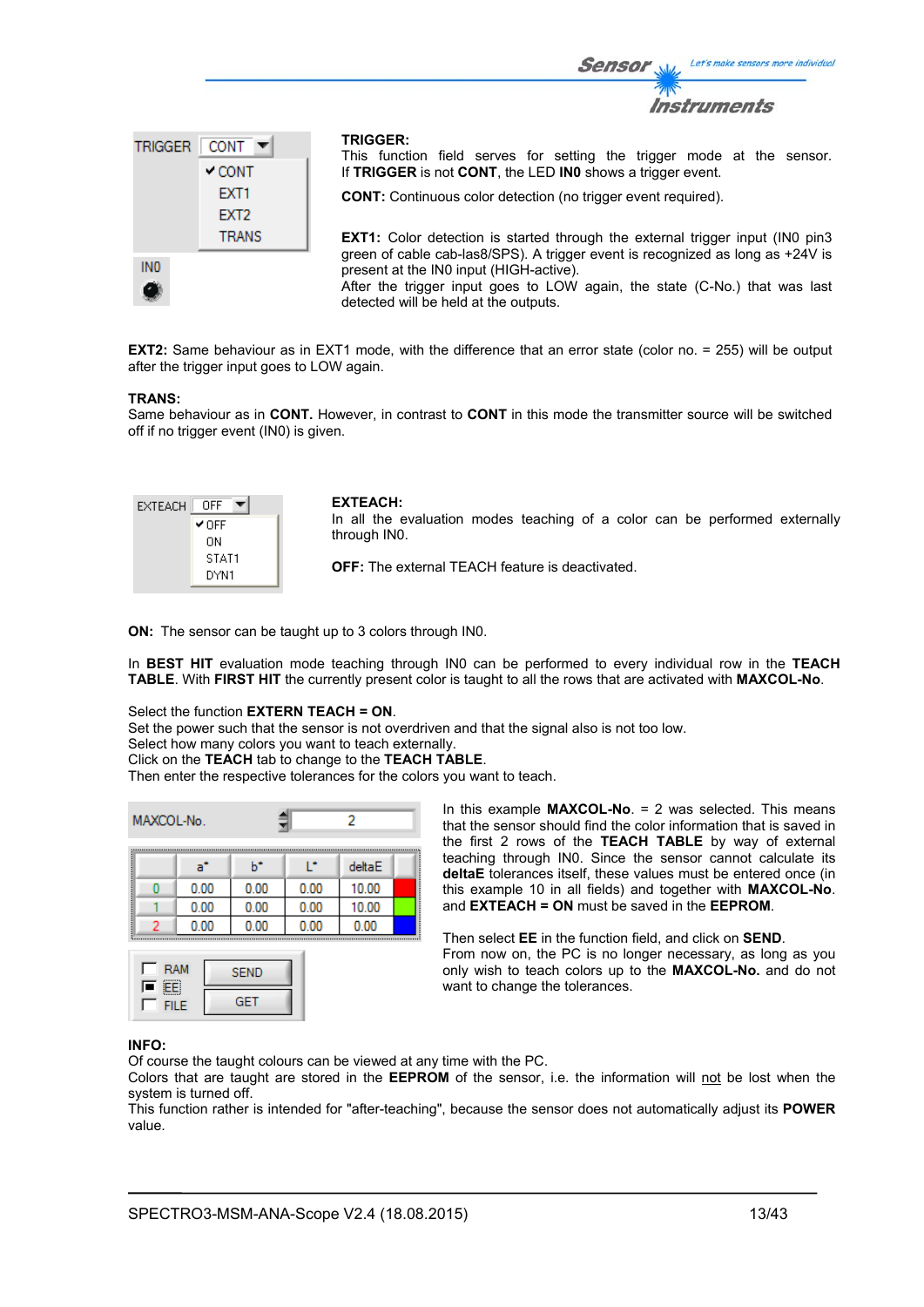#### **EXTEACH=ON:**

Before the external teach-process can be started, the color to be taught must be presented to the sensor. The external teach process is started with a positive edge at IN0 (green wire). The outputs OUT0 and OUT1 alternately change their state between 0V and 24V. From now on, the user has a certain number of seconds time to inform the sensor about the position at which the color information (**X Y INT** or **siM**) should be placed in the **TEACH TABLE**. The BUSY window is the time that the user has for informing the sensor about the teach rows. It depends on the value that is set in **MAXCOL-No.** (e.g. approx. 2 seconds when **MAXCOL-No.** = 2).

The first positive edge (start edge 0) selects position 0 in the **TEACH TABLE**. Every additional positive edge selects one position higher (see table below).

#### Example:

If you wish to save the current color to position 3 in the **TEACH TABLE**, the following steps have to be performed:

- 1. Start the external TEACH process with a positive edge (0) at INO  $\rightarrow$  Position 0 is selected.
- 2. Another positive edge (1) selects position 1 in the TEACH TABLE.
- 3. Another positive edge (2) selects position 2 in the TEACH TABLE.
- 4. Another positive edge (3) selects position 3 in the TEACH TABLE.
- 5. The desired position is now selected.
- 6. When the BUSY window is over, the sensor starts the evaluation.
- 7. To teach another color  $\rightarrow$  go to pos. 1

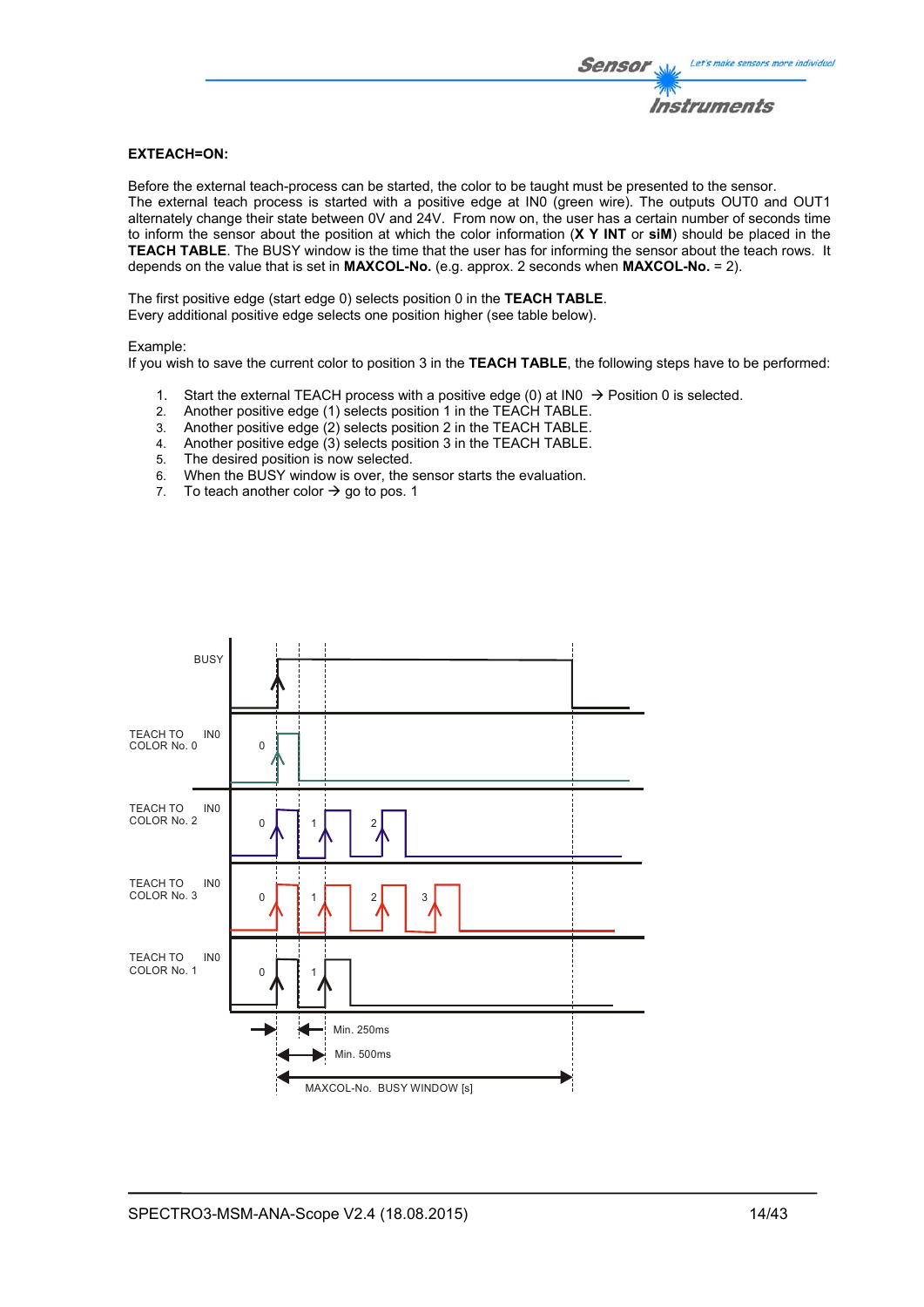|             | <i>Sensor</i><br>Let's make sensors more individual                              |
|-------------|----------------------------------------------------------------------------------|
|             | <b>Instruments</b>                                                               |
| <b>TLIM</b> | <b>INTLIM:</b><br>An intensity limit can be set in this edit box. If the current |

intensity **(X+Y+Z)/3** arriving at the receiver unit falls below this limit, color evaluation will no longer be performed, and an error

state will be output.

IN

#### **Attention: ERROR STATE if: (X+Y+Z)/3 < INTLIM**

| MAXCOL-No. |
|------------|
|------------|

#### **MAXCOL-No.:**

This function field serves for setting the number of colors to be checked.

#### With **OUTMODE = BINARY** a maximum of 3 colors can be taught.

With **OUTMODE = DIRECT HI** or **DIRECT LO** a maximum of 2 colors can be taught.

The numerical value set here determines the currently possible scanning rate of the color sensor. The less the colors to be checked, the faster the operation of the sensor. The numerical value set here refers to the number of rows (starting with row 0) in the **TEACH TABLE**  $(\rightarrow 2.4$  Tab TEACH TABLE).

| DIGITAL OUTMODE | DIRECT HI |  |
|-----------------|-----------|--|
|                 |           |  |

#### **DIGITAL OUTMODE:**

This group of buttons offers the method of how to control the 2 digital outputs.

#### **OFF:**

No digital signal is output. All the corresponding function fields are hidden.

#### **DIRECT:**

In this mode the maximum number of colors to be taught is 2.

If in this row-by-row comparison the current color values correspond with the teach-in parameters entered in the TEACH TABLE, this color in the TEACH TABLE is displayed as a color number (C-No.) and is sent **direct** to the digital outputs (OUT0 and OUT1).

#### **DIRECT HI:**

If **DIRECT HI** is activated, the respective digital output is set to HIGH. If the current color does not correspond with any of the teach-in colors, all digital outputs are set to LOW.

#### **DIRECT LO:**

If **DIRECT LO** is activated, the specially digital output is set to LOW, while the other ones are set to HIGH. If the current color does not correspond with any of the teach-in colors, all digital outputs are set to HIGH.

#### **BINARY HI:**

If in the row-by-row comparison the current color values correspond with the teach-parameters entered in the color table, this "hit" in the color table is displayed as a color number (C-No.) and is provided at the digital outputs (OUT0 and OUT1) as a **bit pattern**.

A maximum of 3 colors can be taught.

#### **BINARY LO:**

Same function as **BINARY HI,** but the **bit pattern** is output inversely.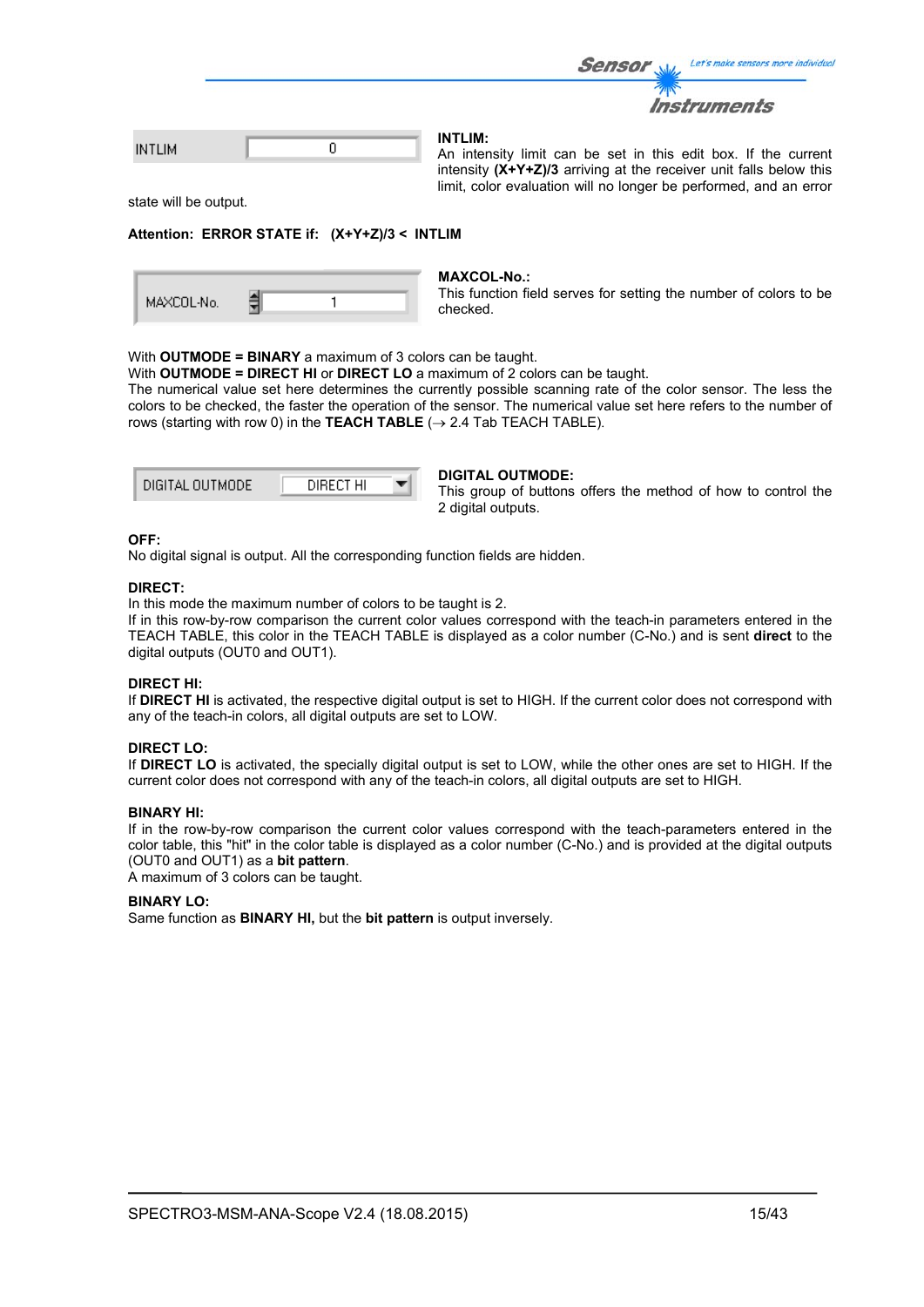

# **2.3 Graphical display elements**

#### Tab **XYZ:**

Display of the current raw signals (tristimulus values) **X, Y, Z** of the 3-fold receiver.



#### Tab **C SPACE:**

Line graph display of the color coordinates of the color space selected under **C SPACE**.



#### Tab **C SPACE 3D:**

Display of the taught color coordinates and of the current color position. For improved representation the color sphere in space is shown from three sides.

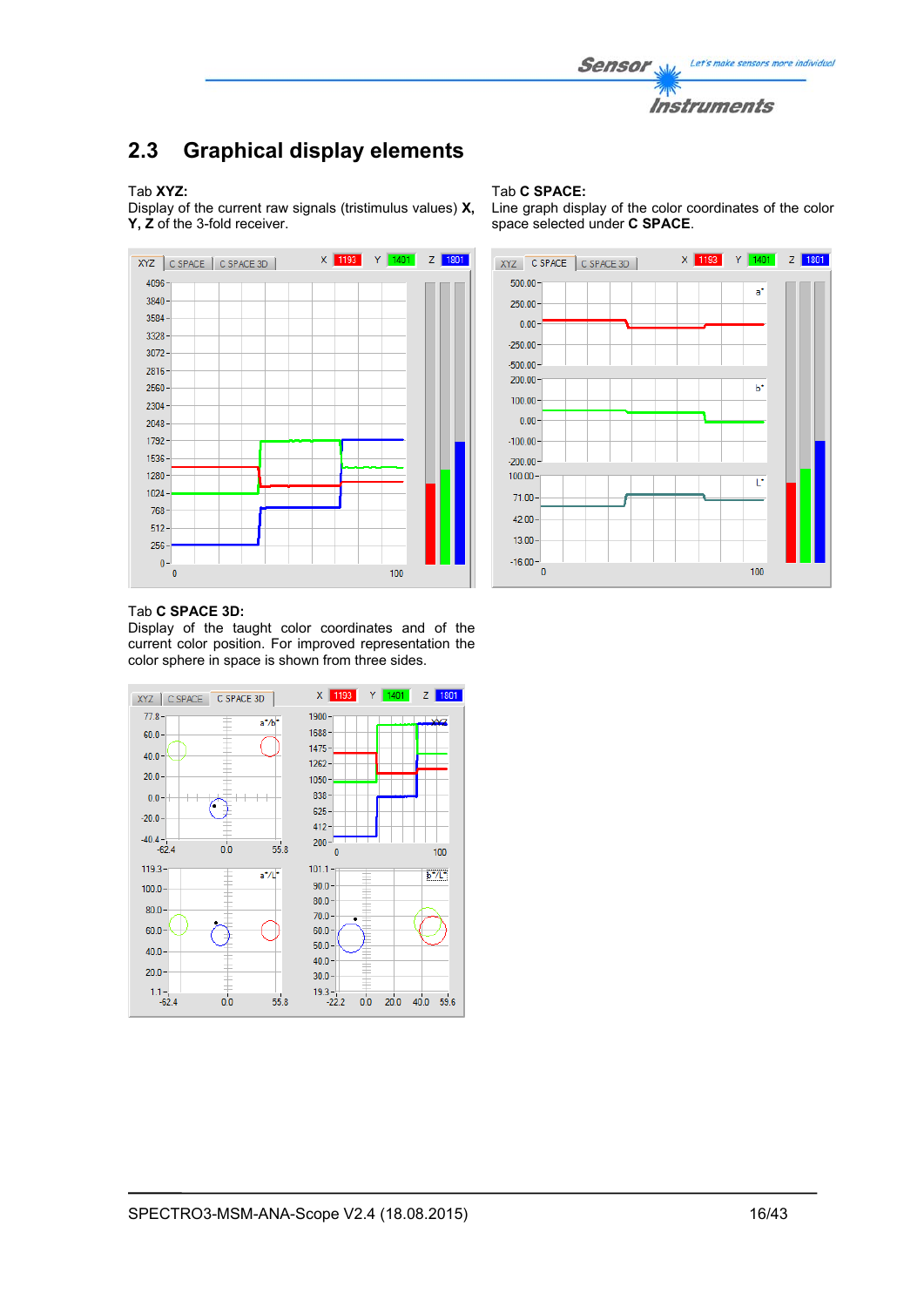



These numerical value displays show the color coordinates and brightness values that are calculated from the tristimulus values **X, Y, Z**.

Calculation is performed as described in **C SPACE**.

| delta a <sup>-</sup> | delta u" | delta x |
|----------------------|----------|---------|
| 0.10                 | 0.01     | 0.0004  |
| delta b <sup>*</sup> | delta v* | delta y |
| 0.08                 | 0.15     | 0.0097  |
| delta L*             | delta L* | delta Y |
| 0.05                 | 0.06     | 0.0007  |

These numeric value displays show the deviations of the individual color coordinates and of the brightness value of the current surface from the "color hit" (C-No:) in the teach table.

The values are calculated on the PC user interface and not in the sensor, and are only shown in these displays.



#### **delta E:**

This display shows the color distance from a color hit.

Calculation is performed as described in **C SPACE**.

In **FIRST HIT** evaluation mode **delta E** is equal to the distance from a color hit. If there was no color hit, **delta E** is calculated in relation to the last valid color in the color table (depending on **MAXCOL-No**.)

In **BEST HIT** evaluation mode **delta E** also is equal to the distance from a color hit. However, if there was no color hit, **delta E** has the value -1.00.

This also applies if the current intensity **(X+Y+Z)/3** falls below the **INTLIM** parameter.



#### **C-No.:**

This numerical value output field shows the currently detected color number according to the entry in the **TEACH TABLE**. The currently detected color number is sent to the digital outputs OUT0 and OUT1 as a corresponding bit pattern.

A value of 255 means that none of the taught colors was detected.

A double-click on the display will open a larger display window.

| INO |  |
|-----|--|
|     |  |
|     |  |

**IN0:** 

This LED display visualises the status of input IN0. If 0 V is applied at the input, the LED is black. If 24 V is applied at the input, the LED is green. This display only is visible if the input is used.



### **TEMP:**

This display shows the temperature in the sensor housing. The display does **NOT** show degrees Celsius or Fahrenheit.

**Please note: The above-mentioned output fields are only updated when data transfer between PC and sensor is active (GO button pressed).**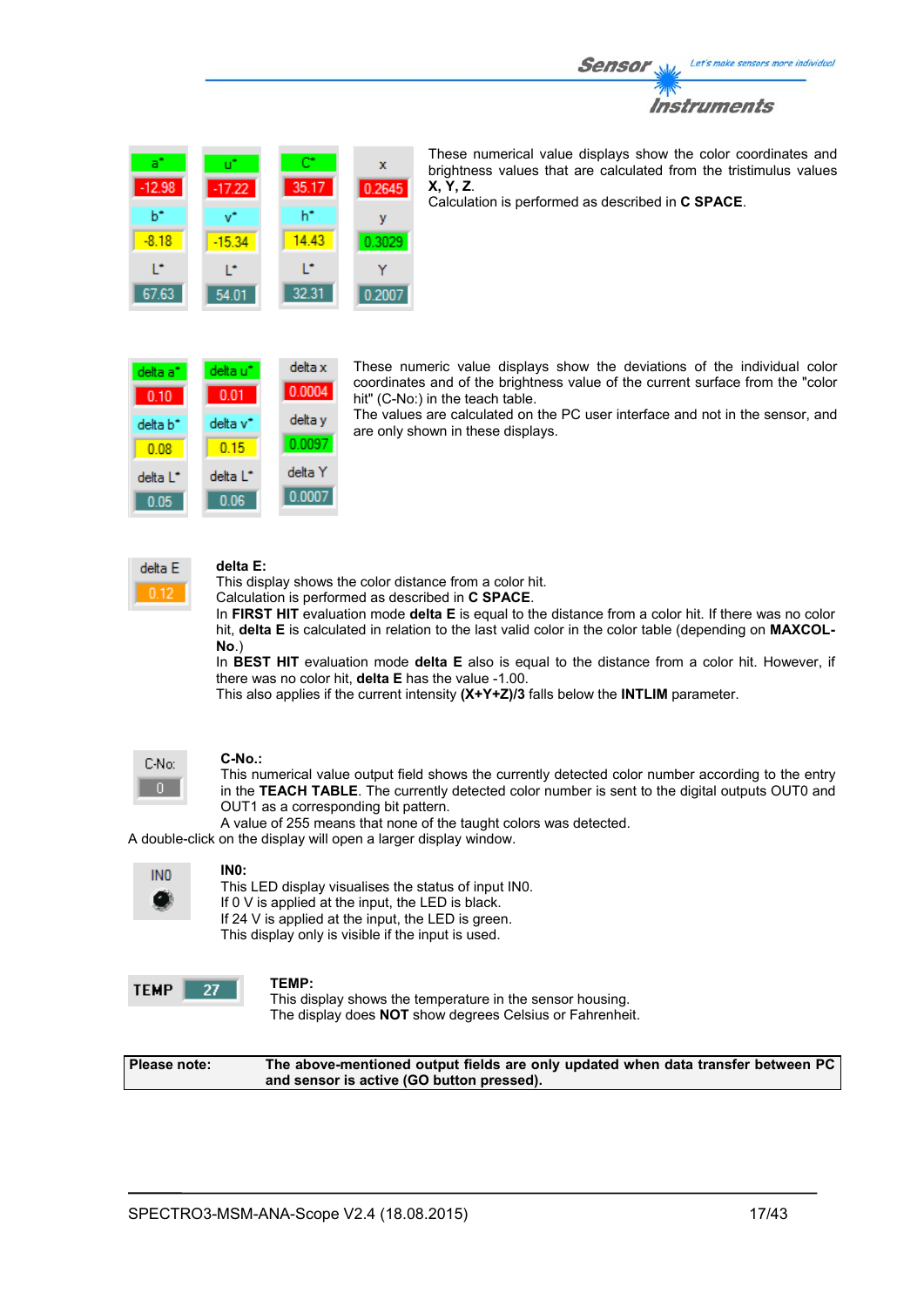

# **2.4 Tab TEACH**

When the **GO** button is pressed, data transfer from the sensor to the PC is started. The tristimulus values **X, Y, Z** and the calculated color coordinates and brightness values are shown in the displays and in the graphic windows.

| <b>SPECTRO3 MSM ANA Scope V2.4</b>                                                                                                                                                                                                                                                                                                                                                                                                                                                                                                                                                                                                                                                                                   |                                                                                                                                                                                                                                                                                                                                                                                                                                                                                           | $\Box$                                                                           |
|----------------------------------------------------------------------------------------------------------------------------------------------------------------------------------------------------------------------------------------------------------------------------------------------------------------------------------------------------------------------------------------------------------------------------------------------------------------------------------------------------------------------------------------------------------------------------------------------------------------------------------------------------------------------------------------------------------------------|-------------------------------------------------------------------------------------------------------------------------------------------------------------------------------------------------------------------------------------------------------------------------------------------------------------------------------------------------------------------------------------------------------------------------------------------------------------------------------------------|----------------------------------------------------------------------------------|
|                                                                                                                                                                                                                                                                                                                                                                                                                                                                                                                                                                                                                                                                                                                      | SPECTRO3 MSM ANA Scope V2.4                                                                                                                                                                                                                                                                                                                                                                                                                                                               |                                                                                  |
| CALIB<br><b>SCOPE</b><br><b>REC</b><br><b>GEN</b><br>$a^*$<br><b>TEACH</b><br><b>CONNECT</b><br>PARA1<br>69.58<br>$b^*$<br>MAXCOL-No.<br>3<br>42.26<br><b>INTLIM</b><br>$\mathbf{0}$<br>L*<br><b>BEST HD</b><br><b>EVALUATION MODE</b><br>77.96<br><b>TRIGGER</b><br>CON<br>OFF<br><b>EXTEACH</b><br>delta a <sup>*</sup><br>delta <sub>b</sub><br>$a^*$<br>$b^*$<br>$-0.00$<br>69.58<br>0<br>00<br>delta b <sup>*</sup><br>$-55.54$<br>88.85<br>10.00<br>59<br>$-0.00$<br>$\overline{2}$<br>$-44.31$<br>$-10.62$<br>85.44<br>10.00<br>delta L <sup>*</sup><br><b>TEACH DATA TO</b><br>Inc. $\Box$<br>No.: 훼<br>0<br>$-0.00$<br><b>TEACH MEAN</b><br><b>TEACH REC</b><br><b>RESET</b><br>delta E<br>$-0.00$<br>C-No: | $X$ 3503<br>C SPACE 3D<br>C SPACE<br>XYZ<br>$97.9 -$<br>3600<br>$a^* / b^*$<br>$80.0 -$<br>$3250 -$<br>$60.0 -$<br>2900<br>$(\ )$<br>$2550 -$<br>$40.0 -$<br>2200<br>$20.0 -$<br>1850<br>$0.0 -$<br>$1500 -$<br>$-20.0 -$<br>$1150 -$<br>$-49.1 -$<br>$800 -$<br>$50.0$ 80.4<br>0.0<br>$-66.5$<br>$\mathbf{0}$<br>$156.7 -$<br>$129.3 -$<br>ŧ<br>$a^*/L^*$<br>$120.0 -$<br>$140.0 -$<br>$120.0 -$<br>$100.0 -$<br>$100.0 -$<br>$80.0 -$<br>50<br>80.0<br>$60.0 -$<br>$60.0 -$<br>$40.0 -$ | $Y$ 2177<br>879<br>Z <sub>1</sub><br><b>AIZ</b><br>100<br>$b^*/L^*$<br>$\bullet$ |
| 255<br>ஈ<br><b>RAM</b><br><b>SEND</b><br>GO<br>EE<br><b>STOP</b><br><b>GET</b><br>$\Gamma$ FILE                                                                                                                                                                                                                                                                                                                                                                                                                                                                                                                                                                                                                      | $9.8 -$<br>$37.2 -$<br>0.0<br>50.0 80.4<br>$-66.5$<br>$-21.6$<br>0.0<br>SPECTRO3 MSM ANA V2.4<br><b>COMMUNICATION PORT</b><br>3                                                                                                                                                                                                                                                                                                                                                           | 70.4<br>25.0<br>50.0<br>20/Mar/2015                                              |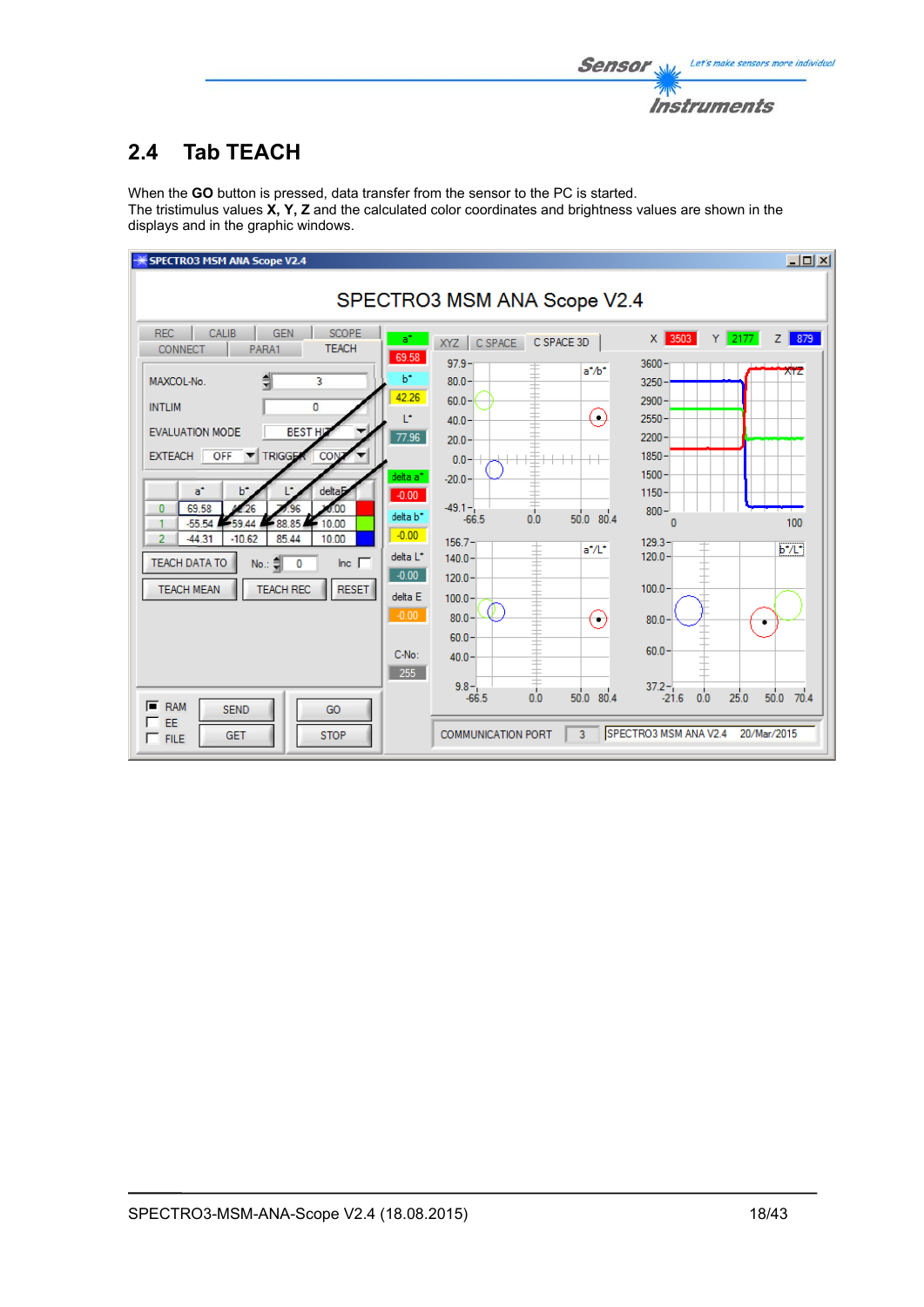Let's make sensors more individual Sensor Instruments

| <b>REC</b>                                                                                 | <b>CONNECT</b>    | <b>GEN</b><br>CALIB<br>PARA1     |       | <b>SCOPE</b><br><b>TEACH</b> |  |
|--------------------------------------------------------------------------------------------|-------------------|----------------------------------|-------|------------------------------|--|
|                                                                                            | a*                | ь                                | r     | deltaE                       |  |
| Ω                                                                                          | $-24.69$          | $-7.42$                          | 53.10 | 10.00                        |  |
|                                                                                            | $-42.39$          | 42.04                            | 61.80 | 10.00                        |  |
| 2                                                                                          | 0.00              | 0.00<br>0.00                     |       | 0.00                         |  |
| <b>TEACH DATA TO</b><br>$\overline{\mathsf{Inc}}$ $\overline{\blacksquare}$<br>No.: 이<br>2 |                   |                                  |       |                              |  |
|                                                                                            | <b>TEACH MEAN</b> | <b>RESET</b><br><b>TEACH REC</b> |       |                              |  |

#### **TEACH:**

Click on the **TEACH** tab to open a window where you can teach colors to the **TEACH TABLE**.

#### **Please note: The teach colors must be sent to the sensor by clicking on SEND.**

The **TEACH TABLE** is organised in rows, i.e. the individual parameters for the teach colors are listed side by side in the respective row.

The sensor can work with up to 3 teach colors. The number of the respective teach color is shown in the left column of the table. Only rows with a green number are used for evaluation by the

sensor. The number of rows to be used is defined with **MAXCOL-No.**.

After a click on **TEACH DATA TO** the currently displayed color coordinates and the brightness value are written to the row in the **TEACH TABLE** that is selected under **No.:**. A color tolerance **(delta E)** also is defined. If necessary, the tolerances and the teach values can be changed by double-clicking on the respective field with the left mouse button (or by pressing F2) and then entering a numerical value with the PC keyboard.

If **Inc:** is activated and you click on the **TEACH DATA TO** button, the input field **No.:** will be automatically incremented (increased) by 1, i.e. the next row in the **TEACH TABLE** will be selected.

A click on **RESET TABLE** resets the **TEACH TABLE** (RESET value = 0).

| L*<br>ы<br>deltaE<br>$a^*$<br>53.10<br>$-7.42$<br>12.00<br>$-24.69$<br>0<br>$-42.39$<br>42.04<br>61.80<br>12.00<br>0.00<br>0.00<br>0.00<br>0.00 | It is possible to edit several cells at the same time.<br>For this purpose the cells that should be changed must be selected. |
|-------------------------------------------------------------------------------------------------------------------------------------------------|-------------------------------------------------------------------------------------------------------------------------------|
| <b>Help</b>                                                                                                                                     | Right-click with the mouse to open a pop-up menu.                                                                             |
| Set selection to<br>Increment selection with                                                                                                    | Use Set selection to if you wish to fill several cells in the TEACH TABLE<br>with a certain value.                            |
| <b>Reset selection</b>                                                                                                                          | Use <b>Increment selection with</b> if you wish to enter increasing tolerance<br>values                                       |
| Teach tolerance off                                                                                                                             | The upper left cell is the starting value.                                                                                    |
| Teach tolerance on                                                                                                                              | Starting from this cell the following cells will be increased by the value that<br>is entered in the pop-up menu.             |
| $\mathbf{x}$<br>VALUE!                                                                                                                          | Use <b>Reset selection</b> to set the selected cells to 0.                                                                    |
| Insert a cell value!                                                                                                                            | When TEACH DATA TO is used the software suggests tolerance values<br>and writes these values to the <b>deltaE</b> column.     |
| 112                                                                                                                                             | This function can be switched on and off with <b>Teach tolerance off</b> and                                                  |
| ок                                                                                                                                              | Teach tolerance on<br>A click on Help will open a pop-up window that provides explanations of<br>the individual functions.    |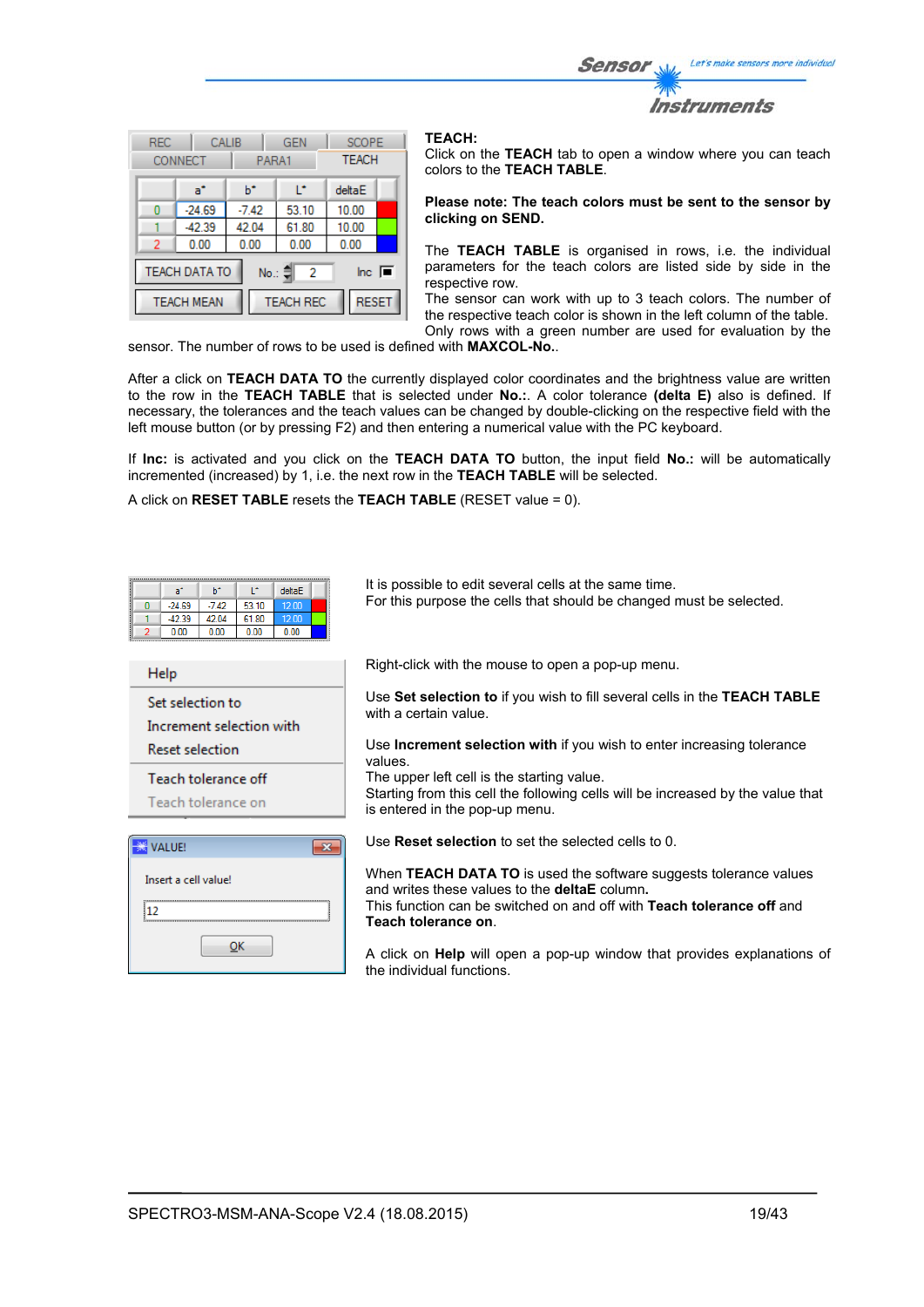

 $-10x$ SPECTRO3 MSM ANA Scope V2.4 SPECTRO3 MSM ANA Scope V2.4 REC CALIB GEN SCOPE **CLOSE**  $\blacktriangle$  $\mathsf{b}^{\star}$ T.  $a^*$ CONNECT | PARA1 **TEACH** CAPTURE 69.58 42.07 78.13 1. 69.34 42.09 78 14  $\overline{2}$ MAXCOL-No. 릨 ä 3 69.58 42.24 78.13 **UNDO INTLIM**  $\overline{0}$ 69.49 42.09 78.14  $\Delta$  $5<sub>1</sub>$ 69.40 42.07 78.13 **EVALUATION MODE BEST HIT**  $\overline{\mathbf{v}}$ **RESET TABLE** 69.46 42.07  $78.13$ 6 7 69.46 42.07 78.13 EXTEACH OFF TRIGGER CONT  $\overline{\phantom{a}}$ 69.55 42.07 78.13  $\overline{8}$ **COUNTER**  $19$ 9 69.55 42.07 78.13 a'  $b^*$ T. deltaE  $10$ 69.12 42.09 78.14  $10.00$  $\bf{0}$ 69.45 42.11 78.13  $11$ 69.55 42.10 78.13 TEACH TO TABLE  $-55.54$ 59.44 88.85  $10.00$ 1  $12$ 69.21 42.13 78.14  $\overline{2}$  $-44.31$  $-10.62$ 85.44 10.00  $13<sub>1</sub>$ 69.67 42.05 78.10  $\overline{14}$ 69.40 42.26 78.14 TEACH DATA TO No  $\overline{0}$ Inc. 69.40 42.09 78 14 15 69.46  $42.15$ 78.16 **TEACH MEAN TEACH REC RESET** 16 17 69.55 42.10 78 13 18 69.37 42.24 78.13 69.40 42.13 78 14  $19<sup>°</sup>$  $0.00$  $0.00$  $0.00$ 20  $0.00$  $0.00$  $0.00$ 21  $b^*$ Ŀ, a  $F$  RAM **MEAN SEND** GO 69.4 42 78.13 EE **STOP** GFT delta E of captured table data  $\Gamma$  FILE

The following panel will be displayed after a click on **TEACH MEAN VAL**.

After a click on **GO,** data are automatically obtained from the sensor and displayed.

A click on the **CAPTURE** button enters a parameter frame in the table.

The **COUNTER** display field shown how many frames have already been recorded.

The last frames that were entered in the table can be deleted again by pressing **UNDO**.

**RESET TABLE** sets the whole table back to 0.

After every activation of **CAPTURE**, **UNDO**, or **RESET TABLE**, the mean values for the individual parameters are calculated automatically and are displayed in the mean value table.

Furthermore, a maximum color tolerance **delta E** is formed with respect to the mean values.

When the **TEACH TO TABLE** button is pressed, the respective mean values are taught to the row in the **TEACH TABLE** that is selected under **No.:**.

A click on the **CLOSE** button will take you back to the main panel.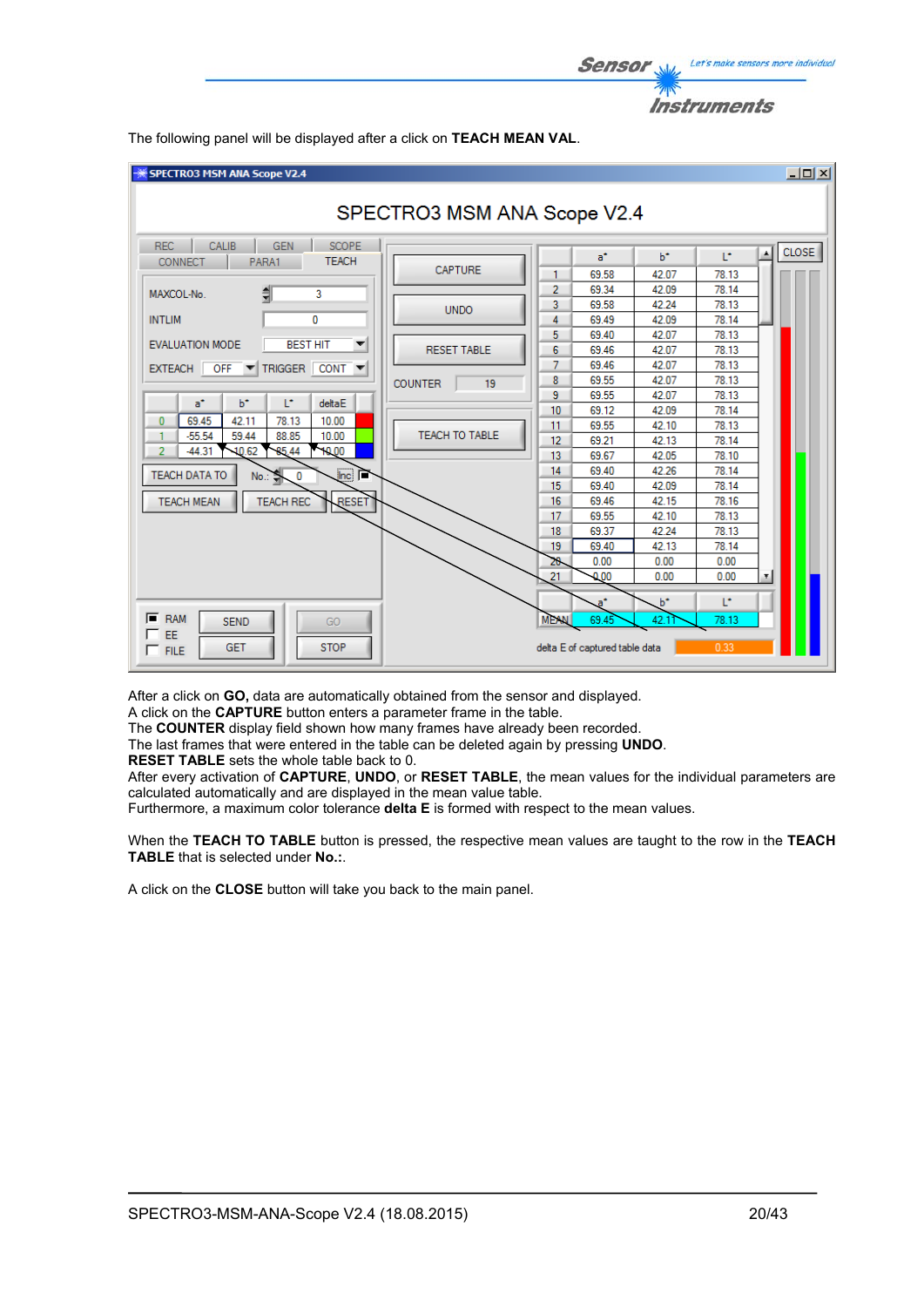Let's make sensors more individual **Sensor** Instruments

A click on the button **TEACH REC VAL** (**teach recorded values**) opens a panel which, after a click on the **START** button, starts to record data and display them in the three graphs. This function is useful if the material to be detected cannot be directly placed in front of the sensor, for example because it is transported on a conveyor belt that cannot be stopped or cannot be exactly stopped at the position required for teaching. After some time, area centres will become apparent that can be assumed to be the objects to be taught. The screenshot below shows 3 of these positions.

After a click on **STOP** the cursor can then be positioned on such an area centre in any of the graphs. The cursor will be automatically positioned in the other two graphs.

With **TEACH TO TABLE** the current cursor position can then be transferred to the **TEACH TABLE**. Teaching will be performed to the row that is set under **No.:**.

**RESET** can be used to reset the graphs and the counter. **CLOSE** takes you back to the main panel.

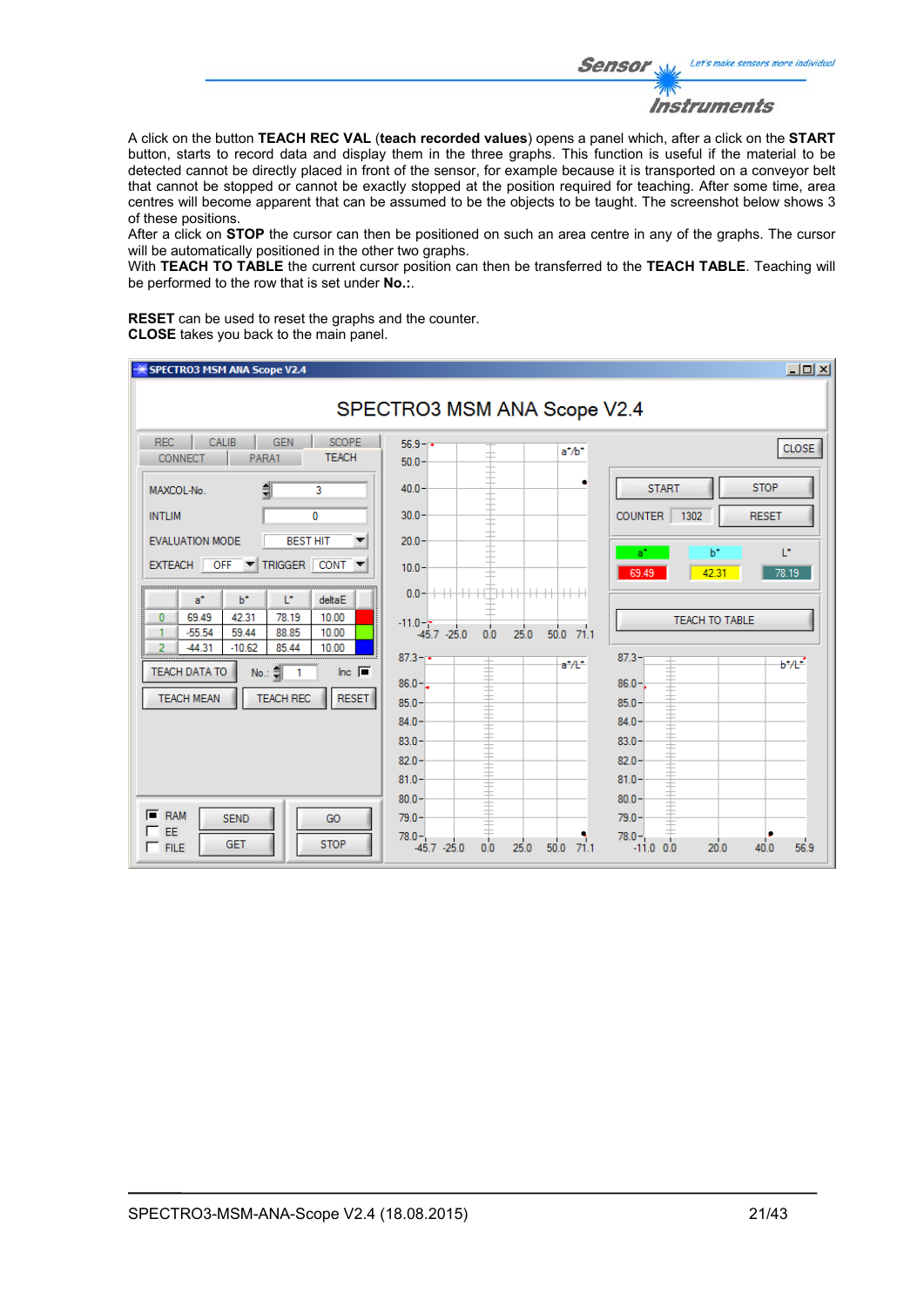

# **2.5 Tab GEN**



# 500000000000000000000000 More...

#### **GEN:**

A click on **GEN** opens a display of the current temperature value **TEMP** in the sensor housing. The display is **NOT** in degrees Celsius or Fahrenheit.

In the GEN tab you also can manually select the row colors in which the individual tolerance circles are displayed, or let the system set these colors automatically based on the colors detected by the system.

Furthermore, designations for the individual rows can be entered in the **SPECIFICATION** table. These designations are saved on the PC's hard disk and can be loaded again, if necessary.

If **SET ROW COLOR** is set to **MANUALLY**, the row color that should be changed must be set under **SELECT ROW**.

A click on the colored area of **SELECT COLOR** opens a color palette where the desired color can be selected.

After a click on the **SET** button, the color will be displayed in the 6th column and the selected row of the **TEACH TABLE**.

If **SET ROW COLOR** is set to **AUTOMATICALLY**, the system will automatically calculate the corresponding row color, display the color in a color display beside the graph and, after a click on **TEACH DATA TO**, automatically insert it in the corresponding row.

The **SAVE TO FILE** and **GET FROM FILE** functions allow you to save specified row color arrays and the **SPECIFICATION** table on the hard disk, or to load previously saved arrays.

A click on **RESET** resets the colors to a default value.

When the software is started again, the **ROW COLOR** table and the **SPECIFICATION** table that were active when the software was closed are automatically loaded again.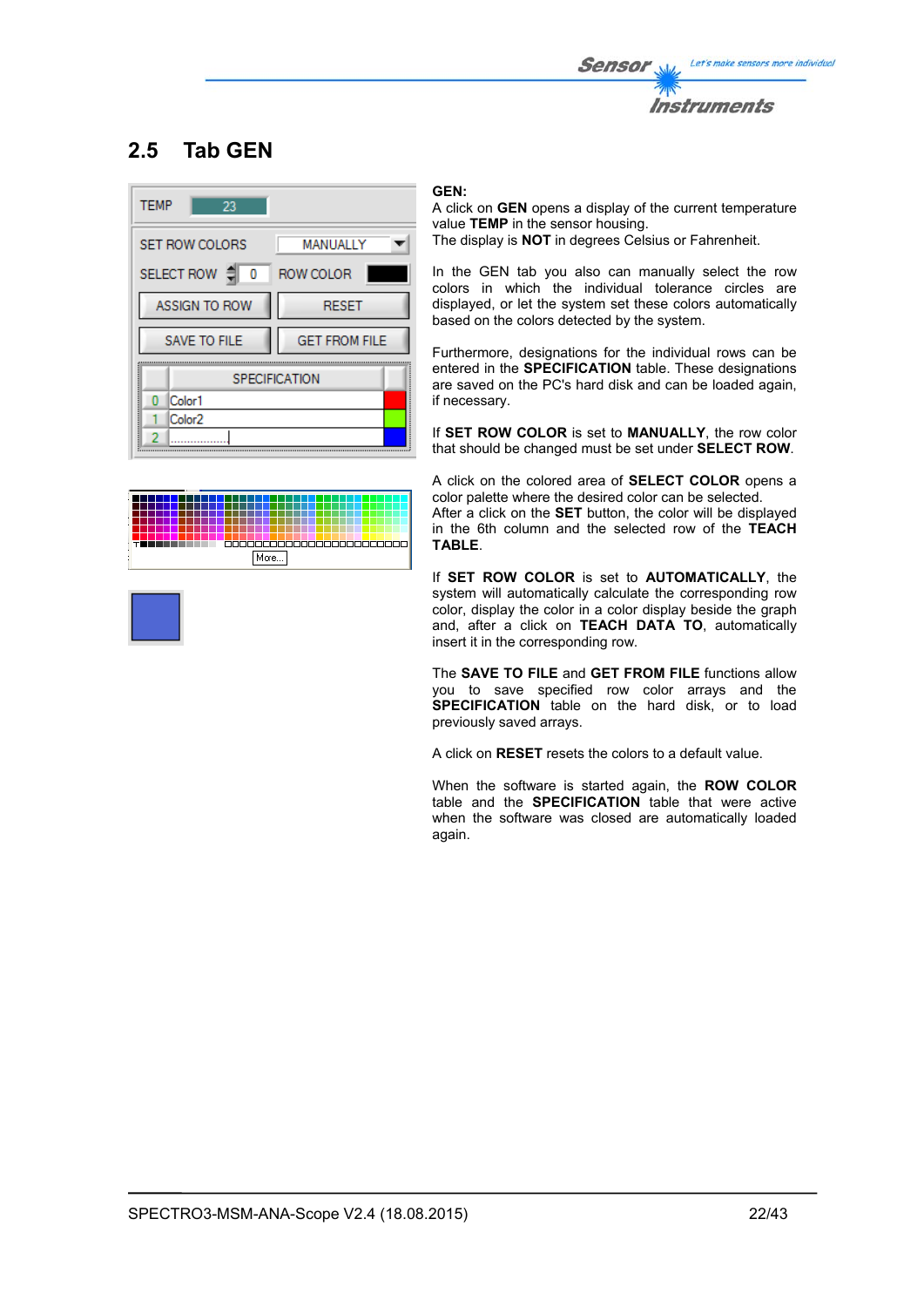# **2.6 Tab REC**

The SPECTRO3-MSM-ANA-Scope software includes a data recorder that makes it possible to save the data acquired and calculated by the sensor with a time stamp. The recorded file is saved to the hard disk of the PC and can then be evaluated with a spreadsheet program.

The following steps describe how data frames are recorded with the recorder:

#### **Step 1:**

When the **REC** button is pressed, the following window will be displayed:

When the **SHOW GRAPH** button is pressed, a panel will be displayed that allows the user to monitor the different signals.

The individual signals can be activated from the **SIGNAL** drop-down menu.

| SPECTRO3 MSM ANA Scope V2.4                                                                                                                      |                                              |                   |    |                 |            |               |                       |                                             | $-12X$ |
|--------------------------------------------------------------------------------------------------------------------------------------------------|----------------------------------------------|-------------------|----|-----------------|------------|---------------|-----------------------|---------------------------------------------|--------|
|                                                                                                                                                  | SPECTRO3 MSM ANA Scope V2.4                  |                   |    |                 |            |               |                       |                                             |        |
| <b>CONNECT</b><br>PARA1<br><b>TEACH</b><br><b>REC</b><br><b>SCOPE</b><br>CALIB<br><b>GEN</b><br><b>AUTO LIMITED</b><br>RECORD MODE<br>▼          | SIGNAL<br>X<br>4096                          | X<br>$\mathbf{0}$ | Y  | z<br>$\sqrt{ }$ | a*<br>0.00 | $b^*$<br>0.00 | L*<br>0.00            | <b>TEMP</b><br><b>CLOSE</b><br>$\mathbf{0}$ |        |
| 1.00<br>RECORD-TIME INTERVAL [sec]<br>1000<br>RECORD VALUES (MAX 32767)                                                                          | 3800<br>3600<br>3400<br>3200                 |                   |    |                 |            |               |                       |                                             |        |
| TOTAL RECORD TIME (days hours min sec)<br>$\bf{0}$<br>40.00<br>$\mathbf{0}$<br>16<br><b>RECORDED</b><br><b>REMAINING</b><br>$\mathbf{0}$<br>1000 | 3000<br>2800<br>2600<br>2400<br>2200<br>2000 |                   |    |                 |            |               |                       |                                             |        |
| <b>START RECORD</b><br><b>STOP RECORD</b><br>ID.                                                                                                 | 1800<br>1600<br>1400<br>$1200 -$             |                   |    |                 |            |               |                       |                                             |        |
| SELECT RECORD FILE<br>SHOW GRAPH<br>d:\Mist\RecordFile.dat                                                                                       | $1000 -$<br>800<br>$600 -$<br>$400 -$        |                   |    |                 |            |               |                       |                                             |        |
| $F$ RAM<br><b>SEND</b><br>GO<br>EE<br>⊏<br><b>STOP</b><br><b>GET</b><br>$\Gamma$ FILE                                                            | $200 -$<br>$0 -$<br>$\sqrt{2}$               | 10                | 20 | 30              | 40<br>50   | 60            | $\overline{70}$<br>80 | 100<br>90                                   |        |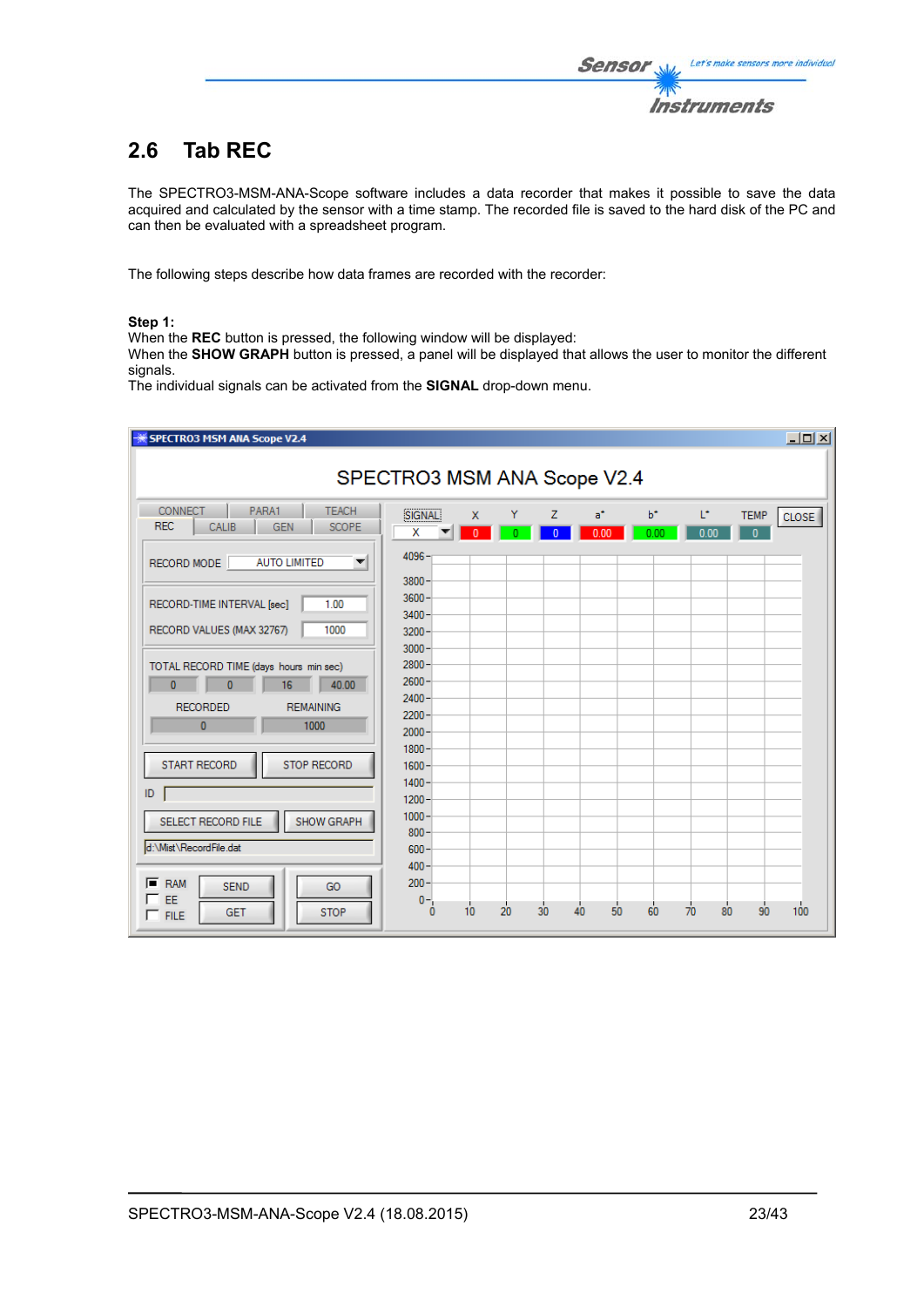



#### **Step 2:**

If you want to automatically record several data frames, please select **AUTO LIMITED** under **RECORD MORE**. Enter a time interval for recording under **RECORD-TIME INTERVAL [sec]**, in this example: 1, i.e. a new value is called from the sensor every second). Then enter the maximum number of values you wish to record in the **RECORD VALUES [MAX 32767]** field. Please note: Recording can also be stopped earlier by clicking **STOP RECORD**, the data recorded so far will not be lost.

The **TOTAL RECORD TIME** field indicates how long recording will take (in days, hours, minutes, and seconds) if all data are recorded.

#### **Step 3:**

By pressing the button **SELECT RECORD FILE** a file can be selected in which the data frame will be stored. If you select an already existing file name, you will be asked whether you want to overwrite the existing file or not.

**Step 4:**  Pressing the **START RECORD** button starts automatic data

recording.

The recorder starts to record data, and the button **START RECORD** is red to indicate that recording is active. The respective data frames are shown in the display windows.

In the two display fields **RECORDED** and **REMAINING** you can check how many data frames have been recorded, and how many frames remain to be recorded.

#### **Please note:**

**During recording the two input fields RECORD-TIME INTERVAL and VALUES TO BE RECORDED are inactive.**

#### **Step 5:**

When as many data frames as set under **RECORD VALUES [MAX 32767]** have been recorded, or when the **STOP AUTO RECORD** button is pressed, a pop-up window will appear which confirms that the file is stored.

If you want to record an unlimited number of data, select the **AUTO UNLIMITED** function under **RECORD MORE**. Then select the desired recording interval and press **START RECORD**.

If you want to record data "manually", select the **MANUAL RECORDING** function under **RECORD MORE**. You can start reading data from the sensor by pressing the **GO** button. These data are visualised in the display window. Pressing the **CAPTURE DATA FRAME** button saves a data frame in the file that was selected under **SELECT RECORD FILE**. The **RECORDED** field shows the sum of the frames already recorded.

If **AUTO TRIGGERED** is selected under **RECORD MORE**, and **TRIGGER = EXT1, EXT2,** or **TRANS** is selected, the sensor will automatically send a data frame after each drop of the trigger when **START RECORD** is pressed. This data frame is captured and recorded by the recorder.

Pressing the **STOP RECORD** button terminates the automatic sending function of the sensor again.

#### **Please note:**

**When you press START RECORD, the file that is selected under SELECT RECORD FILE will be deleted. With RECORD FRAME MANUALLY, the file will be created if it does not already exist. If the file already exists, the data are added to the existing file.**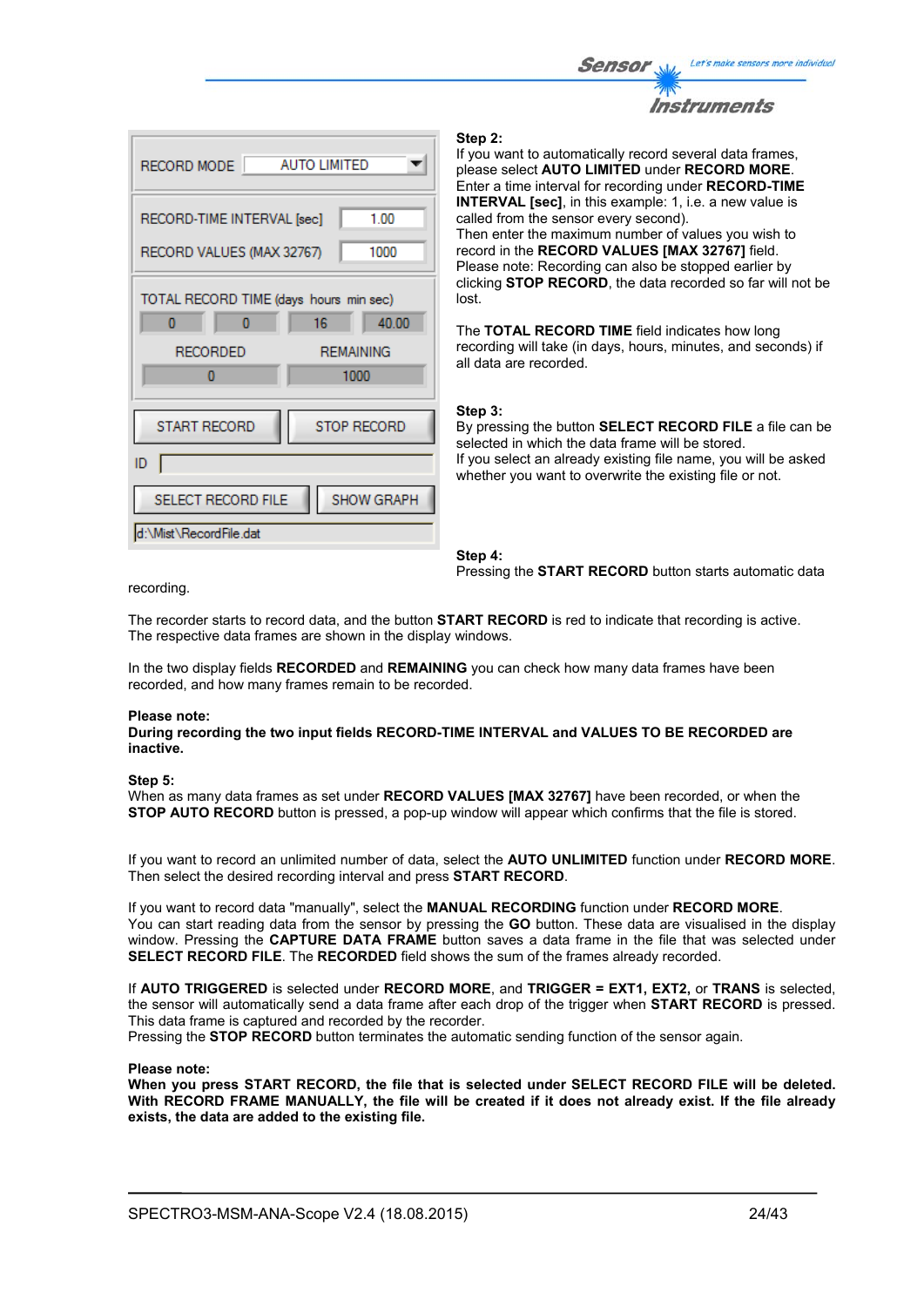The sensors are factory-calibrated. If the **CALIB** parameter is set to **FCAL (F**actory **CAL**ibration), the sensor operates with this factory calibration.

As an alternative the user can himself calibrate the sensor to different surfaces (**U**ser **CAL**ibration). If **CALIB=UCAL** is selected, the sensor operates with the calibration made by the user.

Calibration is performed by using different surfaces with known color coordinates and brightness values. A ColorChecker™ table is available as an alternative. This table has 24 color fields according to the CIE STANDARD.

A click on **CALIB** will open the following window:

| <b>SPECTRO3 MSM ANA Scope V2.4</b>                                                           |                                                                                          | $\Box$ o $\Box$   |
|----------------------------------------------------------------------------------------------|------------------------------------------------------------------------------------------|-------------------|
|                                                                                              | SPECTRO3 MSM ANA Scope V2.4                                                              |                   |
| <b>CONNECT</b><br>PARA1<br><b>TEACH</b><br>CALIB<br><b>REC</b><br><b>GEN</b><br><b>SCOPE</b> | $\nabla$ Scroll all<br><b>CALIB REF</b><br><b>CALIB DATA</b><br><b>SENSOR DATA</b>       | CLOSE <sup></sup> |
|                                                                                              | REFERENCE SETVALUE<br>ACTUAL XYZ VALUE OF REF                                            | <b>RAW X</b>      |
| <b>PARA</b>                                                                                  | T.<br>b*<br>$a^*$<br>X SI<br><b>YSI</b><br>ZSI                                           | 3522              |
| Make sure that you have adjusted the sensor with<br>proper parameter values.                 | 0.0000<br>0.0000<br>0.0000<br>o<br>o<br>0                                                | <b>RAWY</b>       |
|                                                                                              | CALCULATED XYZ OF REF<br>Xn Yn Zn                                                        | 2191              |
| ౚఄ⊟౿<br><b>REFERENCE</b>                                                                     | Ÿ<br>$\mathbf{x}$<br>Z<br>Xn 95.05<br>Y <sub>n</sub> 100<br>Zn 108.9                     | RAW Z             |
| C SPACE OF REF SETVALUE<br>Liatbi                                                            | 0.0000<br>0.0000<br>0.0000<br>4096<br>4096<br>4096                                       | 887               |
|                                                                                              |                                                                                          |                   |
| ASSIGN ACTUAL XYZ VALUE OF REF                                                               | ? REFERENCE   ? SETVALUE   ? ACTUAL VALUE  <br>? PARA<br>? FINISH                        |                   |
| お目の                                                                                          | Make sure that you have adjusted the sensor with                                         |                   |
| <b>SETVALUE TABLE</b>                                                                        | proper parameter values.                                                                 |                   |
| $C$ SPACE $\boxed{L^*a^*b^* \times 1}$<br><b>ROWS</b>                                        | Recommended is for:                                                                      |                   |
|                                                                                              | PMODE=DOUBLE (be aware that you have set proper power parameter sets)<br>$LED MODE = AC$ |                   |
| お目の<br><b>ACTUAL XYZ VALUE TABLE</b>                                                         |                                                                                          |                   |
| No.:<br>Inc. $\blacksquare$<br>ASSIGN TO ROW                                                 |                                                                                          |                   |
|                                                                                              |                                                                                          |                   |
| CALC CF<br><b>SEND CF</b><br><b>GET CF</b>                                                   |                                                                                          |                   |
|                                                                                              |                                                                                          |                   |
|                                                                                              |                                                                                          |                   |
| 匠<br><b>RAM</b><br><b>SEND</b><br>GO<br>EE                                                   |                                                                                          |                   |
| <b>STOP</b><br><b>GET</b><br>$\Gamma$ FILE                                                   |                                                                                          |                   |
|                                                                                              |                                                                                          |                   |

Let's make sensors more individual

**Instruments** 

Sensor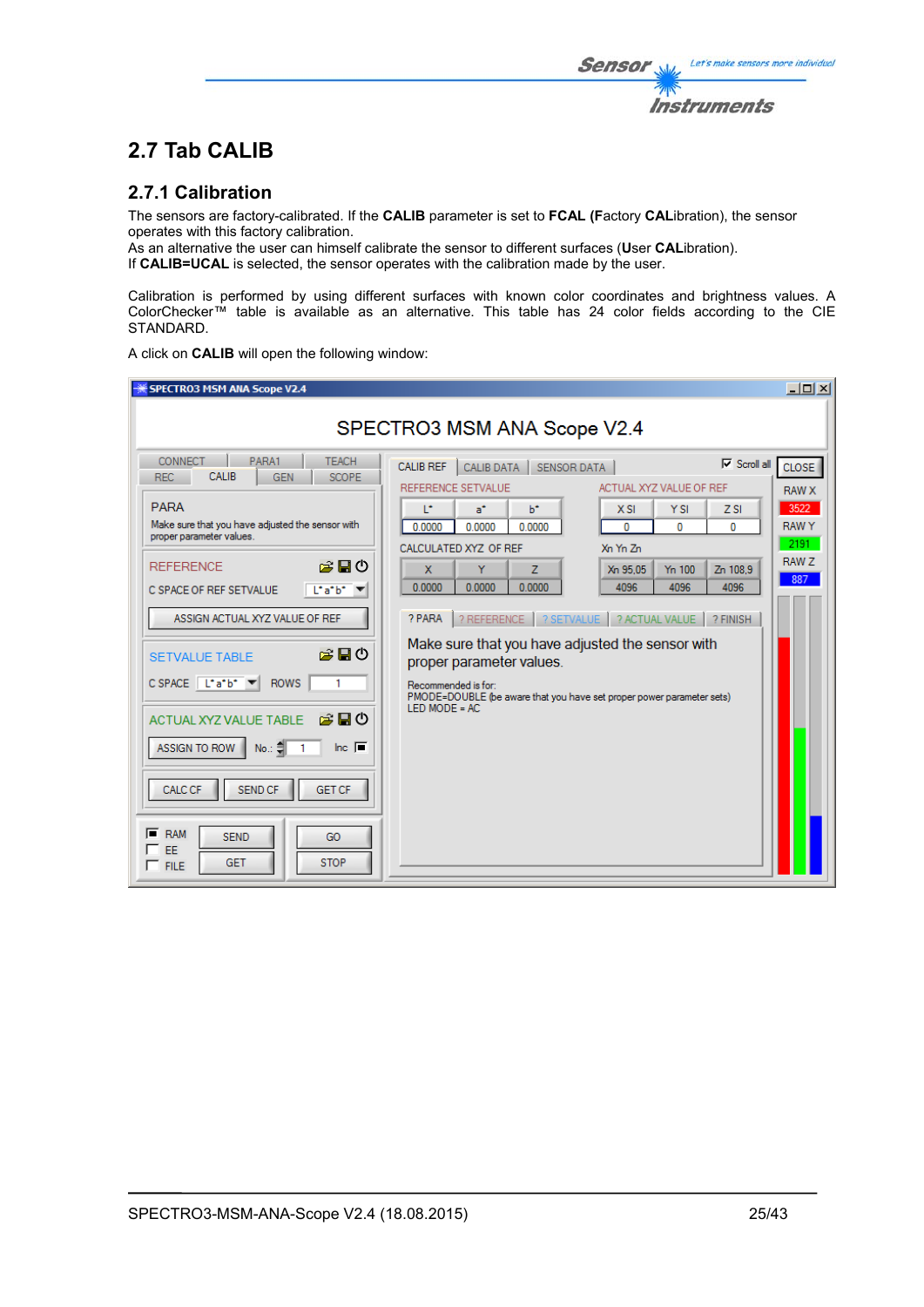|                                                                                |                            | Let's make sensors more individua<br><b>Sensor</b> |
|--------------------------------------------------------------------------------|----------------------------|----------------------------------------------------|
|                                                                                |                            | <i><b>Instruments</b></i>                          |
| 合日の<br><b>REFERENCE</b>                                                        | REFERENCE SETVALUE         | ACTUAL XYZ VALUE OF REF                            |
| 650<br>POWER (pm)                                                              | ь<br>œ<br>a*               | <b>YSI</b><br>Z <sub>SI</sub><br>$X$ SI            |
| <b>INTEGRAL</b><br>AMP <sub>6</sub><br><b>GAIN</b><br>$\overline{\phantom{a}}$ | 0.0000<br>0.0000<br>0.0000 | 0<br>0<br>0                                        |
|                                                                                | CALCULATED XYZ OF REF      | Xn Yn Zn                                           |
| $\lfloor \cdot a \cdot b \cdot \rfloor$<br>C SPACE OF REF SETVALUE             | 7<br>x<br>v                | Y <sub>n</sub> 100<br>Zn 108.9<br>Xn 95.05         |
| ASSIGN ACTUAL XYZ VALUE OF REF                                                 | 0.0000<br>0.0000<br>0.0000 | 4096<br>4096<br>4096                               |

Please perform the following steps in sequence:

- Place a white reference surface before the sensor.
- Click on **GO** to start data exchange between sensor and PC software.
- The color coordinates and the brightness value of the reference surface must be known and must be entered in the **REFERENCE SETVALUE** table. The corresponding tristimulus values **X, Y, Z** are calculated automatically and are written to the **CALCULATED XYZ OF REF** table.
- It is important to select the correct color space **C SPACE OF REF SETVALUE**.

▲

 $b^*$ 

- **POWER, GAIN,** and **INTEGRAL** must be set such that the highest signal of **RAW X, Y, Z** is approx. 3000 digits.
- With **ASSIGN ACTUAL XYZ VALUE OF REF** the tristimulus values **RAW X, Y, Z** acquired by the sensor are written to the **ACTUAL XYZ VALUE OF REF** table, and the tristimulus values **Xn, Yn, Zn** of a completely matt white body are calculated automatically.
- **Xn, Yn, Zn** are needed for calculating the color coordinates and the brightness value in almost all color spaces.

Use the file and disk symbol if you want to write the REFERENCE settings to a file or read them from a file. A click on the reset symbol will reset the tables.

| SETVALUE TABLE                                                        | 第日の |
|-----------------------------------------------------------------------|-----|
| $C$ SPACE $\boxed{\begin{bmatrix} \bot^* a^* b^* \end{bmatrix}}$ ROWS | -24 |

 $a^*$ 

**SETVALUE TABLE** Ŀ.

Several different surfaces are needed for sensor calibration.

The number of surfaces must be entered in **ROWS**.

The color coordinates and brightness values must be known.

These must be entered in the **SETVALUE TABLE**.

The corresponding color space must be selected under **C SPACE**.

Use the file and disk symbol if you want to write the **SETVALUE** settings to a file or read them from a file. A click on the reset symbol will reset the tables.

|    | 38.0800 | 12.0900    | 14.3900    |  |
|----|---------|------------|------------|--|
| 2  | 66.3800 | 13.2200    | 17.1400    |  |
| 3  | 51.0600 | 0.3800     | $-22.0600$ |  |
| 4  | 43.3000 | $-16.5200$ | 21.4600    |  |
| 5  | 56.3600 | 12.8400    | $-25.2900$ |  |
| 6  | 71.6000 | $-30.7100$ | 1.1700     |  |
|    | 61.7000 | 27.5400    | 58.2300    |  |
| 8  | 41.2200 | 17.9500    | $-43.1600$ |  |
| 9  | 51.5700 | 43.0000    | 14.7500    |  |
| 10 | 30.7700 | 25.7400    | $-23.3800$ |  |
| 11 | 72.5800 | $-28.1700$ | 58.6100    |  |
| 12 | 71.6000 | 12.4500    | 66.5800    |  |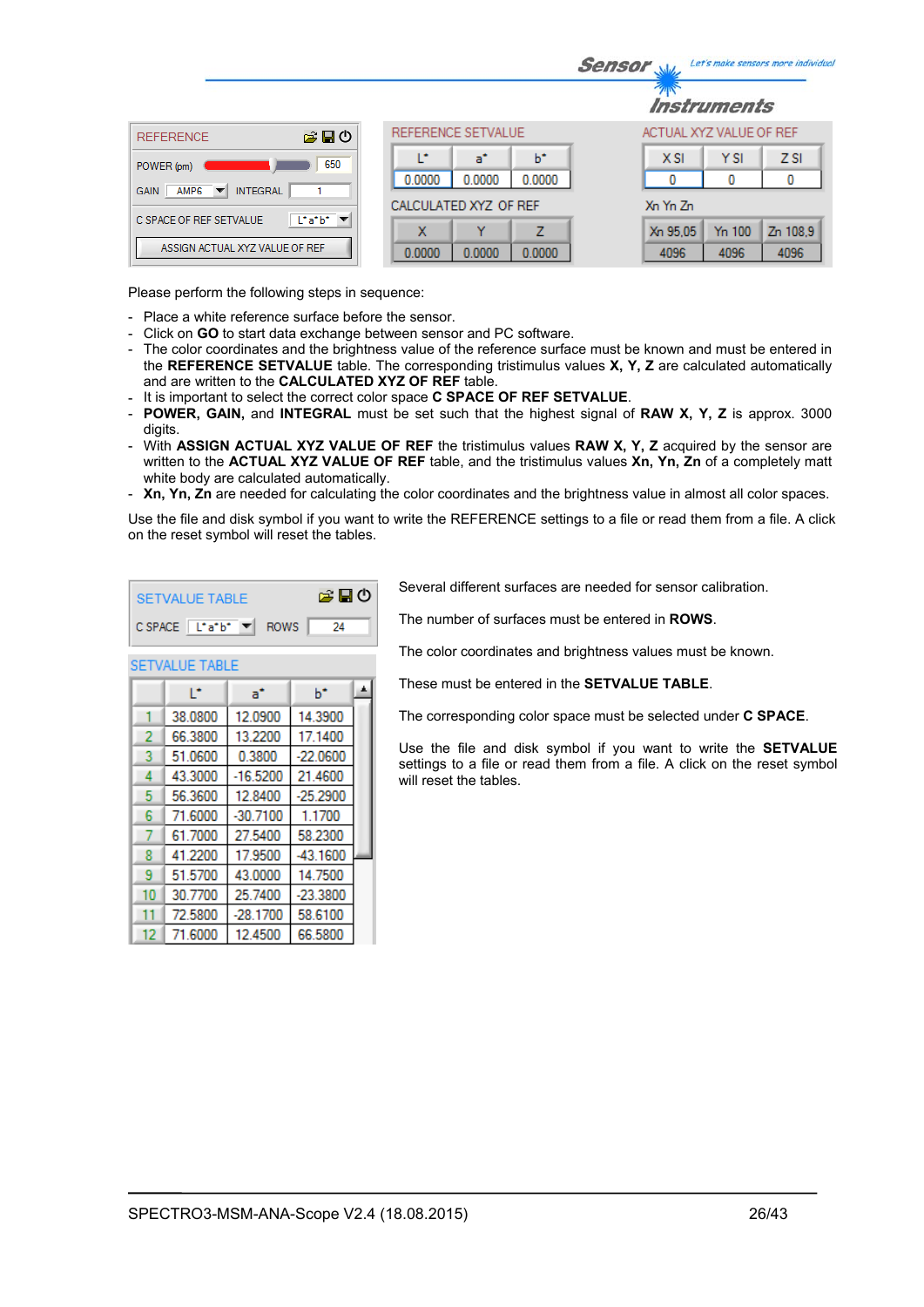

| ACTUAL XYZ VALUE TABLE <b>B B D</b> |                        |
|-------------------------------------|------------------------|
| ASSIGN TO ROW No.: $\frac{4}{3}$ 1  | $\ln c$ $\blacksquare$ |

Ÿ

345

1224

760

454

911

1633

929

518

607

248

**A** 

 $\overline{z}$ 

248

913

1173

237

1488

1492

293

1338

524

495

ACTUAL XYZ VALUE TABLE

 $\mathbf{x}$ 394

1290

641

389

853

1166

1313

467

901 280

1  $\overline{2}$ 

3

 $\overline{4}$ 

5

 $6\phantom{a}$ 

 $\overline{7}$ 

8

9

 $10<sup>°</sup>$ 

Now the surfaces corresponding with the **SETVALUES** must be placed before the sensor.

With **ASSIGN TO ROW** the tristimulus values **RAW X, Y, Z** that are currently determined by the sensor are written to the row in the **ACTUAL XYZ VALUE TABLE** that is selected under **No.:**.

Use the file and disk symbol if you want to write the **ACTUAL XYZ VALUE TABLE** to a file or read it from a file. A click on the reset symbol will reset the tables.

With a click on the **CALC CF** button the corresponding calibration factors that are determined from the tables **SETVALUE TABLE** and **ACTUAL XYZ VALUE TABLE** are calculated.

**SEND CF** saves the **ACTUAL XYZ VALUE TABLE** and the calculated calibration factors in the sensor's EEPROM.

A click on **GET CF** will display the tables saved in the sensor and the reference parameters in the **SENSOR DATA** tab.

With **CALIB=UCAL WB** or **FCAL WB** white light balancing can be performed through input IN0. For this purpose the reference surface used for calibration must be placed before the sensor, and input IN0 must then be activated. The calculated white light calibration factors are displayed in the **CALIB FACTORS OF WHITE BALANCE** table in the **SENSOR DATA** tab.

To get the white light calibration factors for **CALIB=UCAL WB,** press **GET CF** in the **CALIB** tab.

To get the white light calibration factors for **CALIB=FCAL WB,** double-click with the right mouse button on the frame in which **GET CF** is contained, and enter GETCF as password.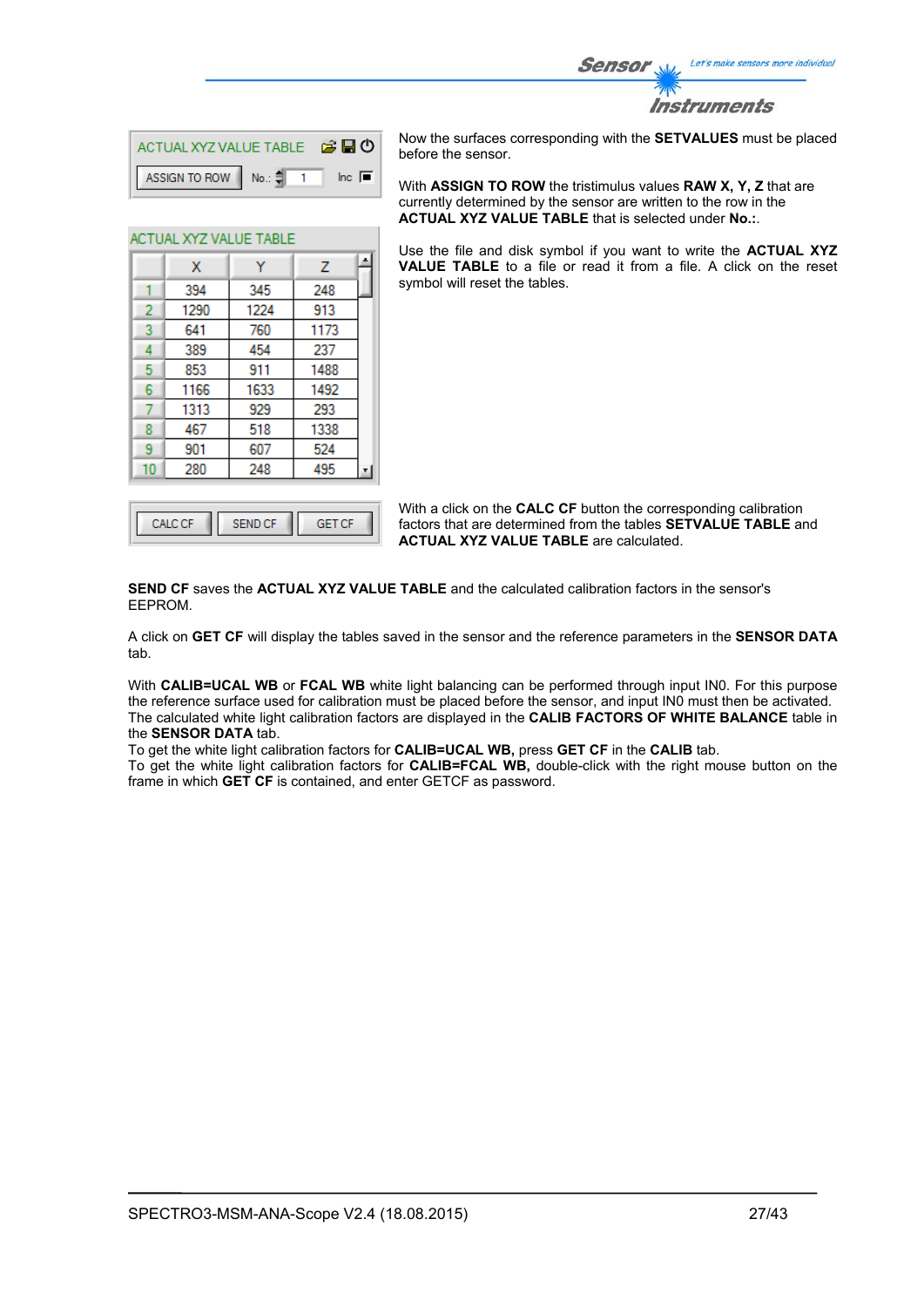## **2.7.2 Offset calibration**

To avoid an increase of the electronic offset when using the integral function (**INTEGRAL** parameter), this offset can be eliminated by way of offset calibration or zero-point calibration. The corresponding tab is passwordprotected to prevent inadvertent incorrect settings.



Offset calibration can be accessed by double-clicking with the right mouse button exactly at any frame in the **CALIB** tab.

You will then be prompted to enter a password. The password is: mellon

Make sure that the Receiver of the sensor is covered! Push CALCULATE OFFSET to detect the offset. Push SEND OFFSET to update the sensor.

| OFFSET X [Default 3100] | 3077 |
|-------------------------|------|
| OFFSET Y [Default 3100] | 3078 |
| OFFSET Z [Default 3100] | 3085 |
| CALCULATE OFFSET        |      |
| <b>SEND OFFSET</b>      |      |
| <b>GET OFFSET</b>       |      |
|                         |      |
|                         |      |
| CLOSE                   |      |

Now please follow the instructions provided in the tab.

#### **ATTENTION!**

It is extremely important for offset calibration that the receiver is not exposed to any extraneous light. Please make sure that you cover the receiver of the sensor e.g. witch a black cloth that is impervious to light.

#### **This is absolutely necessary for proper offset calculation.**

Now press **CALCULATE OFFSET**. The offset values for red, green, and blue should be approximately 3080 plus/minus 40.

The offset values can then be sent to the sensor by pressing **SEND OFFSET**.

**GET OFFSET** can be used to check whether the data have been sent.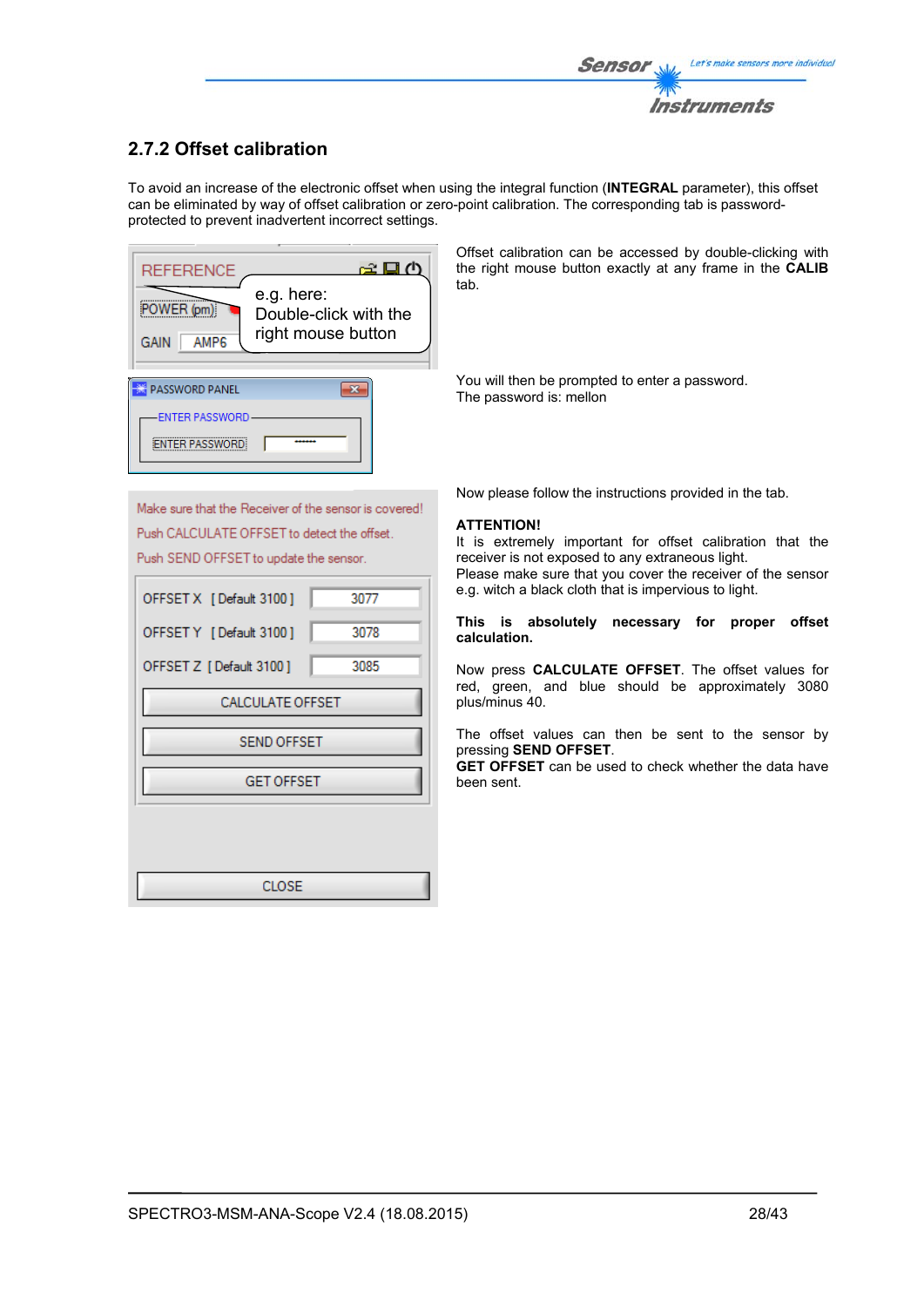Let's make sensors more individual

# **2.8 Tab SCOPE**

The SCOPE tab visualises an oscilloscope.

Depending on **TRIG MODE,** the display shows the **XYZ** signals, the color space, the output analog signal (depending on the **ANA OUT** settings), and the status of the digital outputs.

A click on **GET CYCLE TIME** displays the current sensor scan frequency in **[Hz]** and **[ms]**. The current scan frequency must be determined for the correct calculation of **deltaX[ms]**. For determining the correct scan frequency please give the sensor a time of 8 seconds before you click on **GET CYCLE TIME**.

In **TRIG MODE = SINGLE SHOT** a data frame is recorded and displayed in the graph when you click on **SCAN**.

In **TRIG MODE = FALLING EDGE** and **RISING EDGE** triggered recording can be started by clicking on **SCAN**. A trigger start can be defined with **TRIGGER LEVEL**.

Triggering is performed either to **Z** or to the brightness value of the color space, depending on the signal that should be recorded. In the graph this is the blue line.

In **TRIG MODE = INTERN C-No.0** recording starts automatically when C-No. 0 is detected. **TRIG MODE= EXTERN IN0** can be used to start recording externally through input IN0.

**SCAN-RATE** can be used to delay or accelerate recording. This corresponds with the TIMEBASE function known in oscilloscopes. **PRE TRIGGER VALUES** can be used to define how many values should still be displayed before the actual trigger start.





The zoom function in the graph can be activated by holding the control key (CTRL) and drawing a window with the mouse.

A click on **ZOOM 1:1** cancels the zoom function again.

The two orange cursors can be moved with the mouse. The two displays **deltaX[ms]** and **deltaY[digit]** will be updated. **deltaX[ms]** shows the time between the cursors in X direction.

**deltaY[digit]** shows the difference between the two cursors in digits or in Volt in Y direction.

**SIGNAL** can be used to display individual curves.

**PRINT SCOPE GRAPH** prints the current screen together with the text in the **COMMENT** text field.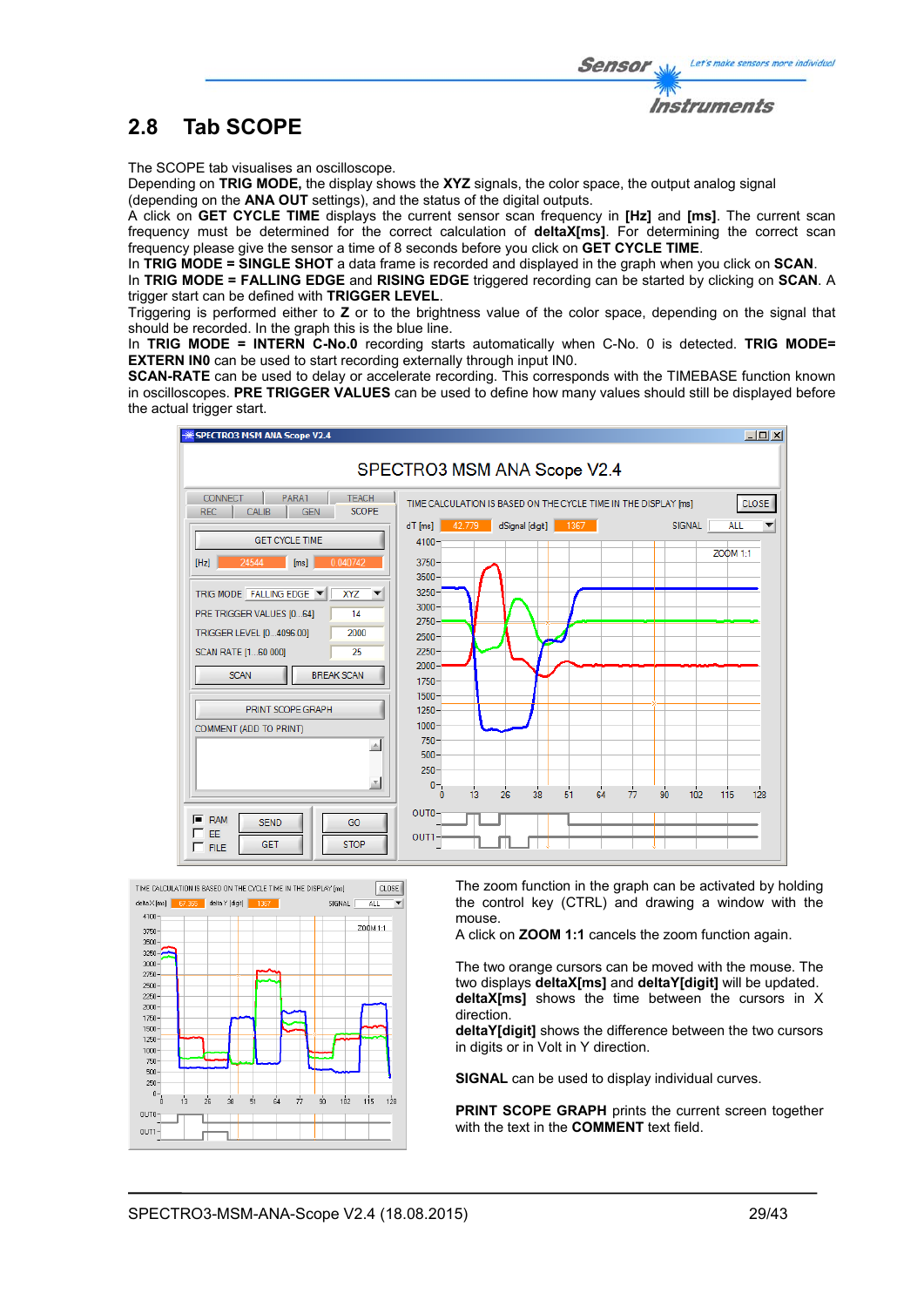# **3. Operation of the TEMPCOMP-Scope software**

If a firmware update should go wrong and the temperature characteristics that are stored in the EEPROM should be lost, these characteristics must be created anew. For this purpose you will need a file with the corresponding data. This file can be obtained from your supplier.

To perform temperature compensation please start the corresponding **TEMPCOMP-Scope software** that is included on the supplied CD. Please make sure that you have a functioning sensor connection. It may be necessary to select the connection with **CONNECT**. Set the correct sensor under **SELECT SENSOR**, if this is not done automatically.

| TEMPCOMP-Scope V5.9.0                                                                                                                                                          | $L = 2$                                                                                                                                                                                                                                                       |
|--------------------------------------------------------------------------------------------------------------------------------------------------------------------------------|---------------------------------------------------------------------------------------------------------------------------------------------------------------------------------------------------------------------------------------------------------------|
| Spectro3 MSM ANA V2.0 or higher<br>SEL SENSOR<br>$\overline{\phantom{a}}$                                                                                                      | <b>COM PORT</b><br>SPECTRO3 MSM ANA V2.4.0<br>$\overline{3}$<br><b>CONNECT</b><br>20/Mar/2015                                                                                                                                                                 |
| <b>GET EQUATION</b><br><b>SAVE EQUATION</b><br><b>LOAD DATA FILE</b><br>$X^2$<br>$X^4$<br>$X^3$<br>$\mathsf{x}$<br>Ł<br>$-0.00142$<br>3059.7<br>0.00000<br>0.0808<br>$-0.1725$ | CH <sub>0</sub><br>CH <sub>3</sub><br>CH4<br>CH <sub>1</sub><br>CH <sub>2</sub><br>CH <sub>5</sub><br><b>ALL</b><br><b>DATA</b><br><b>ALL</b><br>TRENDLINE CHO<br>CH <sub>1</sub><br>CH <sub>2</sub><br>CH <sub>3</sub><br>CH4<br>CH <sub>5</sub><br>$4100 -$ |
| 0.00000<br>0.00035<br>2817.8<br>$-0.1700$<br>8.4753<br>2762.0<br>0.00000<br>$-0.00069$<br>$-0.0494$<br>5.7606                                                                  | $3000 -$<br>$2000 -$                                                                                                                                                                                                                                          |
| 0.0<br>0.0000<br>0.00000<br>0.00000<br>0.0000<br>0.00000<br>0.0<br>0.00000<br>0.0000<br>0.0000<br>0.0                                                                          | $1000 -$                                                                                                                                                                                                                                                      |
| 0.0000<br>0.0000<br>0.00000<br>0.00000<br><b>CALCULATE CURVES</b><br><b>RESET</b><br><b>TEMP</b><br>0                                                                          | $0 -$<br>100<br>20<br>30<br>50<br>40<br>60<br>70<br>80<br>90<br>$\bf{0}$<br>10                                                                                                                                                                                |
| 2762<br>2817<br>SP CH <sub>2</sub><br>SP CHO<br>3059<br>SP CH1                                                                                                                 | <b>ALL</b><br>CH <sub>0</sub><br>CH <sub>1</sub><br><b>CAL CURVE</b><br>CH <sub>2</sub><br>CH <sub>3</sub><br>CH4<br>CH <sub>5</sub>                                                                                                                          |
| SP CH <sub>5</sub><br>SP CH <sub>3</sub><br>SP CH4<br>0<br>$\mathbf{0}$<br>$\mathbf{0}$                                                                                        | $1299 -$                                                                                                                                                                                                                                                      |
| CALCULATE CALIBRATION CURVES                                                                                                                                                   | $1250 -$<br>$1200 -$                                                                                                                                                                                                                                          |
| <b>CURVE SAVING</b><br><b>SUCCESS</b><br>SEND CF                                                                                                                               | $1150 -$<br>$1100 -$<br>$1050 -$                                                                                                                                                                                                                              |
|                                                                                                                                                                                | $984 -$<br>$\overline{20}$<br>30<br>40<br>50<br>100<br>90<br>60<br>80<br>10<br>70<br>0                                                                                                                                                                        |

- Step 1: Load the temperature compensation file that you have received from your supplier with **GET EQUATION** or **LOAD DATA FILE**.
- Step 2: Press **CALCULATE CURVES** to display the data in the graph.
- Step 3: Select the sensor-internal operating temperature (not in °C) that the sensor has at an ambient temperature of 20°, if this has not already been done automatically. The value should be included in the file designation.
- Step 4: Press **CALCULATE CALIBRATION CURVES** to calculate the mean straight line.
- Step 5: Pressing the **SEND CF** button saves the mean straight lines in the **EEPROM** of the sensor.
- Step 6: Temperature compensation is successfully finished if the **SUCCESS** status message is then displayed.

Comment! If you do not immediately have the temperature compensation file at hand, simply start the **TempComp-Scope software**. Establish a connection, if it is not already established, and simply press **SEND-CF**. The sensor then functions as before, but it is not temperature-compensated.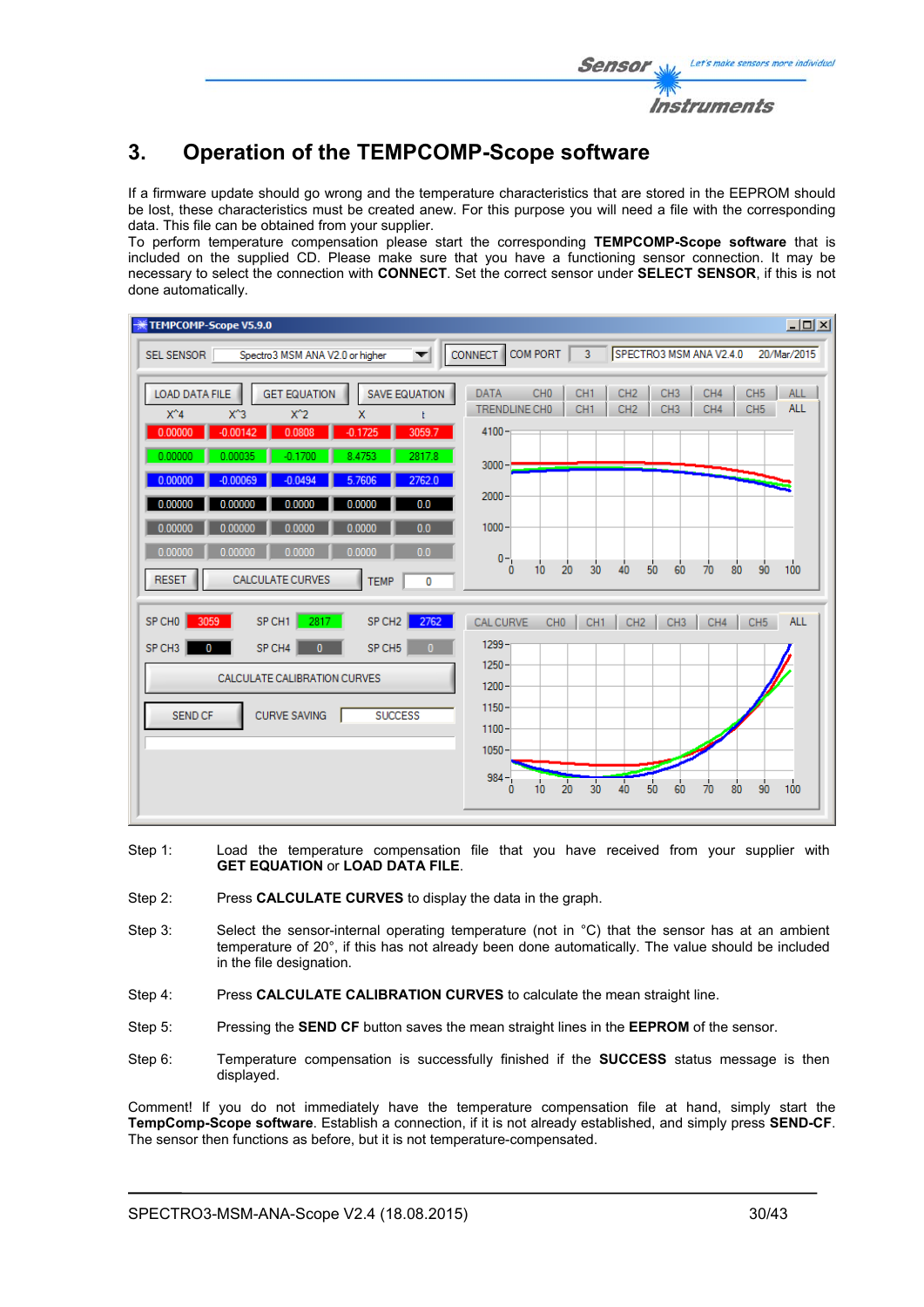

# **4. External triggering of the SPECTRO-3-MSM-ANA color sensor**



External triggering is performed through pin no. 3 (grn) at the 8-pole socket of the SPECTRO-3-MSM-ANA/PLC connection.



#### **TRIGGER:**

First the external trigger mode must be set at the color sensor. For this purpose option **EXT1, EXT2,** or **TRANS** must be selected in the **TRIGGER** selection field.

### **PLEASE NOTE:**

**The new setting is only activated at the sensor after a click on the SEND button!** 

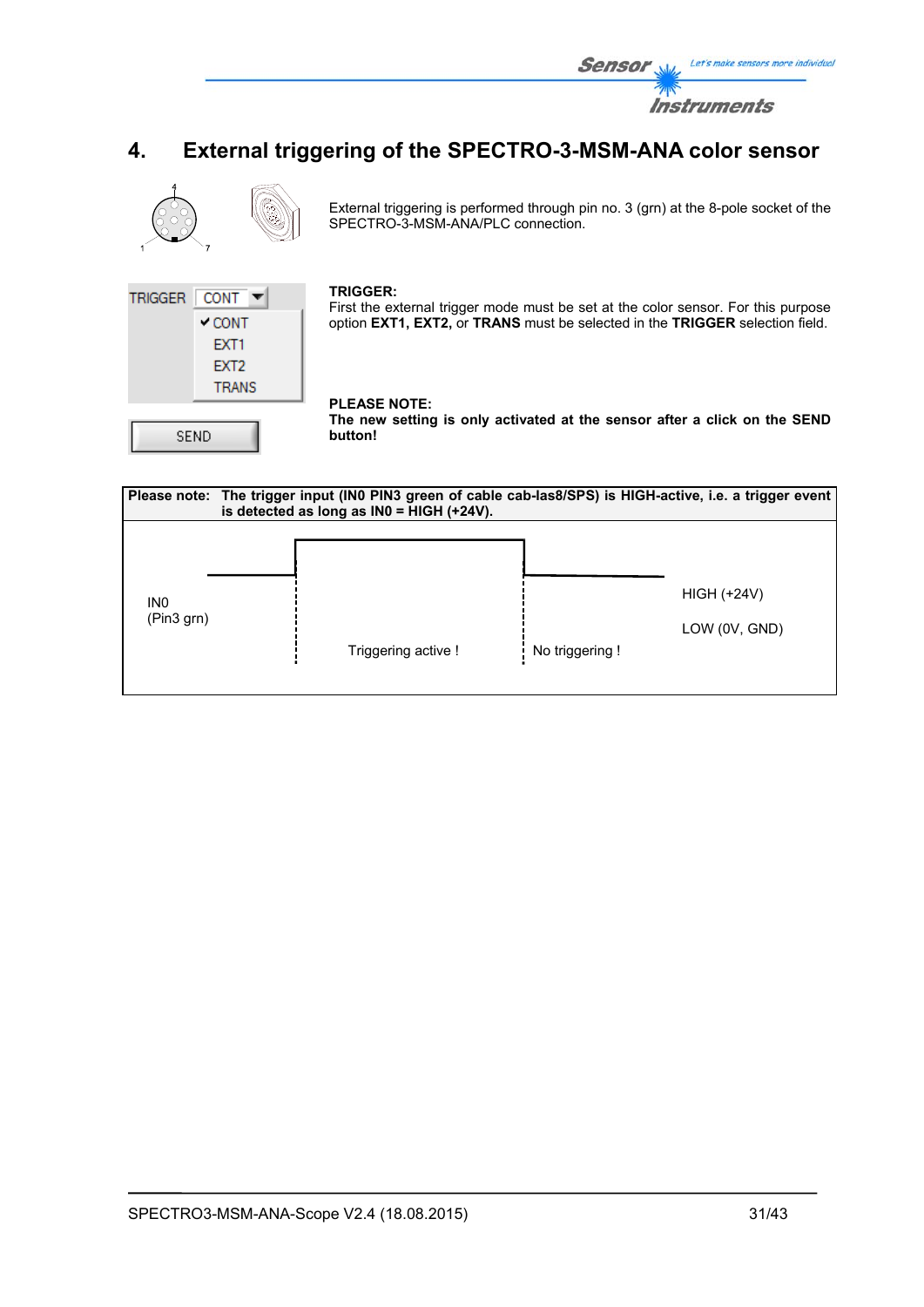

# **5. Connector assignment of the SPECTRO-3-MSM-ANA color sensor**

**Connection of SPECTRO-3-MSM-ANA to PC:** 

|          | 4-pole fem. M5 connector (type Binder 707)<br>SPECTRO-3-MSM-ANA/PC-RS232 |                 | 3<br>O<br>O<br>Ø<br>Q |
|----------|--------------------------------------------------------------------------|-----------------|-----------------------|
| Pin-No.: |                                                                          | Assignment:     |                       |
|          |                                                                          | $+24VDC$ (+Ub)  |                       |
|          |                                                                          | 0V (GND)        |                       |
| ◠        |                                                                          | Rx <sub>0</sub> |                       |
|          |                                                                          | Tx0             |                       |

### **Connection of SPECTRO-3-MSM-ANA to PLC:**

|          |             | 8-pole female connector (type Binder 712)<br>SPECTRO-3-MSM-ANA/PLC      |
|----------|-------------|-------------------------------------------------------------------------|
| Pin No.: | Color:      | Assignment:                                                             |
|          | White       | 0V (GND)                                                                |
| 2        | Brown       | $+24VDC$ ( $\pm$ 10%) ( $+Ub$ )                                         |
| 3        | Green       | IN <sub>0</sub>                                                         |
| 4        | Yellow      | (Digital 0: typ. 0  1V, Digital 1: typ. +Ub - 10%)<br>OUT0              |
| 5        | Grey        | (Digital 0: typ. 0  1V, Digital 1: typ. + Ub - 10%)<br>OUT <sub>1</sub> |
| 6        | <b>Pink</b> | OUT2 a*, u* or C* (Analog 0  +10V)                                      |
|          | <b>Blue</b> | OUT3 b*, v* or h* (Analog 0  +10V)                                      |
| 8        | Red         | OUT4 L* (Analog 0  +10V)                                                |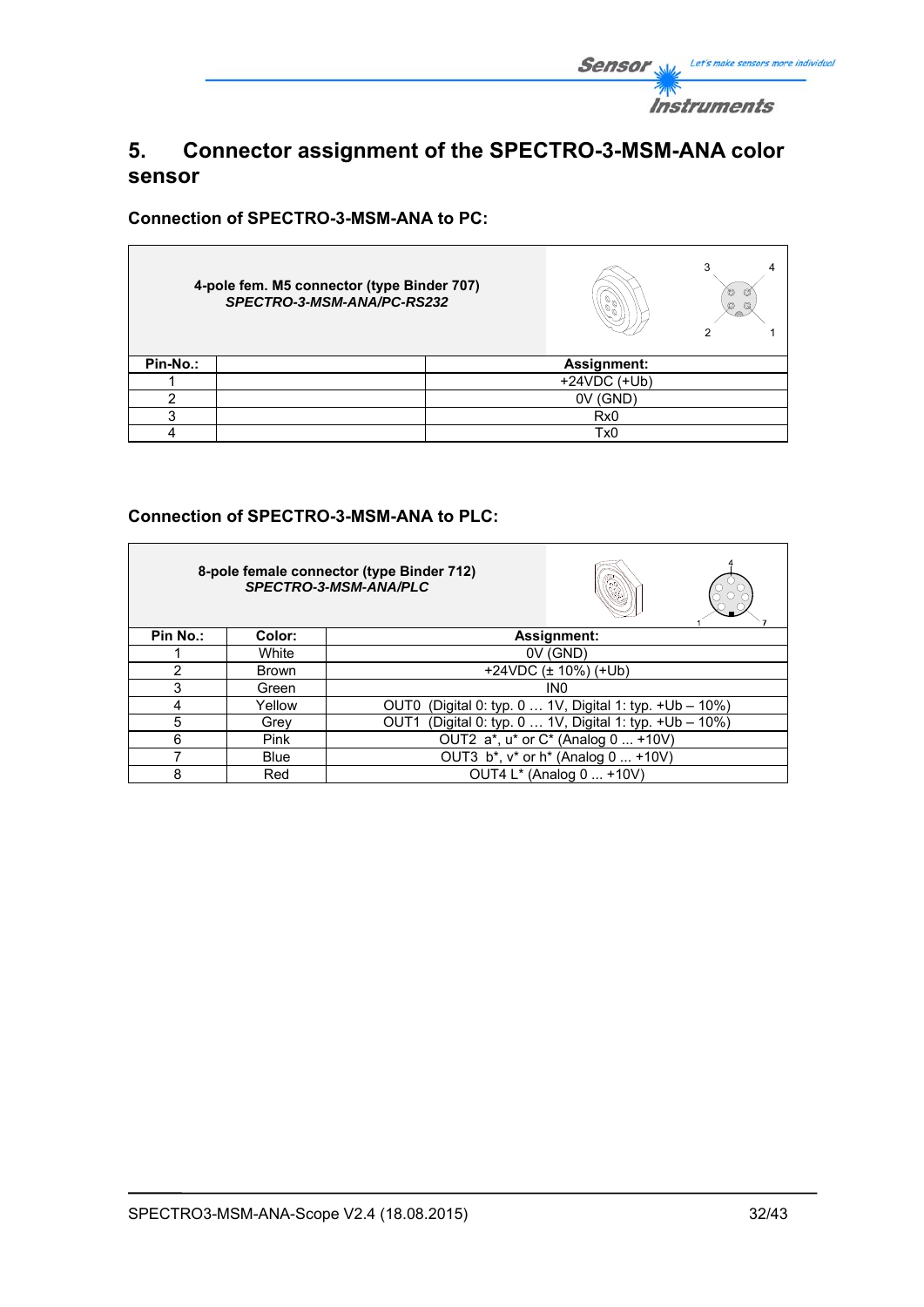# **6. RS232 communication protocol**

The sensors of the SPECTRO-3-MSM-ANA series operate with the following **parameters** that are sent to the sensor or read from the sensor in the stated sequence.<br>Info! 1 bytes = 8bit  $\frac{1}{2}$  word = 2 byte 1

Info! 1 **bytes** = 8bit 1 **word** = 2 **byte** 1 **long** = 2 **word** = 4 **byte**

|         | <b>Parameter</b>       | <b>Type</b> | <b>Meaning</b>                                                                                                                                           |  |  |  |  |  |  |
|---------|------------------------|-------------|----------------------------------------------------------------------------------------------------------------------------------------------------------|--|--|--|--|--|--|
| Para1:  | <b>POWER</b>           | word        | Transmitter intensity (0  1000) Attention intensity in thousandth!                                                                                       |  |  |  |  |  |  |
| Para2:  | <b>PMODE</b>           | Word        | Power Mode: SINGLE, DOUBLE coded to (0.1)                                                                                                                |  |  |  |  |  |  |
| Para3:  | <b>AVERAGE</b>         | word        | Signal averaging 1, 2, 4, 8, 16, 32, 64, 128, 256, 512, 1024, 2048, 4096, 8192, 16384<br>or 32768                                                        |  |  |  |  |  |  |
| Para4:  | <b>EVALUATION MODE</b> | word        | Evaluation mode: FIRST HIT, BEST HIT coded to (0,1)                                                                                                      |  |  |  |  |  |  |
| Para5:  | <b>INTLIM</b>          | word        | Intensity limit (0  4095)                                                                                                                                |  |  |  |  |  |  |
| Para6:  | MAXCOL-No.             | word        | Number of the colours (1,2,3)                                                                                                                            |  |  |  |  |  |  |
| Para7:  | <b>DIGITAL OUTMODE</b> | word        | Function of the digital output: OFF, DIRECT HI, DIRECT LO, BINARY HI, BINARY<br>LO coded to $(0,1,2,3,4)$                                                |  |  |  |  |  |  |
| Para8:  | <b>TRIGGER</b>         | word        | Trigger mode: CONT, EXT1, EXT2, TRANS coded to (0, 1, 2, 3)                                                                                              |  |  |  |  |  |  |
| Para9:  | <b>EXTEACH</b>         | word        | External teach mode: OFF, ON, STAT1, DYN1 coded to (0,1,2,3)                                                                                             |  |  |  |  |  |  |
| Para10: | C SPACE                | word        | Color Space: xyY, L*a*b*, L*u*v*, L*C*h* coded to (0,1,2,3)                                                                                              |  |  |  |  |  |  |
| Para11: | <b>CALIB</b>           | word        | Calibration Mode: OFF, FCAL, UCAL, FCAL WB, UCAL WB coded to (0,1,2,3,4)                                                                                 |  |  |  |  |  |  |
| Para12: | <b>LED MODE</b>        | word        | Control for the internal light source DC, AC coded to (0,1)                                                                                              |  |  |  |  |  |  |
| Para13: | <b>GAIN</b>            | word        | Amplification of the integrated receiver AMP1, AMP2, AMP3, AMP4, AMP5, AMP6,                                                                             |  |  |  |  |  |  |
|         |                        |             | AMP7, AMP8 coded to (1, 2, 3, 4, 5, 6, 7, 8)                                                                                                             |  |  |  |  |  |  |
| Para14: | <b>INTEGRAL</b>        | word        | Signal integration (1250)                                                                                                                                |  |  |  |  |  |  |
| Para15: | ANALOG OUTMODE         | word        | Function of the analogue outmode: OFF, X Y Z, COLOR SPACE, CS REF coded to<br>(0,1,2,3)                                                                  |  |  |  |  |  |  |
| Para16: | ANA OUT                | word        | Function of analogue out: CONT, IN0 L--->H coded to (0,1)                                                                                                |  |  |  |  |  |  |
| Para17: | ANA ZOOM               | word        | Zoom factor at ANALOG OUTMODE = CS REF: x1, x2, x4, x8, x16, x32, x64, x128<br>Coded to (0.1.2.3.4.5.6.7)                                                |  |  |  |  |  |  |
| Para18: | POWER PP1              | word        | Transmitter intensity of Power Parameter Set 1 (0  1000) Attention intensity in<br>thousandth!                                                           |  |  |  |  |  |  |
| Para19: | <b>GAIN PP1</b>        | word        | Amplification of the integrated receiver of Power Parameter Set 1<br>AMP1, AMP2, AMP3, AMP4, AMP5, AMP6, AMP7, AMP8<br>coded to (1, 2, 3, 4, 5, 6, 7, 8) |  |  |  |  |  |  |
| Para20: | <b>INTEGRAL PP1</b>    | word        | Signal integration of Power Parameter Set1 (1250)                                                                                                        |  |  |  |  |  |  |
| Para21: | POWER PP2              | word        | Transmitter intensity of Power Parameter Set 2 (0  1000)<br>Attention intensity in<br>thousandth!                                                        |  |  |  |  |  |  |
| Para22: | <b>GAIN PP2</b>        | word        | Amplification of the integrated receiver of Power Parameter Set 2<br>AMP1, AMP2, AMP3, AMP4, AMP5, AMP6, AMP7, AMP8                                      |  |  |  |  |  |  |
|         |                        |             | coded to (1, 2, 3, 4, 5, 6, 7, 8)                                                                                                                        |  |  |  |  |  |  |
| Para23: | <b>INTEGRAL PP2</b>    | word        | Signal integration of Power Parameter Set2 (1250)                                                                                                        |  |  |  |  |  |  |
| Para24: | COR VAL X              | word        | Correction Value for X                                                                                                                                   |  |  |  |  |  |  |
| Para25: | COR VAL Y              | word        | Correction Value for Y                                                                                                                                   |  |  |  |  |  |  |
| Para26: | COR VAL Z              | word        | Correction Value for Z                                                                                                                                   |  |  |  |  |  |  |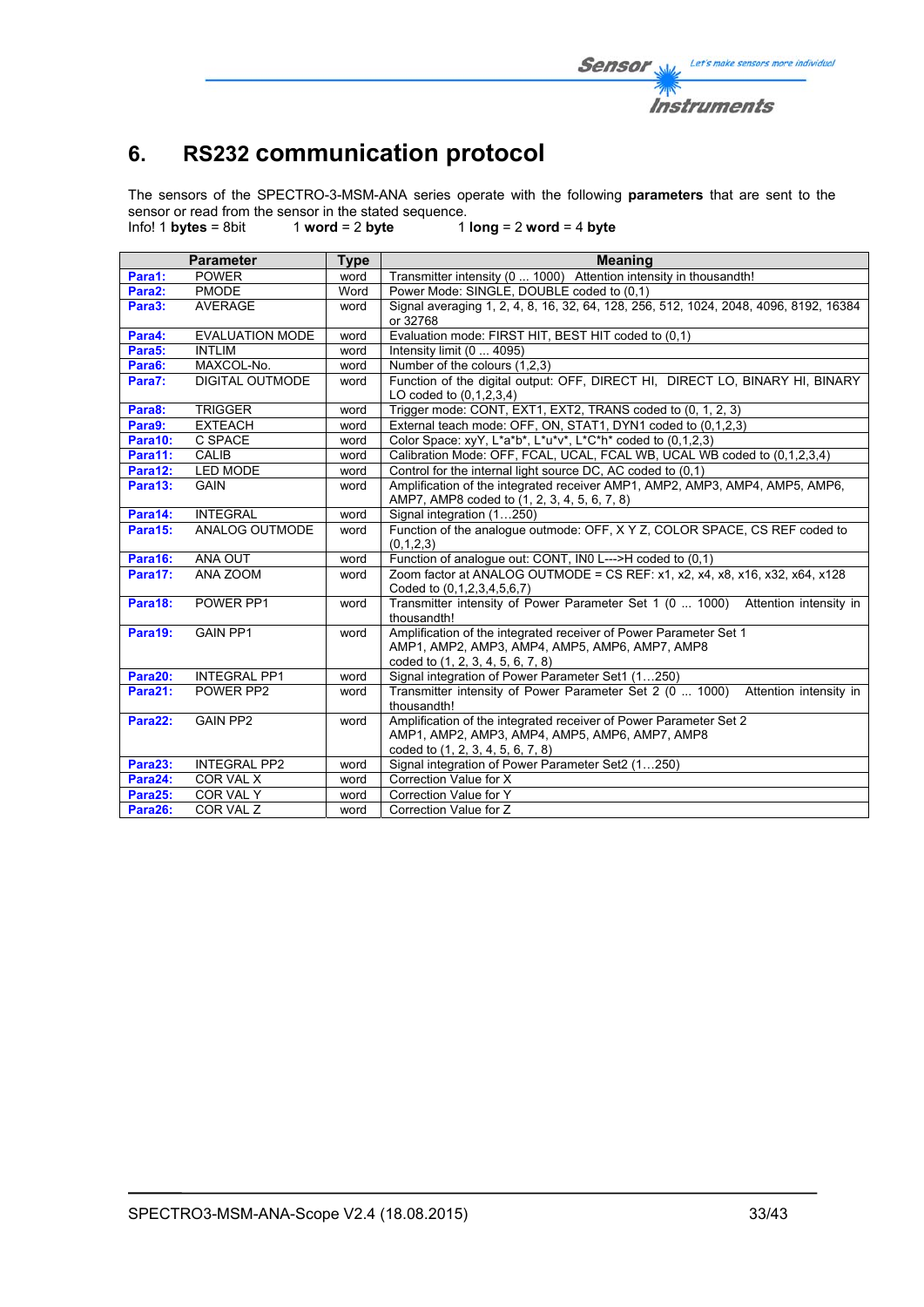

One row in the Teach Table determines a **TEACH VECTOR**.

The sensors of the SPECTRO-3-MSM-ANA series operate with 3 **TEACH VECTORS** that are sent to the sensor or read from the sensor in one block in the stated sequence.<br>Info! 1 **bytes** = 8bit  $1$  **word** = 2 **byte**  $1$  **long** 

 $1$  word = 2 byte  $1$   $\log$  = 2 word = 4 byte

|             | <b>TEACH VECTOR</b>        | Type     | <b>Meaning</b>                                                              |
|-------------|----------------------------|----------|-----------------------------------------------------------------------------|
| TeachVal1:  | Teach Table Row 0 Column 0 | long     | x, a*, u* of row 0. Must be multiplied with 65536.                          |
| TeachVal2:  | Teach Table Row 0 Column 1 | long     | y, b <sup>*</sup> , v <sup>*</sup> of row 0. Must be multiplied with 65536. |
| TeachVal3:  | Teach Table Row 0 Column 2 | long     | Y, L <sup>*</sup> , L <sup>*</sup> of row 0. Must be multiplied with 65536. |
| TeachVal4:  | Teach Table Row 0 Column 3 | long     | Tolerance delta E of row 0. Must be multiplied with 65536.                  |
| TeachVal5:  | Free                       | word     | Send 0 as dummy                                                             |
| TeachVal6:  | Free                       | word     | Send 0 as dummy                                                             |
| TeachVal7:  | Free                       | word     | Send 0 as dummy                                                             |
| TeachVal8:  | Free                       | word     | Send 0 as dummy                                                             |
| TeachVal9:  | Free                       | word     | Send 0 as dummy                                                             |
| TeachVal10: | Free                       | word     | Send 0 as dummy                                                             |
| TeachVal11: | Free                       | word     | Send 0 as dummy                                                             |
| TeachVal11: | Free                       | word     | Send 0 as dummy                                                             |
| TeachVal12: | Teach Table Row 1 Column 0 | long     | x, a*, u* of row 1. Must be multiplied with 65536.                          |
| TeachVal13: | Teach Table Row 2 Column 1 | long     | $y, b^*$ , $v^*$ of row 1. Must be multiplied with 65536.                   |
| TeachVal14: | Teach Table Row 3 Column 2 | long     | Y, L <sup>*</sup> , L <sup>*</sup> of row 1. Must be multiplied with 65536. |
| TeachVal15: | Teach Table Row 4 Column 3 | long     | Tolerance delta E of row 1. Must be multiplied with 65536.                  |
| TeachVal16: | Free                       | word     | Send 0 as dummy                                                             |
| TeachVal17: | Free                       | word     | Send 0 as dummy                                                             |
|             | $\cdots$                   | $\cdots$ |                                                                             |
| TeachVal36  | Free                       | word     | Send 0 as dummy                                                             |

Upon request, the data acquired and processed by the sensor are sent by the sensor in the following sequence.<br>Info! 1 bytes = 8bit 1 word = 2 byte 1 long = 2 word = 4 byte  $1$  **long** = 2 **word** =  $\frac{1}{4}$  **byte** 

|                       | <b>DATA VALUE</b> | <b>Type</b> | <b>Meaning</b>                                                                                   |
|-----------------------|-------------------|-------------|--------------------------------------------------------------------------------------------------|
| DatVal1:              | CSX.              | long        | Color Space X chromaticity coordinate (x or a* or u* or C*). Must be divided by 65536.           |
| DatVal <sub>2</sub> : | <b>CSY</b>        | long        | Color Space Y chromaticity coordinate (y or $b^*$ or $v^*$ or $h^*$ ). Must be divided by 65536. |
| DatVal3:              | CSI               | long        | Color Space Lightness variable (Y or L* or L* or L*). Must be divided by 65536.                  |
| DatVal4:              | <b>REF CSX</b>    | long        | Reference CSX when ANALOG OUTMODE = CS REF. Must be divided by 65536.                            |
| DatVal5:              | <b>REF CSY</b>    | long        | Reference CSY when ANALOG OUTMODE = CS REF. Must be divided by 65536.                            |
| DatVal6:              | <b>REF CSI</b>    | long        | Reference CSI when ANALOG OUTMODE = CS REF. Must be divided by 65536.                            |
| DatVal7:              | delta E           | long        | Color difference to a color hit. Must be divided by 65536.                                       |
| DatVal8:              | X                 | word        | Calibrated and temperature compensated tristimulus value of channel X                            |
| DatVal9:              | Υ                 | word        | Calibrated and temperature compensated tristimulus value of channel Y                            |
| DatVal10:             | Z                 | word        | Calibrated and temperature compensated tristimulus value of channel Z                            |
| DatVal11:             | RAW X             | word        | None Calibrated tristimulus value of channel X                                                   |
| DatVal12:             | RAW Y             | word        | None Calibrated tristimulus value of channel Y                                                   |
| DatVal13:             | RAW Z             | word        | None Calibrated tristimulus value of channel Z                                                   |
| DatVal14:             | C-No:             | word        | Detected color                                                                                   |
| DatVal15:             | DIG IN            | word        | DIG IN is 1 when input IN0 is HI                                                                 |
| DatVal16:             | TEMP              | word        | Temperature in the sensor (not in $^{\circ}$ C or $^{\circ}$ F)                                  |
| DatVal17:             | PP SET            | word        | Power Parameter Set                                                                              |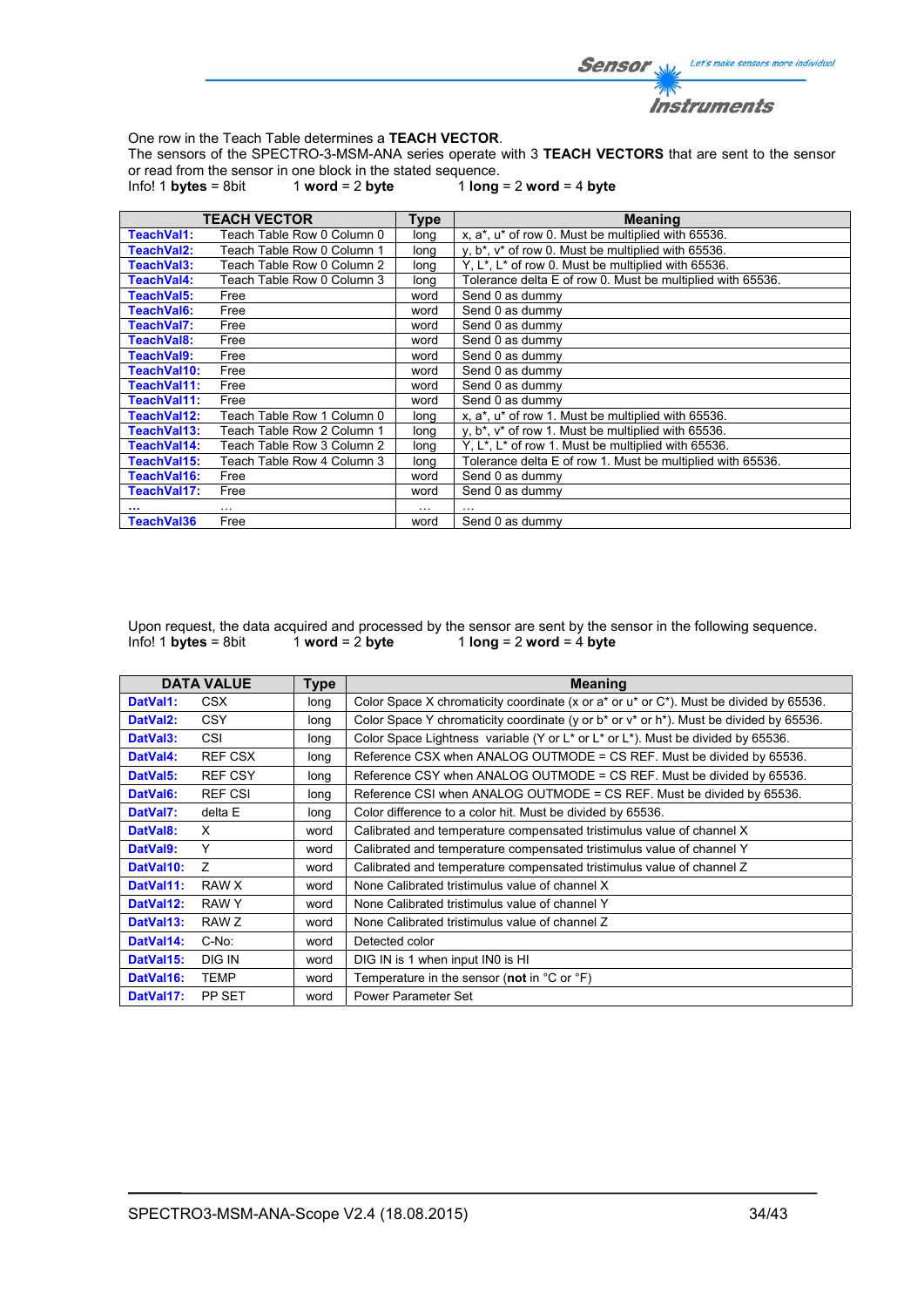

Digital serial communication is used for the exchange of data between the software running on the PC and the sensor.

For this purpose the control unit features an EIA-232 compatible interface that operates with the (fixed) parameters "**8 data bits, 1 stop bit, no parity bit, no handshake"**.

Five values are available for the baudrate: 9600baud, 19200baud, 38400baud, 57600baud and 115200baud. As an option the PC software also can communicate through TCP/IP or USB. In these cases transparent interface converters must be used that allow a connection to the RS232 interface.

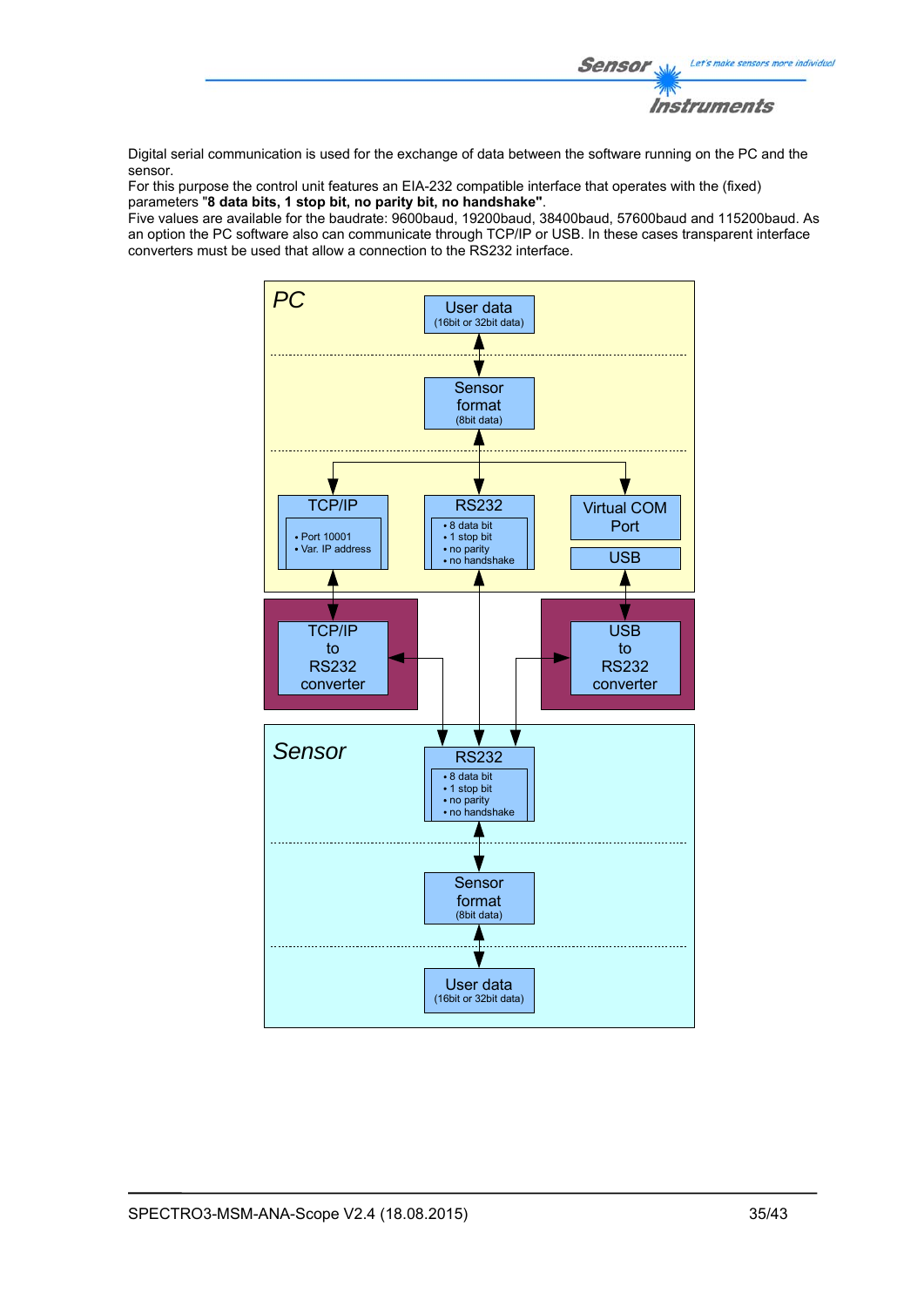

A proprietary protocol format that organises and bundles the desired data is used for all physical connection variants between PC software and control unit. Depending on their type and function the actual data are 16- or 32 bit variables and represent integer or floating-point values. The protocol format consists of 8-bit wide unsigned words ("bytes"). The actual data therefore sometimes must be distributed to several bytes.

The control unit always behaves passively (except if another behaviour has been specifically activated). Data exchange therefore always is initiated by the PC software. The PC sends a data package ("frame") corresponding to the protocol format, either with or without appended data, to which the control unit responds with a frame that matches the request.

The protocol format consists of two components:

A "header" and an optional appendant ("data").

The header always has the same structure.

The first byte is a synchronisation byte and always is  $85_{\text{dez}}$  (55<sub>hex</sub>).

The second byte is the so-called order byte. This byte determines the action that should be performed (send data, save data, etc.).

A 16-bit value (argument) follows as the third and fourth byte. Depending on the order, the argument is assigned a corresponding value.

The fifth and sixth byte again form a 16-bit value. This value states the number of appended data bytes. Without appended data both these bytes are  $0_{\text{dez}}$  or  $00_{\text{hex}}$ , the maximum number of bytes is 512.

The seventh byte contains the CRC8 checksum of all data bytes (data byte 0 up to and incl. data byte n).

The eight byte is the CRC8 checksum for the header and is formed from bytes 0 up to and incl. 6.

The header always has a total length of 8 bytes. The complete frame may contain between 8 and 520 bytes.

| Byte <sub>0</sub> | Byte1           | Byte2       | Byte3         | Bvte4       | Byte <sub>5</sub> | Byte <sub>6</sub> | Byte7            | Byte <sub>8</sub> | Byte <sub>9</sub> |          | Byte n+6  | Byte n+  |
|-------------------|-----------------|-------------|---------------|-------------|-------------------|-------------------|------------------|-------------------|-------------------|----------|-----------|----------|
| Header            | Header          | Header      | <b>Header</b> | Header      | Header            | Header            | Header           | Data              | Data              | $\cdots$ | Data      | Data     |
| 0x55              | <order></order> | <arg></arg> | <arg></arg>   | <len></len> | ∟EN>              | CRC <sub>8</sub>  | CRC <sub>8</sub> | Data1             | Data <sup>1</sup> |          | Data n/2  | Data n/2 |
|                   |                 | (lo byte)   | (hi byte)     | (lo byte)   | (hi byte)         | 'Data             | (Header)         | (lo byte)         | (hi byte)         | $\cdots$ | (lo byte) | (hi byte |

The following **orders** can be sent to the sensor.

| <b>Number</b> | ORDER (header byte no. 2)                                           | <b>Example</b> |
|---------------|---------------------------------------------------------------------|----------------|
| 0             | Sensor answers with order=0 if a communication error occurs.        |                |
|               | ARG=1: Invalid order number was sent to the sensor                  |                |
|               | ARG=2: General communication error (wrong baudrate, overflow, )     |                |
|               | Write parameter to the RAM of the sensor                            | $order=1$      |
| $\mathcal{P}$ | Read parameter from the RAM of the sensor                           | $order=2$      |
| 3             | Load parameter and actual Baudrate from RAM to EEPROM of the sensor | $order = 3$    |
| 4             | Load parameter from EEPROM to RAM of the sensor                     | $order=4$      |
| 5             | Read CONNECTION OK and serial number from sensor                    | $order=5$      |
| 6             | Free                                                                |                |
|               | Read Firmware String and serial number from sensor                  | order=7        |
| 8             | Read data values from sensor                                        | order=8        |
| 30            | Start and Stop triggered sending of data frames                     | $order = 30$   |
| 105           | Get cycle time from sensor                                          | order=105      |
| 190           | Write new baud rate to the sensor                                   | order=190      |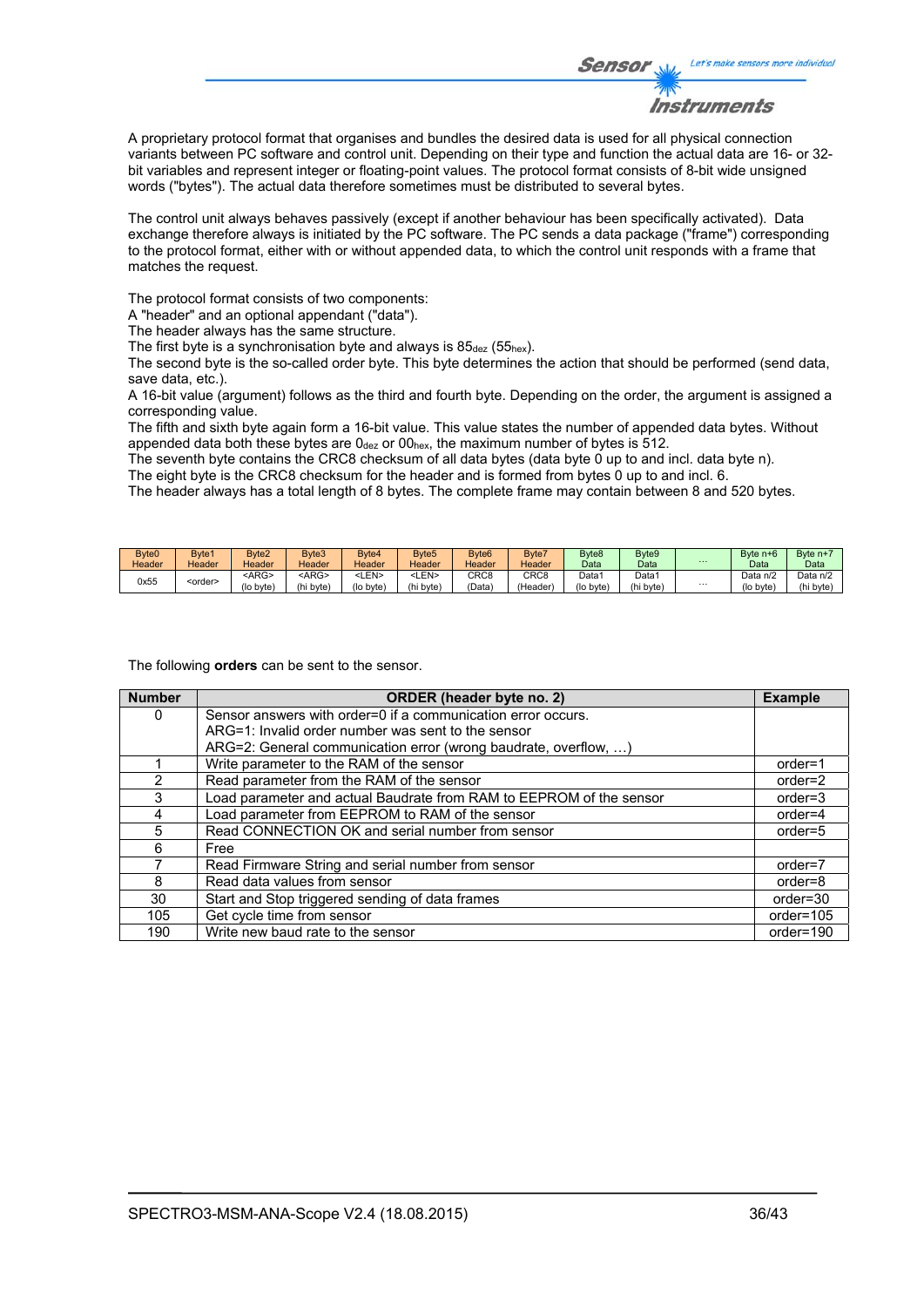### Let's make sensors more individual Sensor Instruments

### **CRC8 checksum**

The so-called "Cyclic Redundancy Check" or CRC is used to verify data integrity. This algorithm makes it possible to detect individual bit errors, missing bytes, and faulty frames. For this purpose a value - the so-called checksum - is calculated over the data (bytes) to be checked and is transmitted together with the data package. Calculation is performed according to an exactly specified method based on a generator polynomial. The length of the checksum is 8 bit ( = 1 byte). The generator polynomial is: *X8+X5+X4+X0*

To verify the data after they have been received, CRC calculation is performed once again. If the sent and the newly calculated CRC values are identical, the data are without error.

The following pseudo code can be used for checksum calculation:

```
calcCRC8 (data[ ], table[ ]) 
Input: data[ ], n data of unsigned 8bit 
         table[ ], 256 table entries of unsigned 8bit 
Output: crc8, unsigned 8bit 
crc8 := AA_{hex}for I := 1 to n do 
        idx := crc8 EXOR data[ i ] 
         crc8 := table[ idx ]
```
**table[ ]** 

**return** crc8

**endfor** 

|     | . . |     |     |     |     |     |     |     |     |     |     |     |     |     |                |
|-----|-----|-----|-----|-----|-----|-----|-----|-----|-----|-----|-----|-----|-----|-----|----------------|
| 0   | 94  | 188 | 226 | 97  | 63  | 221 | 131 | 194 | 156 | 126 | 32  | 163 | 253 | 31  | 65             |
| 157 | 195 | 33  | 127 | 252 | 162 | 64  | 30  | 95  | 1   | 227 | 189 | 62  | 96  | 130 | 220            |
| 35  | 125 | 159 | 193 | 66  | 28  | 254 | 160 | 225 | 191 | 93  | 3   | 128 | 222 | 60  | 98             |
| 190 | 224 | 2   | 92  | 223 | 129 | 99  | 61  | 124 | 34  | 192 | 158 | 29  | 67  | 161 | 255            |
| 70  | 24  | 250 | 164 | 39  | 121 | 155 | 197 | 132 | 218 | 56  | 102 | 229 | 187 | 89  | $\overline{7}$ |
| 219 | 133 | 103 | 57  | 186 | 228 | 6   | 88  | 25  | 71  | 165 | 251 | 120 | 38  | 196 | 154            |
| 101 | 59  | 217 | 135 | 4   | 90  | 184 | 230 | 167 | 249 | 27  | 69  | 198 | 152 | 122 | 36             |
| 248 | 166 | 68  | 26  | 153 | 199 | 37  | 123 | 58  | 100 | 134 | 216 | 91  | 5   | 231 | 185            |
| 140 | 210 | 48  | 110 | 237 | 179 | 81  | 15  | 78  | 16  | 242 | 172 | 47  | 113 | 147 | 205            |
| 17  | 79  | 173 | 243 | 112 | 46  | 204 | 146 | 211 | 141 | 111 | 49  | 178 | 236 | 14  | 80             |
| 175 | 241 | 19  | 77  | 206 | 144 | 114 | 44  | 109 | 51  | 209 | 143 | 12  | 82  | 176 | 238            |
| 50  | 108 | 142 | 208 | 83  | 13  | 239 | 177 | 240 | 174 | 76  | 18  | 145 | 207 | 45  | 115            |
| 202 | 148 | 118 | 40  | 171 | 245 | 23  | 73  | 8   | 86  | 180 | 234 | 105 | 55  | 213 | 139            |
| 87  | 9   | 235 | 181 | 54  | 104 | 138 | 212 | 149 | 203 | 41  | 119 | 244 | 170 | 72  | 22             |
| 233 | 183 | 85  | 11  | 136 | 214 | 52  | 106 | 43  | 117 | 151 | 201 | 74  | 20  | 246 | 168            |
| 116 | 42  | 200 | 150 | 21  | 75  | 169 | 247 | 182 | 232 | 10  | 84  | 215 | 137 | 107 | 53             |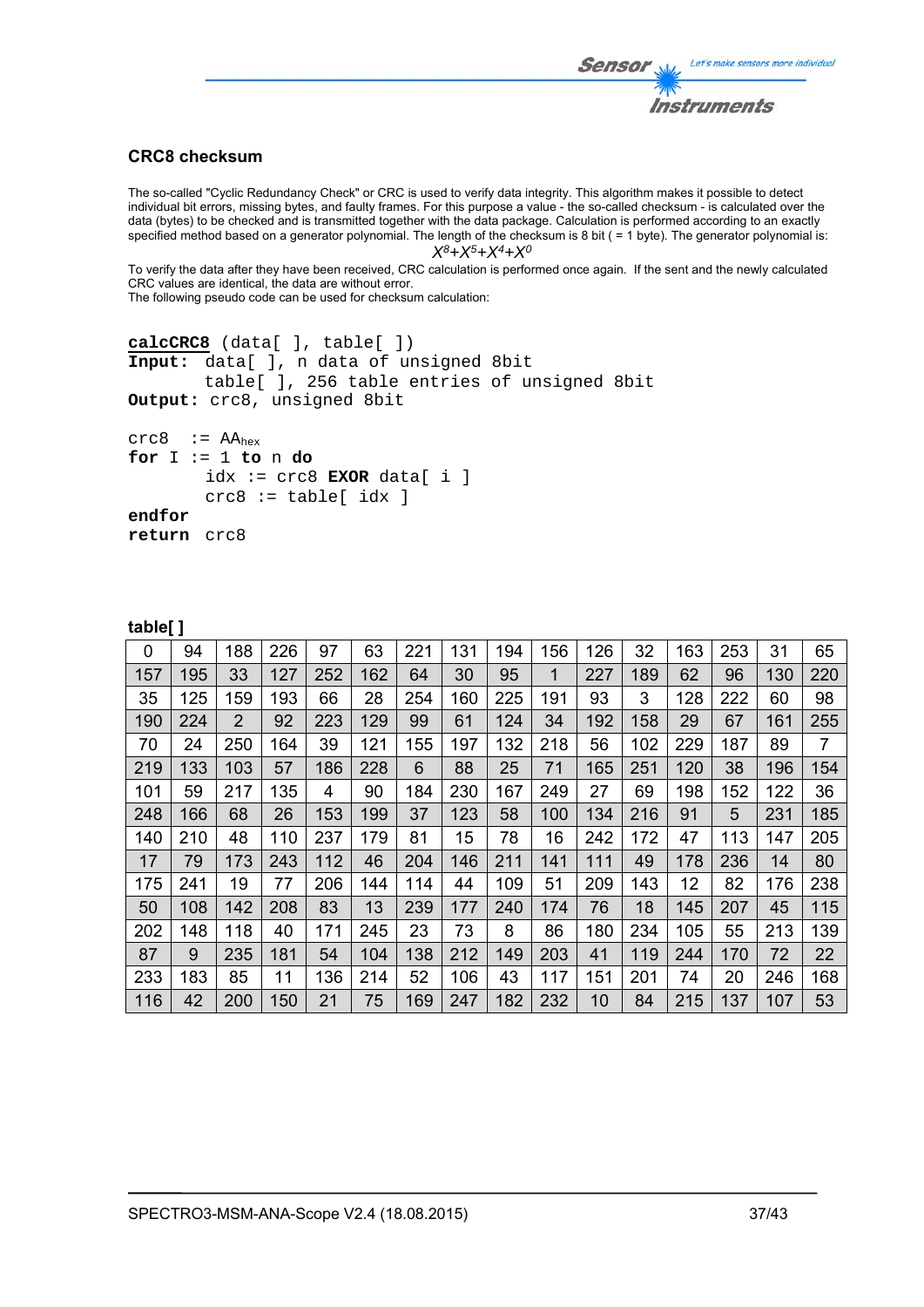

**Example order=1:** Write parameter to the RAM of the sensor.

SET ARG=2 if you want to send the Teach Values.

Example is with 5 parameter (Para1=500, Para2=0; Para3=3200, Para4=3300, Para5=1) Have a look at the **TABLE PARAMETER** to check out how much parameter you have to send.

### DATA FRAME PC  $\rightarrow$  Sensor

| Byte1<br><b>Header</b> | Byte <sub>2</sub><br><b>Header</b> | Byte3<br>Header          | Byte4<br><b>Header</b>   | Byte <sub>5</sub><br>Header | Byte <sub>6</sub><br><b>Header</b> | Byte7<br>Header            | Byte <sub>8</sub><br><b>Header</b> |
|------------------------|------------------------------------|--------------------------|--------------------------|-----------------------------|------------------------------------|----------------------------|------------------------------------|
| 0x55                   | <order></order>                    | $<$ ARG $>$<br>(lo byte) | $<$ ARG $>$<br>(hi byte) | <len><br/>(lo byte)</len>   | <len><br/>(hi byte)</len>          | CRC <sub>8</sub><br>(Data) | CRC <sub>8</sub><br>(Header)       |
| 85 (dec)               |                                    |                          |                          | 10                          |                                    | 130                        | 107                                |
|                        |                                    |                          | $ARG=0$                  | $LEN=10$                    |                                    |                            |                                    |

| Byte9     | Byte <sub>10</sub> | Byte <sub>11</sub> | Byte <sub>12</sub> | Byte <sub>13</sub> | Byte <sub>14</sub> | Byte <sub>15</sub> | Byte <sub>16</sub> | Byte <sub>17</sub> | Byte <sub>18</sub> |
|-----------|--------------------|--------------------|--------------------|--------------------|--------------------|--------------------|--------------------|--------------------|--------------------|
| Data      | Data               | Datal              | Data               | Data               | Data               | Data               | Data               | Data               | Data               |
| Para1     | Para1              | Para2              | Para2              | Para3              | Para3              | Para4              | Para4              | Para5              | Para5              |
| (lo byte) | (hi bvte)          | (lo bvte)          | (hi byte)          | (lo byte)          | (hi byte)          | (lo bvte)          | (hi byte)          | (lo byte)          | (hi byte)          |
| 244       |                    |                    |                    | 128                | 12                 | 228                |                    |                    |                    |
| Para1=500 |                    |                    | Para2=0            |                    | Para3=3200         | Para4=3300         |                    | Para5=1            |                    |

### DATA FRAME Sensor  $\rightarrow$  PC

| Byte1    | Byte <sub>2</sub> | Byte3     | Byte4     | Byte <sub>5</sub> | Byte <sub>6</sub> | Byte7            | Byte <sub>8</sub> |
|----------|-------------------|-----------|-----------|-------------------|-------------------|------------------|-------------------|
| Header   | <b>Header</b>     | Header    | Header    | Header            | Header            | Header           | <b>Header</b>     |
| 0x55     | <order></order>   | $<$ ARG>  | $<$ ARG>  | <len></len>       | <len></len>       | CRC <sub>8</sub> | CRC <sub>8</sub>  |
|          |                   | (lo byte) | (hi byte) | (lo byte)         | (hi byte)         | (Data)           | (Header)          |
| 85 (dec) |                   |           |           |                   |                   | 170              | 224               |
|          |                   |           | $ARG=0$   |                   | LEN=0             |                  |                   |

If you receive an argument greater 0, ARG parameter where out of range and have been set to a default value.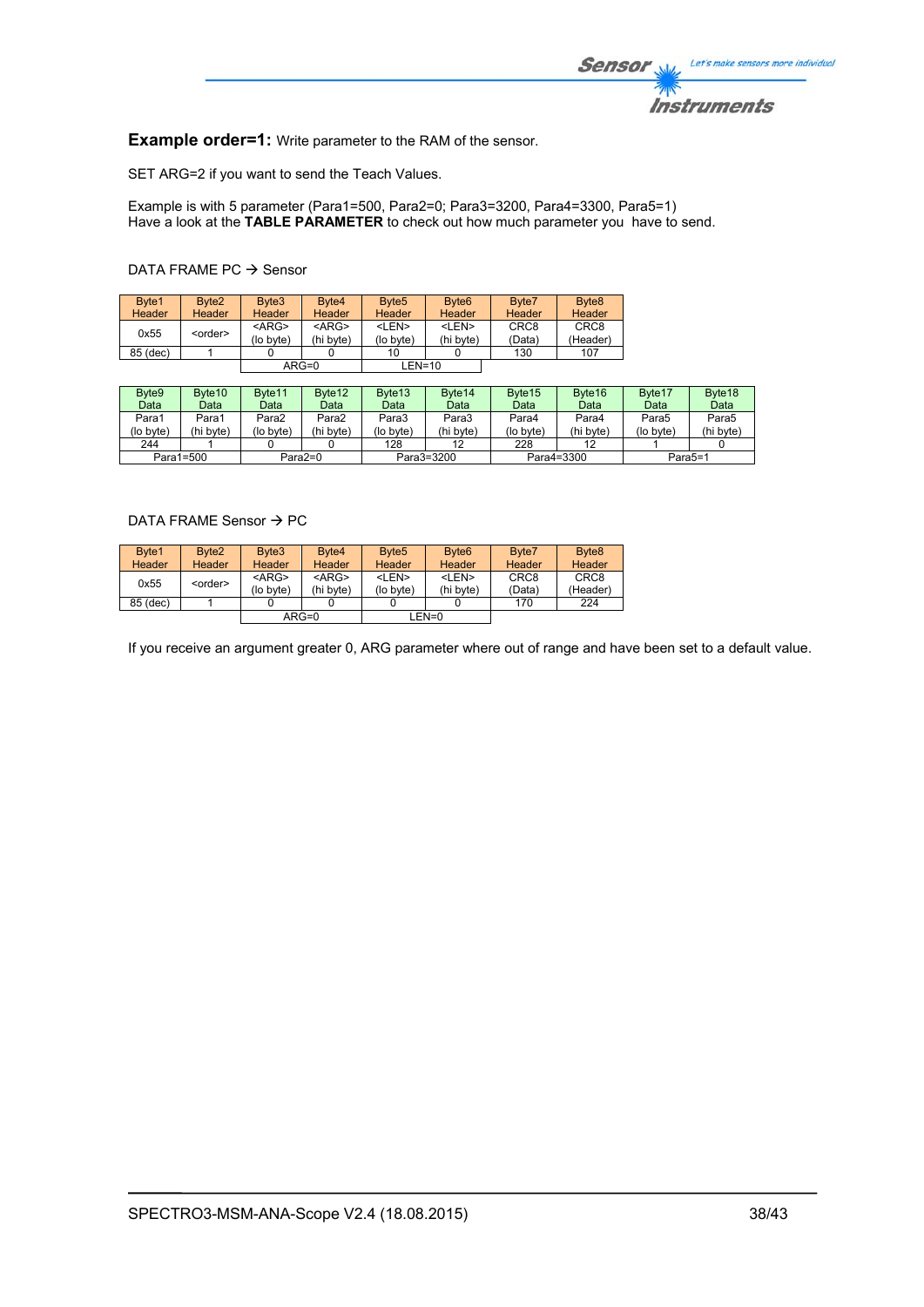

**Example order=2:** Read parameter from the RAM of the sensor.

SET ARG=2 if you want to read the Teach Values.

Example is with 5 parameter (Para1=500, Para2=0; Para3=3200, Para4=3300, Para5=1) Have a look at the **TABLE PARAMETER** to check out how much parameter you will receive.

DATA FRAME PC  $\rightarrow$  Sensor

| Byte1<br>Header | Byte <sub>2</sub><br>Header | Byte3<br>Header       | Byte <sub>4</sub><br><b>Header</b> | Byte <sub>5</sub><br>Header | Byte <sub>6</sub><br><b>Header</b> | Byte7<br>Header            | Byte <sub>8</sub><br>Header  |
|-----------------|-----------------------------|-----------------------|------------------------------------|-----------------------------|------------------------------------|----------------------------|------------------------------|
| 0x55            | <order></order>             | $<$ ARG><br>(lo byte) | $<$ ARG><br>(hi byte)              | <len><br/>(lo byte)</len>   | <len><br/>(hi bvte)</len>          | CRC <sub>8</sub><br>(Data) | CRC <sub>8</sub><br>(Header) |
| 85 (dec)        |                             |                       |                                    |                             |                                    | 170                        | 185                          |
| $ARG=0$         |                             |                       |                                    | LEN=0                       |                                    |                            |                              |

DATA FRAME Sensor  $\rightarrow$  PC

| Byte1<br><b>Header</b> | Byte <sub>2</sub><br><b>Header</b> | Byte3<br>Header          | Byte <sub>4</sub><br><b>Header</b> | Byte <sub>5</sub><br>Header | Byte <sub>6</sub><br><b>Header</b> | Byte7<br>Header            | Byte <sub>8</sub><br>Header  |
|------------------------|------------------------------------|--------------------------|------------------------------------|-----------------------------|------------------------------------|----------------------------|------------------------------|
| 0x55                   | <order></order>                    | $<$ ARG $>$<br>(lo byte) | $<$ ARG $>$<br>(hi byte)           | <len><br/>(lo byte)</len>   | <len><br/>(hi byte)</len>          | CRC <sub>8</sub><br>(Data) | CRC <sub>8</sub><br>(Header) |
| 85 (dec)               |                                    |                          |                                    | 10                          |                                    | 130                        | 50                           |
|                        |                                    | $ARG=0$                  |                                    | $LEN=10$                    |                                    |                            |                              |

| Byte <sub>9</sub>      | Byte <sub>10</sub> | Byte <sub>11</sub> | Byte <sub>12</sub> | Byte <sub>13</sub> | Byte <sub>14</sub> | Byte <sub>15</sub>   | Byte <sub>16</sub> | Byte <sub>17</sub> | Byte <sub>18</sub> |
|------------------------|--------------------|--------------------|--------------------|--------------------|--------------------|----------------------|--------------------|--------------------|--------------------|
| Data                   | Data               | Data               | Data               | Data               | Data               | Data                 | Data               | Data               | Data               |
| Para1                  | Para1              | Para2              | Para2              | Para3              | Para3              | Para4                | Para4              | Para5              | Para5              |
| (lo byte)              | (hi byte)          | (lo byte)          | (hi byte)          | (lo byte)          | (hi byte)          | (lo byte)            | (hi byte)          | (lo byte)          | (hi byte)          |
| 244                    |                    |                    |                    | 128                | 12                 | 228                  |                    |                    |                    |
| Para1=500<br>$Para2=0$ |                    | Para3=3200         |                    | Para4=3300         |                    | Para <sub>5</sub> =1 |                    |                    |                    |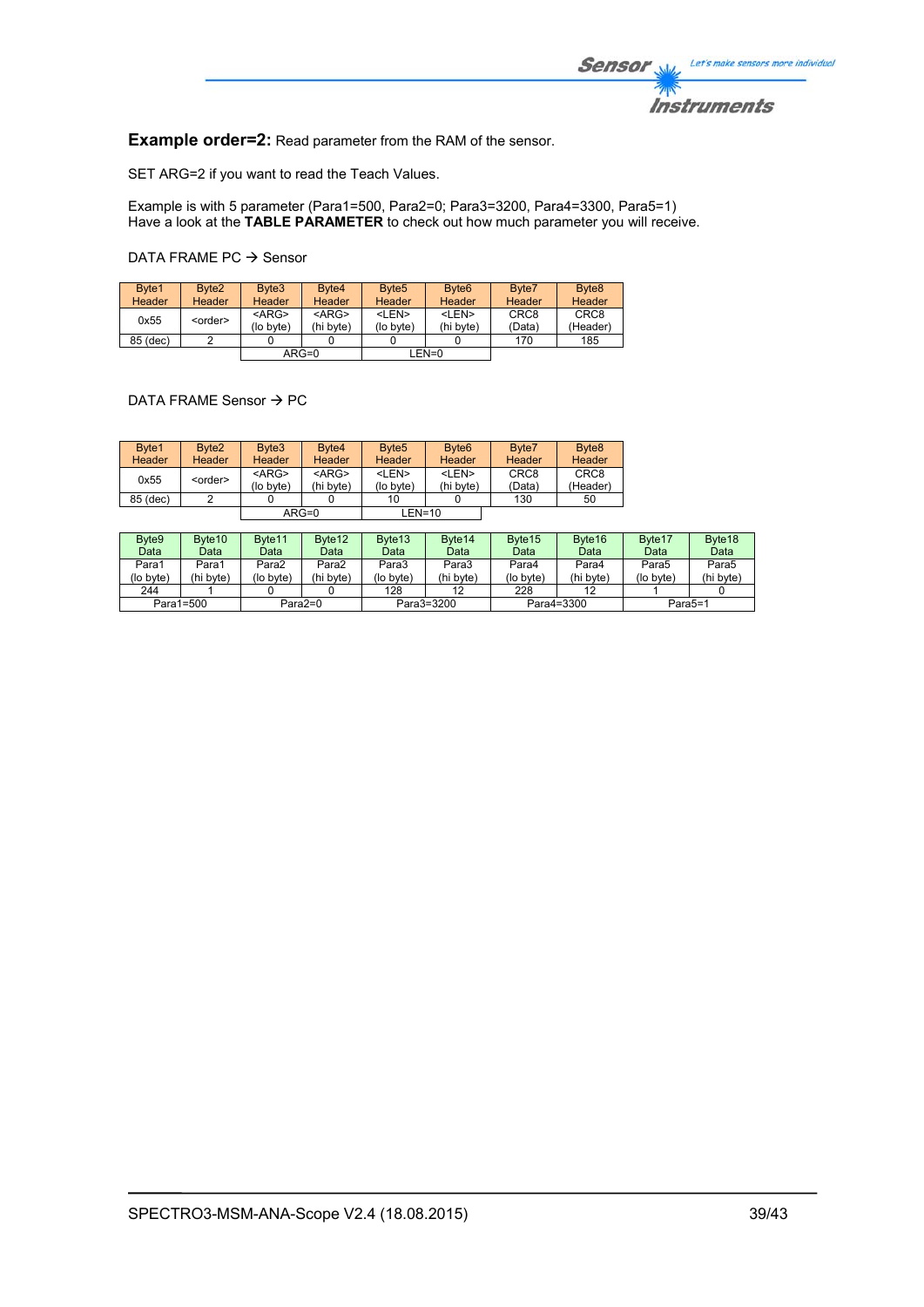

**Example order=3:** Load parameter and actual Baudrate from RAM to EEPROM of the sensor.

| Byte <sub>0</sub> | Byte1           | Byte2     | Byte3       | Byte4       | Byte <sub>5</sub> | Byte <sub>6</sub> | Byte7            |
|-------------------|-----------------|-----------|-------------|-------------|-------------------|-------------------|------------------|
| <b>Header</b>     | <b>Header</b>   | Header    | Header      | Header      | Header            | Header            | Header           |
| 0x55              |                 | $<$ ARG>  | $<$ ARG $>$ | <len></len> | <len></len>       | CRC <sub>8</sub>  | CRC <sub>8</sub> |
|                   | <order></order> | (lo byte) | (hi byte)   | (lo byte)   | (hi byte)         | (Data)            | (Header)         |
| 85 (dec)          |                 |           |             |             |                   | 170               | 142              |
|                   |                 |           | $ARG=0$     |             | $LEN=0$           |                   |                  |

#### DATA FRAME PC  $\rightarrow$  Sensor

### $\bullet$  DATA FRAME Sensor  $\rightarrow$  PC

| Byte <sub>0</sub> | Byte1           | Byte <sub>2</sub> | Byte <sub>3</sub> | Byte4         | Byte <sub>5</sub> | Byte <sub>6</sub> | Byte7            |
|-------------------|-----------------|-------------------|-------------------|---------------|-------------------|-------------------|------------------|
| Header            | Header          | Header            | Header            | <b>Header</b> | <b>Header</b>     | Header            | Header           |
| 0x55              | <order></order> | $<$ ARG>          | $<$ ARG $>$       | <len></len>   | <len></len>       | CRC <sub>8</sub>  | CRC <sub>8</sub> |
|                   |                 | (lo byte)         | (hi byte)         | (lo byte)     | (hi byte)         | (Data)            | (Header)         |
| 85 (dec)          |                 |                   |                   |               |                   | 170               | 142              |
|                   |                 |                   | $ARG=0$           |               | LEN=0             |                   |                  |

**Example order=4:** Load parameter from EEPROM to RAM of the sensor.

### DATA FRAME PC  $\rightarrow$  Sensor

| Byte <sub>0</sub> | Byte1           | Byte <sub>2</sub>     | Byte3                    | Byte4                     | Byte <sub>5</sub>         | Byte <sub>6</sub>          | Byte7                        |
|-------------------|-----------------|-----------------------|--------------------------|---------------------------|---------------------------|----------------------------|------------------------------|
| <b>Header</b>     | Header          | Header                | Header                   | <b>Header</b>             | Header                    | Header                     | Header                       |
| 0x55              | <order></order> | $<$ ARG><br>(lo byte) | $<$ ARG $>$<br>(hi byte) | <len><br/>(lo byte)</len> | <len><br/>(hi byte)</len> | CRC <sub>8</sub><br>(Data) | CRC <sub>8</sub><br>(Header) |
| 85 (dec)          |                 |                       |                          |                           |                           | 170                        | 11                           |
|                   |                 |                       | $ARG=0$                  |                           | LEN=0                     |                            |                              |

#### DATA FRAME Sensor  $\rightarrow$  PC

| Byte <sub>0</sub> | Byte1           | Byte <sub>2</sub>        | Byte3                    | Byte4                     | Byte <sub>5</sub>         | Byte <sub>6</sub>          | Byte7                        |
|-------------------|-----------------|--------------------------|--------------------------|---------------------------|---------------------------|----------------------------|------------------------------|
| Header            | <b>Header</b>   | <b>Header</b>            | <b>Header</b>            | <b>Header</b>             | <b>Header</b>             | Header                     | Header                       |
| 0x55              | <order></order> | $<$ ARG $>$<br>(lo byte) | $<$ ARG $>$<br>(hi byte) | <len><br/>(lo byte)</len> | <len><br/>(hi byte)</len> | CRC <sub>8</sub><br>(Data) | CRC <sub>8</sub><br>(Header) |
| 85 (dec)          |                 |                          |                          |                           |                           | 170                        |                              |
|                   |                 | $ARG=0$                  |                          |                           | LEN=0                     |                            |                              |

### **Example order=5:** Read CONNECTION OK from sensor.

#### DATA FRAME PC  $\rightarrow$  Sensor

| Byte <sub>0</sub><br><b>Header</b> | Byte1<br>Header | Byte <sub>2</sub><br><b>Header</b> | Byte3<br>Header          | Byte4<br><b>Header</b>    | Byte <sub>5</sub><br><b>Header</b> | Byte <sub>6</sub><br><b>Header</b> | Byte7<br>Header              |
|------------------------------------|-----------------|------------------------------------|--------------------------|---------------------------|------------------------------------|------------------------------------|------------------------------|
| 0x55                               | <order></order> | $<$ ARG $>$<br>(lo byte)           | $<$ ARG $>$<br>(hi byte) | <len><br/>(lo byte)</len> | <len><br/>(hi byte)</len>          | CRC <sub>8</sub><br>(Data)         | CRC <sub>8</sub><br>(Header) |
| 85 (dec)                           |                 |                                    |                          |                           |                                    | 170                                | 60                           |
|                                    |                 |                                    | $ARG=0$                  |                           | LEN=0                              |                                    |                              |

#### DATA FRAME Sensor  $\rightarrow$  PC ARG determines the serial number of the sensor

| Byte <sub>0</sub> | Byte1           | Byte <sub>2</sub> | Byte3       | Byte4       | Byte <sub>5</sub> | Byte <sub>6</sub> | Byte7            |
|-------------------|-----------------|-------------------|-------------|-------------|-------------------|-------------------|------------------|
| <b>Header</b>     | Header          | <b>Header</b>     | Header      | Header      | <b>Header</b>     | Header            | Header           |
| 0x55              | <order></order> | $<$ ARG $>$       | $<$ ARG $>$ | <len></len> | <len></len>       | CRC <sub>8</sub>  | CRC <sub>8</sub> |
|                   |                 | (lo byte)         | (hi byte)   | (lo byte)   | (hi byte)         | (Data)            | (Header)         |
| 85 (dec)          |                 | 170               |             |             |                   | 170               | 178              |
|                   |                 | $ARG=170$         |             | $LEN=0$     |                   |                   |                  |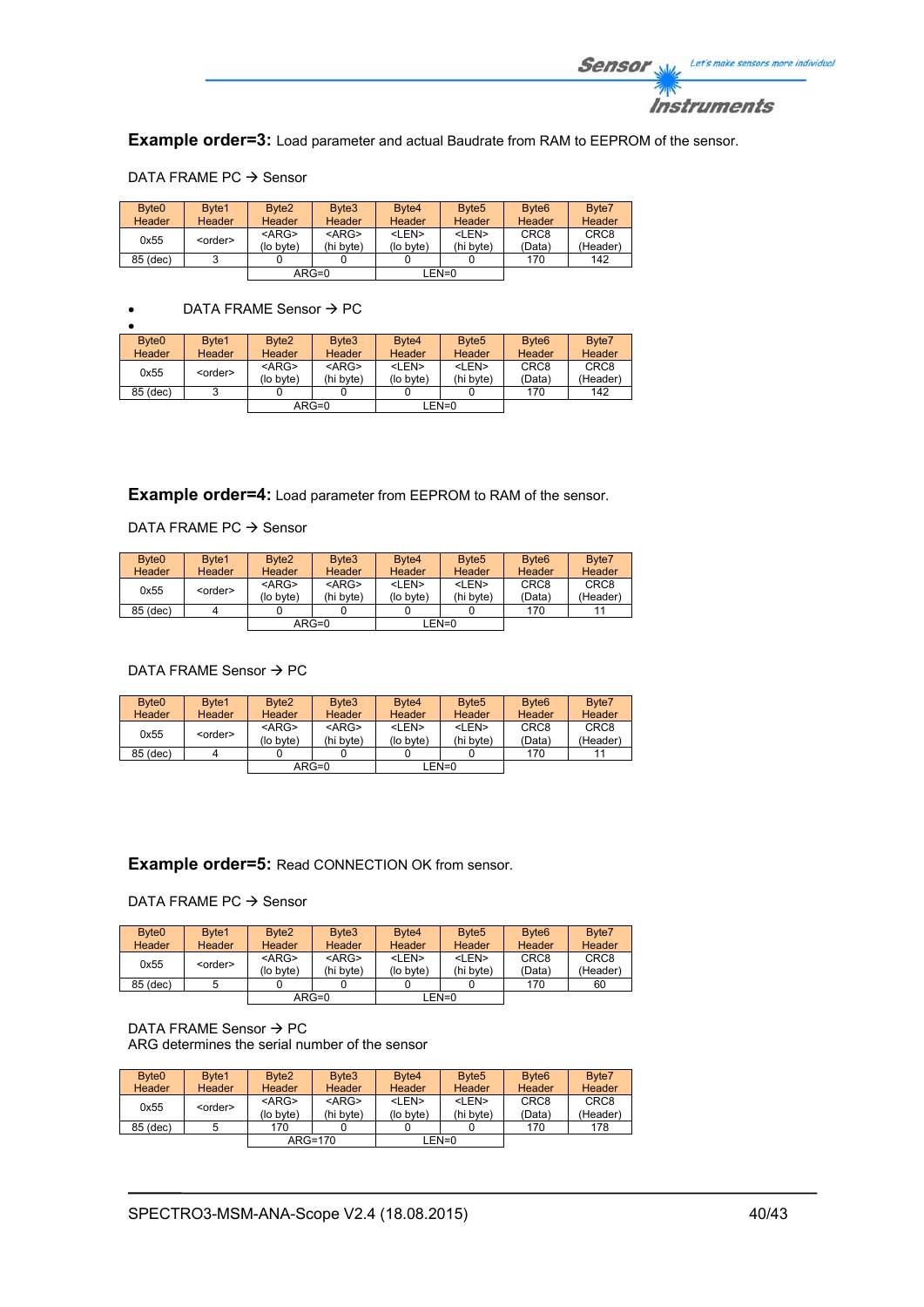### **Instruments**

### **Example order=7: Read Firmware String from sensor**

#### DATA FRAME PC  $\rightarrow$  Sensor

| Byte <sub>0</sub><br>Header | Byte1<br>Header | Byte <sub>2</sub><br><b>Header</b> | Byte3<br>Header          | Byte4<br><b>Header</b>    | Byte <sub>5</sub><br><b>Header</b> | Byte <sub>6</sub><br>Header | Byte7<br>Header              |
|-----------------------------|-----------------|------------------------------------|--------------------------|---------------------------|------------------------------------|-----------------------------|------------------------------|
| 0x55                        | <order></order> | $<$ ARG $>$<br>(lo byte)           | $<$ ARG $>$<br>(hi byte) | <len><br/>(lo byte)</len> | <len><br/>(hi byte)</len>          | CRC <sub>8</sub><br>(Data)  | CRC <sub>8</sub><br>(Header) |
| 85 (dec)                    |                 |                                    |                          |                           |                                    | 170                         | 82                           |
|                             |                 |                                    | $ARG=0$                  | LEN=0                     |                                    |                             |                              |

DATA FRAME Sensor  $\rightarrow$  PC ARG determines the serial number of the sensor

| Byte <sub>0</sub><br>Header | Byte1<br><b>Header</b> | Byte2<br><b>Header</b>    | Byte3<br><b>Header</b>    | Byte4<br>Header           | Byte <sub>5</sub><br>Header | Byte <sub>6</sub><br>Header | Byte7<br>Header              | Byte <sub>8</sub><br>Data | Byte9<br>Data | Byte <sub>10</sub><br>Data | Byte11<br>Data |
|-----------------------------|------------------------|---------------------------|---------------------------|---------------------------|-----------------------------|-----------------------------|------------------------------|---------------------------|---------------|----------------------------|----------------|
| 0x55                        | <order></order>        | <arg><br/>(lo byte)</arg> | <arg><br/>(hi byte)</arg> | <len><br/>(lo byte)</len> | <len><br/>(hi byte)</len>   | CRC <sub>8</sub><br>(Data)  | CRC <sub>8</sub><br>(Header) | <b>ASCII</b>              | <b>ASCII</b>  | <b>ASCII</b>               | <b>ASCII</b>   |
| 85 (dec)                    |                        |                           |                           | 72                        |                             | 183                         | 38                           |                           |               |                            | M              |
|                             |                        |                           | $ARG=0$                   |                           | EN=72-                      |                             |                              |                           |               |                            |                |

| Byte <sub>12</sub> | Byte <sub>13</sub> | Byte <sub>14</sub> | Byte15 | Byte16 | Byte17 | Byte <sub>18</sub> | Byte <sub>19</sub> | Byte <sub>20</sub> | Byte21 | Byte22 | Byte23 |
|--------------------|--------------------|--------------------|--------|--------|--------|--------------------|--------------------|--------------------|--------|--------|--------|
| Data               | Data               | Data               | Data   | Data   | Data   | Data               | Data               | Data               | Data   | Data   | Data   |
| ASCII              | <b>ASCII</b>       | <b>ASCII</b>       | ASCII  | ASCII  | ASCII  | ASCII              | ASCII              | ASCII              | ASCII  | ASCII  | ASCII  |
| W                  |                    |                    |        |        |        |                    |                    |                    |        |        |        |

| Byte24<br>Data | Byte25<br>Data | Byte26<br>Data | Byte27<br>Data | Byte28<br>Data | Byte29<br>Data | Byte30<br>Data | Byte31<br>Data | Byte32<br>Data | Byte33<br>Data | Byte34<br>Data | Byte35<br>Data |
|----------------|----------------|----------------|----------------|----------------|----------------|----------------|----------------|----------------|----------------|----------------|----------------|
| <b>ASCII</b>   | <b>ASCII</b>   | <b>ASCII</b>   | <b>ASCII</b>   | <b>ASCII</b>   | <b>ASCII</b>   | <b>ASCII</b>   | ASCII          | ASCII          | ASCII          | ASCII          | ASCII          |
|                |                |                |                |                |                |                |                |                |                |                |                |

| Byte36<br>Data | Byte37<br>Data | Byte38<br>Data | Byte39<br>Data | Byte40<br>Data | Byte41<br>Data | Byte42<br>Data | Byte43<br>Data | Byte44<br>Data | Byte45<br>Data | Byte46<br>Data | Byte47<br>Data |
|----------------|----------------|----------------|----------------|----------------|----------------|----------------|----------------|----------------|----------------|----------------|----------------|
| ASCII          | ASCII          | ASCII          | ASCII          | <b>ASCII</b>   | ASCII          | <b>ASCII</b>   | <b>ASCII</b>   | ASCII          | ASCII          | ASCII          | ASCII          |
|                |                |                | W              |                |                |                |                |                |                |                |                |

| Byte48<br>Data | Byte49<br>Data | Byte <sub>50</sub><br>Data | Byte <sub>51</sub><br>Data | Byte <sub>52</sub><br>Data | Byte <sub>53</sub><br>Data | Byte <sub>54</sub><br>Data | Byte <sub>55</sub><br>Data | Byte <sub>56</sub><br>Data | Byte <sub>57</sub><br>Data | Byte <sub>58</sub><br>Data | Byte <sub>59</sub><br>Data |
|----------------|----------------|----------------------------|----------------------------|----------------------------|----------------------------|----------------------------|----------------------------|----------------------------|----------------------------|----------------------------|----------------------------|
| ASCII          | ASCII          | ASCII                      | <b>ASCII</b>               | ASCII                      | ASCII                      | <b>ASCII</b>               | ASCII                      | ASCII                      | ASCII                      | ASCII                      | ASCII                      |
|                |                |                            |                            |                            |                            |                            |                            |                            |                            |                            |                            |

| Byte <sub>60</sub><br>Data | Byte <sub>61</sub><br>Data | Byte <sub>62</sub><br>Data | Byte63<br>Data | Byte <sub>64</sub><br>Data | Byte65<br>Data | Byte <sub>66</sub><br>Data | Byte <sub>67</sub><br>Data | Byte <sub>68</sub><br>Data | Byte <sub>69</sub><br>Data | Byte70<br>Data | Byte71<br>Data |
|----------------------------|----------------------------|----------------------------|----------------|----------------------------|----------------|----------------------------|----------------------------|----------------------------|----------------------------|----------------|----------------|
| <b>ASCII</b>               | <b>ASCII</b>               | <b>ASCII</b>               | <b>ASCII</b>   | ASCII                      | ASCII          | ASCII                      | <b>ASCI</b>                | ASCII                      | ASCII                      | ASCII          | <b>ASCII</b>   |
|                            |                            |                            |                |                            |                |                            |                            |                            |                            |                |                |

| Byte72<br>Data | Byte73<br>Data | Byte74<br>Data | Byte75<br>Data | Byte76<br>Data | Byte77<br>Data | Byte78<br>Data | Byte79<br>Data | Byte80<br>Data | Byte81<br>Data |
|----------------|----------------|----------------|----------------|----------------|----------------|----------------|----------------|----------------|----------------|
| ASCII          | ASCII          | ASCII          | ASCII          | ASCII          | <b>ASCII</b>   | ASCII          | ASCII          | ASCII          | ASCII          |
|                |                |                |                |                |                |                |                |                |                |

**Example order=8:** Read data values from sensor.

DATA FRAME PC  $\rightarrow$  Sensor

| Byte <sub>0</sub> | Byte1           | Byte <sub>2</sub> | Byte3         | Byte4       | Byte <sub>5</sub> | Byte <sub>6</sub> | Byte7            |
|-------------------|-----------------|-------------------|---------------|-------------|-------------------|-------------------|------------------|
| <b>Header</b>     | <b>Header</b>   | Header            | <b>Header</b> | Header      | Header            | Header            | Header           |
| 0x55              | <order></order> | $<$ ARG $>$       | $<$ ARG $>$   | <len></len> | <len></len>       | CRC <sub>8</sub>  | CRC <sub>8</sub> |
|                   |                 | (lo byte)         | (hi byte)     | (lo byte)   | (hi byte)         | (Data)            | (Header)         |
| 85 (dec)          |                 |                   |               |             |                   | 170               | 118              |
|                   |                 |                   | $ARG=0$       |             | LEN=0             |                   |                  |

DATA FRAME Sensor  $\rightarrow$  PC

8 Header Bytes 7 **DATA VALUE** type **long** 9 **DATA VALUE** type **word**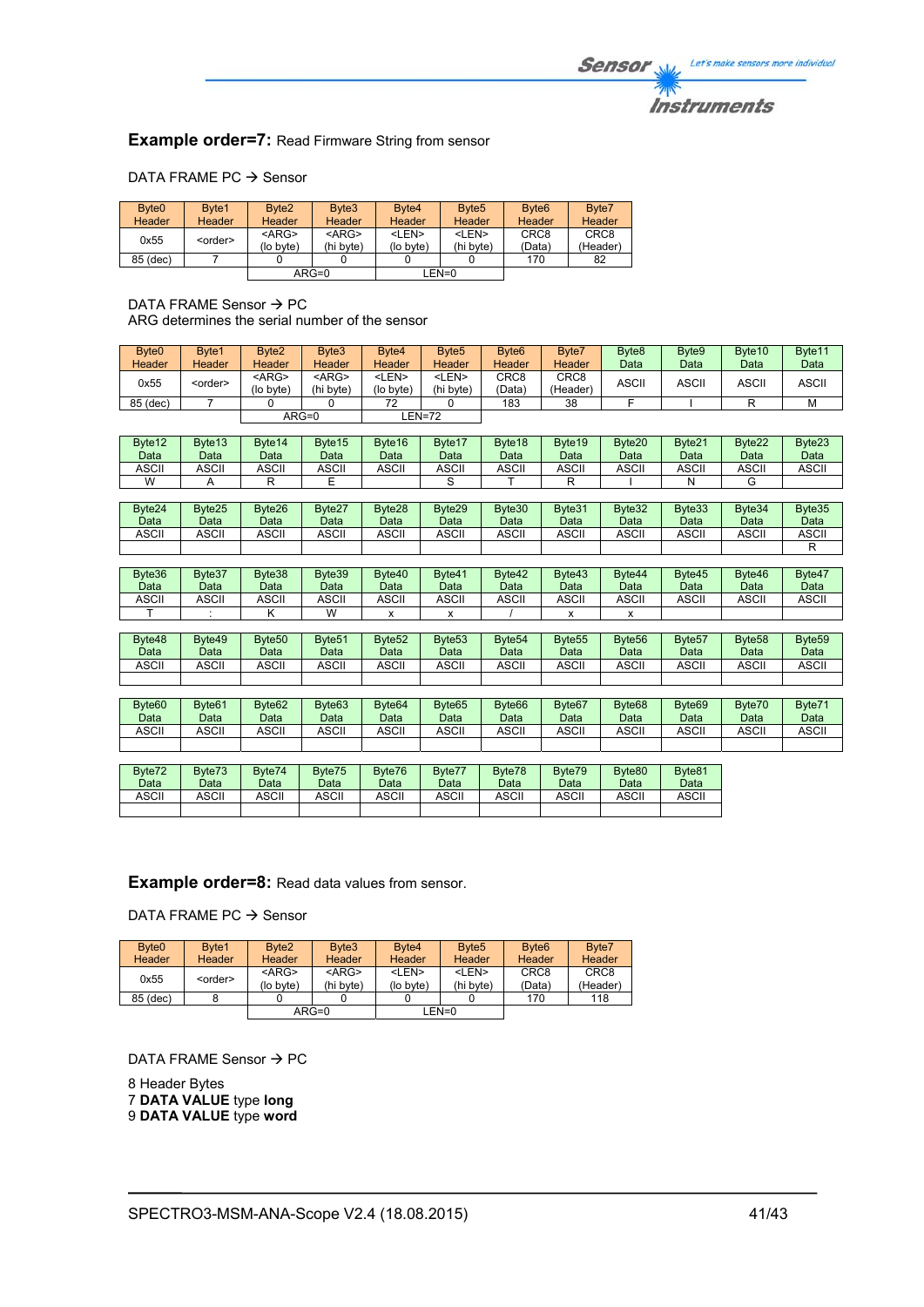### **Example order=30:** Start and Stop triggered sending of data frames

**Start** triggered sending of data frames DATA FRAME PC  $\rightarrow$  Sensor

| Byte <sub>0</sub><br>Header | Byte1<br>Header | Byte <sub>2</sub><br><b>Header</b> | Byte3<br>Header          | Byte4<br>Header           | Byte <sub>5</sub><br><b>Header</b> | Byte <sub>6</sub><br><b>Header</b> | Byte7<br>Header              |
|-----------------------------|-----------------|------------------------------------|--------------------------|---------------------------|------------------------------------|------------------------------------|------------------------------|
| 0x55                        | <order></order> | $<$ ARG><br>(lo byte)              | $<$ ARG $>$<br>(hi byte) | <len><br/>(lo byte)</len> | <len><br/>(hi byte)</len>          | CRC <sub>8</sub><br>(Data)         | CRC <sub>8</sub><br>(Header) |
| 85 (dec)                    | 30              |                                    |                          |                           |                                    | 170                                | 82                           |
|                             |                 | $ARG=1$                            |                          |                           | EN=0_                              |                                    |                              |

### DATA FRAME Sensor  $\rightarrow$  PC

| Byte <sub>0</sub> | Byte1           | Byte <sub>2</sub> | Byte3       | Byte4       | Byte <sub>5</sub> | Byte <sub>6</sub> | Byte7            |
|-------------------|-----------------|-------------------|-------------|-------------|-------------------|-------------------|------------------|
| Header            | <b>Header</b>   | <b>Header</b>     | Header      | Header      | <b>Header</b>     | <b>Header</b>     | <b>Header</b>    |
| 0x55              | <order></order> | $<$ ARG $>$       | $<$ ARG $>$ | <len></len> | <len></len>       | CRC <sub>8</sub>  | CRC <sub>8</sub> |
|                   |                 | (lo byte)         | (hi byte)   | (lo byte)   | (hi byte)         | (Data)            | (Header)         |
| 85 (dec)          | 30              |                   |             |             |                   | 170               | 82               |
|                   |                 | $ARG=1$           |             |             | $EN=0$            |                   |                  |
|                   |                 |                   |             |             |                   |                   |                  |

Stop triggered sending of data frames DATA FRAME PC  $\rightarrow$  Sensor

| Byte <sub>0</sub> | Byte1           | Byte <sub>2</sub> | Byte3         | Byte4         | Byte <sub>5</sub> | Byte <sub>6</sub> | Byte7            |
|-------------------|-----------------|-------------------|---------------|---------------|-------------------|-------------------|------------------|
| <b>Header</b>     | Header          | Header            | <b>Header</b> | <b>Header</b> | Header            | Header            | Header           |
| 0x55              | <order></order> | $<$ ARG>          | $<$ ARG $>$   | <len></len>   | <len></len>       | CRC <sub>8</sub>  | CRC <sub>8</sub> |
|                   |                 | (lo byte)         | (hi byte)     | (lo byte)     | (hi byte)         | (Data)            | (Header)         |
| 85 (dec)          | 30              |                   |               |               |                   | 170               | 159              |
|                   |                 |                   | $ARG=0$       |               | LEN=0             |                   |                  |

### DATA FRAME Sensor  $\rightarrow$  PC

| Byte <sub>0</sub> | Byte1           | Byte <sub>2</sub> | Byte3       | Byte4       | Byte <sub>5</sub> | Byte <sub>6</sub> | Byte7            |
|-------------------|-----------------|-------------------|-------------|-------------|-------------------|-------------------|------------------|
| <b>Header</b>     | Header          | <b>Header</b>     | Header      | Header      | <b>Header</b>     | Header            | Header           |
| 0x55              | <order></order> | $<$ ARG>          | $<$ ARG $>$ | <len></len> | <len></len>       | CRC <sub>8</sub>  | CRC <sub>8</sub> |
|                   |                 | (lo byte)         | (hi byte)   | (lo byte)   | (hi byte)         | (Data)            | (Header)         |
| 85 (dec)          | 30              |                   |             |             |                   | 170               | 159              |
|                   |                 |                   | $ARG=0$     |             | $EN=0$            |                   |                  |

### **Example order=105:** Get cycle time from sensor

#### DATA FRAME PC  $\rightarrow$  Sensor

| Byte <sub>0</sub><br>Header | Byte1<br>Header | Byte <sub>2</sub><br><b>Header</b> | Byte3<br>Header          | Byte4<br><b>Header</b>    | Byte <sub>5</sub><br><b>Header</b> | Byte <sub>6</sub><br>Header | Byte7<br>Header              |
|-----------------------------|-----------------|------------------------------------|--------------------------|---------------------------|------------------------------------|-----------------------------|------------------------------|
| 0x55                        | <order></order> | $<$ ARG $>$<br>(lo byte)           | $<$ ARG $>$<br>(hi byte) | <len><br/>(lo byte)</len> | <len><br/>(hi byte)</len>          | CRC <sub>8</sub><br>(Data)  | CRC <sub>8</sub><br>(Header) |
| 85 (dec)                    | 105             |                                    |                          |                           |                                    | 170                         | 130                          |
|                             |                 |                                    | $ARG=0$                  |                           | LEN=0                              |                             |                              |

### DATA FRAME Sensor  $\rightarrow$  PC

| Byte <sub>0</sub><br>Header | Byte1<br>Header | Byte <sub>2</sub><br>Header | Byte3<br><b>Header</b>   | Byte4<br>Header           | Byte <sub>5</sub><br>Header | Byte <sub>6</sub><br><b>Header</b> | Byte7<br>Header  | Byte <sub>8</sub><br>Data | Byte9<br>Data      | Byte <sub>10</sub><br>Data | Byte <sub>11</sub><br>Data |
|-----------------------------|-----------------|-----------------------------|--------------------------|---------------------------|-----------------------------|------------------------------------|------------------|---------------------------|--------------------|----------------------------|----------------------------|
|                             |                 |                             |                          |                           |                             |                                    |                  |                           |                    |                            |                            |
| 0x55                        | <order></order> | <arg><br/>(lo bvte)</arg>   | $<$ ARG $>$<br>(hi byte) | <len><br/>(lo byte)</len> | <len><br/>(hi byte)</len>   | CRC8<br>(Data`                     | CRC8<br>(Header) | lo word<br>lo byte        | lo word<br>hi byte | hi word<br>lo byte         | hi word<br>hi byte         |
| 85 (dec)                    | 105             |                             |                          |                           |                             | 206                                | 163              | 40                        | 28                 |                            |                            |
|                             |                 |                             | $ARG=0$                  | EN=8                      |                             |                                    |                  |                           |                    | CYCLE COUNT = 138280       |                            |

| Byte12             | Byte13  | Byte14  | Byte15  |  |  |  |  |
|--------------------|---------|---------|---------|--|--|--|--|
| Data               | Data    | Data    | Data    |  |  |  |  |
| lo word            | lo word | hi word | hi word |  |  |  |  |
| lo byte            | hi byte | lo byte | hi byte |  |  |  |  |
| 144                |         |         |         |  |  |  |  |
| COUNTER TIME = 400 |         |         |         |  |  |  |  |

**Cycle Time [Hz]** = CYCLE COUNT / (COUNTER TIME \* 0,01)

**Cycle Time [ms]** = (COUNTER TIME \* 0,01) / CYCLE COUNT